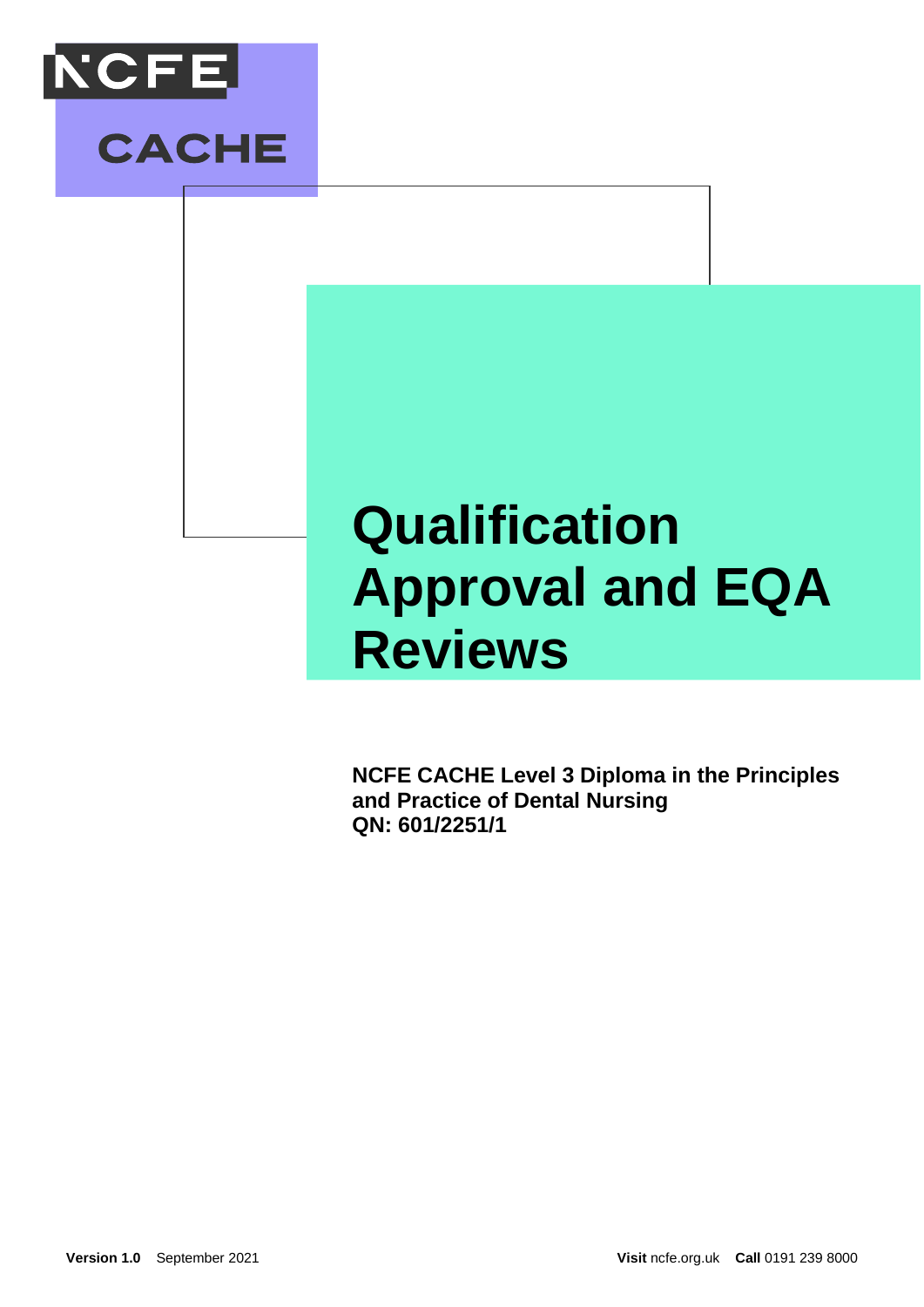### **Contents**

| 2.3 Work-based placement procedure(s) and 4.1 Initial safety check and monitoring of learners'        |  |
|-------------------------------------------------------------------------------------------------------|--|
|                                                                                                       |  |
|                                                                                                       |  |
|                                                                                                       |  |
|                                                                                                       |  |
| Appendix B1: Workplace mentor/supervisor/learner declaration of reading and discussing centre         |  |
| 3.2 Workplace/placement learner contracts and centre/learner learning contracts and 4.2 Raising       |  |
|                                                                                                       |  |
|                                                                                                       |  |
|                                                                                                       |  |
|                                                                                                       |  |
| 4.1 Initial safety check and monitoring of learners' workplace - refer to Section 2, 2.3 41           |  |
| 4.2 Raising concerns in the workplace policy and procedure - refer to Section 3, 3.241                |  |
| 4.3 Process in place to check the workplace is informing patients and gaining their consent regarding |  |
|                                                                                                       |  |
|                                                                                                       |  |
| 4.4 Process in place to check the workplace mentor/supervisor is keeping records of mentorship 44     |  |
| Appendix R: Workplace mentor/supervisor/trainee Dental Nurse contact record44                         |  |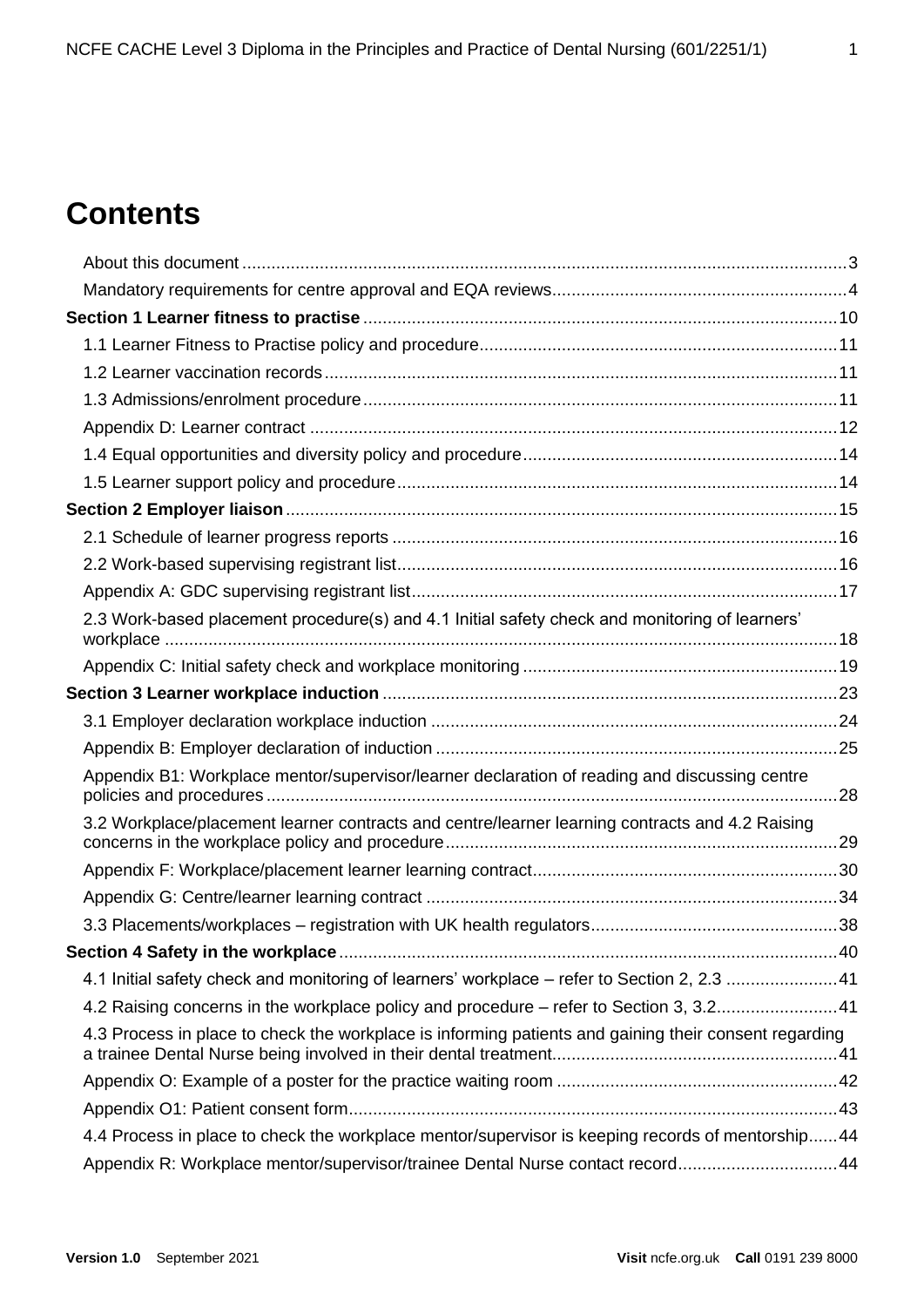| 4.5 Process in place to support raising concerns in the workplace (incident reporting) 45               |  |
|---------------------------------------------------------------------------------------------------------|--|
|                                                                                                         |  |
|                                                                                                         |  |
|                                                                                                         |  |
| 5.1, 5.2 and 5.3 Proof of staff records and centre organogram for the delivery of the qualification  51 |  |
|                                                                                                         |  |
|                                                                                                         |  |
|                                                                                                         |  |
|                                                                                                         |  |
|                                                                                                         |  |
|                                                                                                         |  |
|                                                                                                         |  |
| General Dental Council (GDC) Standards for Education and Ofqual General Conditions of Recognition       |  |
|                                                                                                         |  |
|                                                                                                         |  |
|                                                                                                         |  |
|                                                                                                         |  |
|                                                                                                         |  |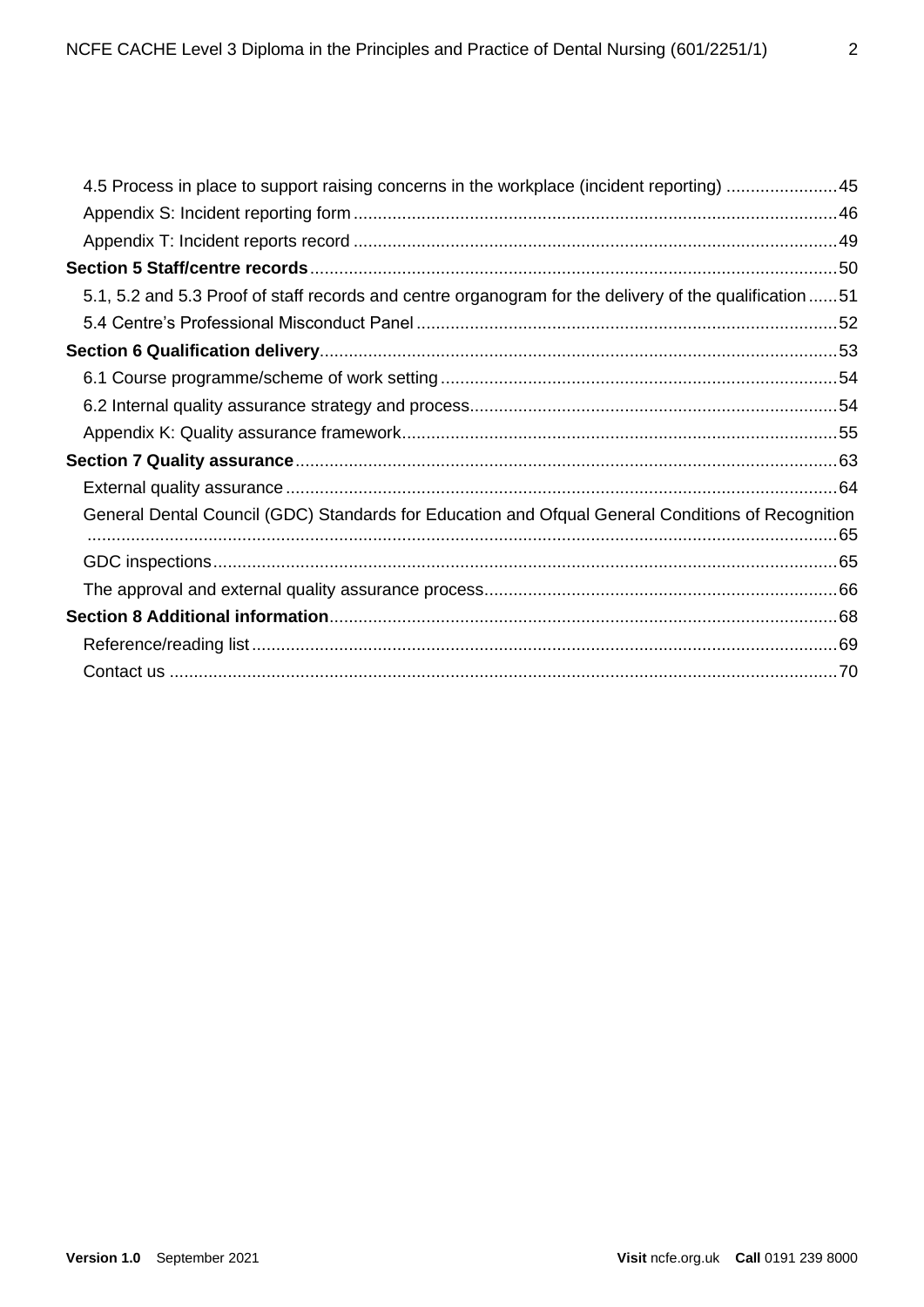#### **About this document**

This document will support centres; firstly, through the centre approval process for the Level 3 Diploma in the Principles and Practice of Dental Nursing and, secondly, through the ongoing internal and external quality assurance processes.

This document contains useful guidance about how to meet our dental quality assurance requirements, and exemplars that can be used. Alternatively, centres may devise their own in line with these exemplars.

#### **You will need to read this document in conjunction with the following:**

• Appendices, Policies and Statements, which contains all exemplars and templates.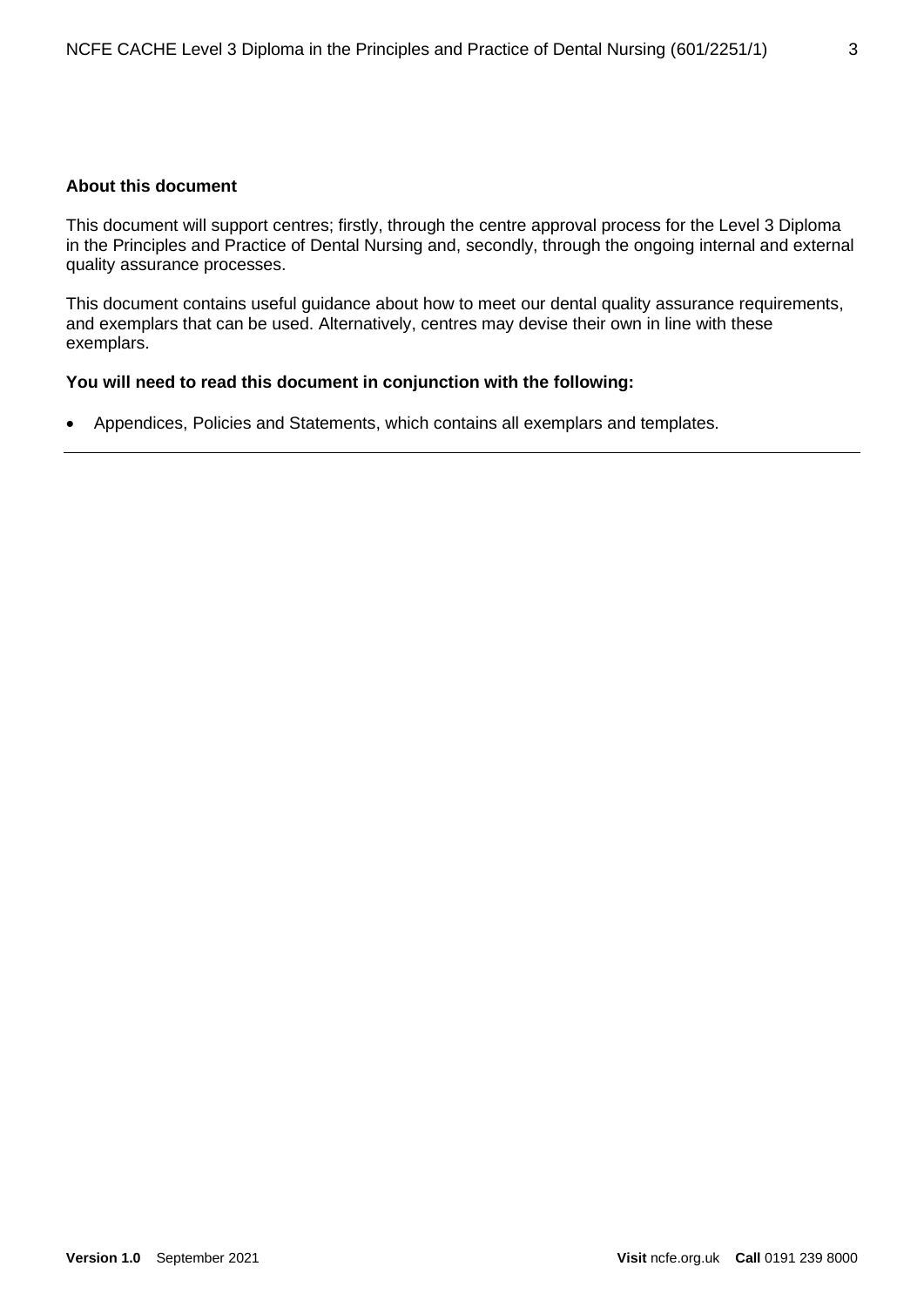#### **Mandatory requirements for centre approval and EQA reviews**

The table below sets out the mandatory requirements and the evidence that is required to gain centre recognition and/or qualification approval to deliver and assess the Level 3 Diploma in the Principles and Practice of Dental Nursing qualification. All evidence, upon request will need to be uploaded on our secure site prior to an approval review taking place. Should any criteria not be met, an action plan will be put in place with your allocated External Quality Assurer (EQA) until your centre is approved. These requirements will also be subject to EQA reviews conducted by us. Please note, in addition to the requirements set below, there may be additional evidence that your EQA may request during your review.

| When uploading evidence on our secure site, please use the following naming convention:<br>Dental Nursing approval – centre name                                          |                                                  |                                                                                |  |                                            |  |
|---------------------------------------------------------------------------------------------------------------------------------------------------------------------------|--------------------------------------------------|--------------------------------------------------------------------------------|--|--------------------------------------------|--|
| <b>Dental</b><br><b>Nursing</b><br>Required at approval and/or<br>Mandatory requirements/evidence for qualification approval<br><b>EQA review</b><br>approval<br>guidance |                                                  |                                                                                |  | Link to<br>approval<br>report<br>reference |  |
|                                                                                                                                                                           |                                                  | Section 1 – Learner Fitness to Practise                                        |  |                                            |  |
| 1.1                                                                                                                                                                       | Evidence required for<br>qualification approval. | Learner Fitness to Practise policy and procedure.                              |  | 1.14                                       |  |
| 1.2                                                                                                                                                                       | Evidence required for<br>qualification approval. | Procedure for checking and retaining copies of learner<br>vaccination records. |  | 1.18                                       |  |
| 1.3                                                                                                                                                                       | Evidence required for<br>qualification approval. | Admissions/Enrolment procedure (Appendix D: Learner<br>contract).              |  | 1.6                                        |  |
| 1.4                                                                                                                                                                       | Evidence required for<br>qualification approval. | Equal Opportunities and Diversity policy and procedure.                        |  | 1.6                                        |  |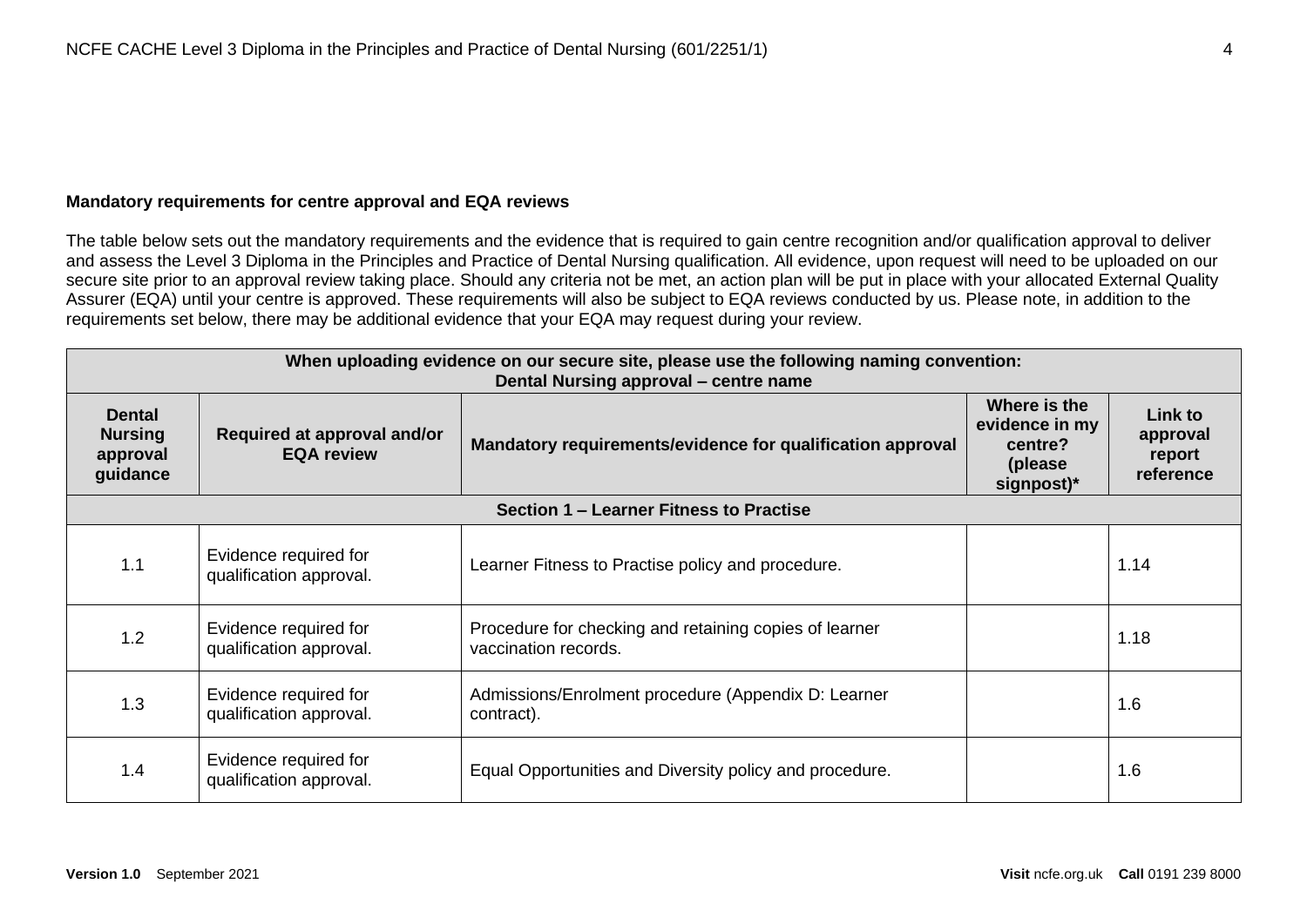| When uploading evidence on our secure site, please use the following naming convention:<br>Dental Nursing approval – centre name                                                                                 |                                                                         |                                                                                                                                          |                                                                    |                                            |  |
|------------------------------------------------------------------------------------------------------------------------------------------------------------------------------------------------------------------|-------------------------------------------------------------------------|------------------------------------------------------------------------------------------------------------------------------------------|--------------------------------------------------------------------|--------------------------------------------|--|
| <b>Dental</b><br><b>Nursing</b><br>approval<br>guidance                                                                                                                                                          | Required at approval and/or<br><b>EQA review</b>                        | Mandatory requirements/evidence for qualification approval                                                                               | Where is the<br>evidence in my<br>centre?<br>(please<br>signpost)* | Link to<br>approval<br>report<br>reference |  |
| 1.5                                                                                                                                                                                                              | Evidence required for<br>qualification approval.                        | Learner Support policy/protocol.                                                                                                         |                                                                    | 1.6 and 3.2                                |  |
|                                                                                                                                                                                                                  |                                                                         | Section 2 - Employer liaison                                                                                                             |                                                                    |                                            |  |
| 2.1                                                                                                                                                                                                              | Evidence required for<br>qualification approval.                        | Schedule of learner progress reports.<br>Completed reports required for subsequent EQA review.                                           |                                                                    | 3.4                                        |  |
| Evidence of planned use of<br>Work-based supervising registrant list for each learner<br>2.2<br>Appendix A for qualification<br>(Appendix A)<br>Completed lists required for subsequent EQA review.<br>approval. |                                                                         |                                                                                                                                          | 1.15                                                               |                                            |  |
| 2.3                                                                                                                                                                                                              | Evidence required for<br>qualification approval.                        | Work-based placement procedure (including quality assurance<br>of placements) and additional placement procedures (where<br>applicable). |                                                                    | 1.16 and 1.17                              |  |
| Section 3 - Learner workplace induction                                                                                                                                                                          |                                                                         |                                                                                                                                          |                                                                    |                                            |  |
| 3.1                                                                                                                                                                                                              | Evidence of planned use of<br>Appendix B for qualification<br>approval. | Employer declaration of workplace induction (Appendix B).<br>Signed copy for each learner required for subsequent EQA<br>reviews.        |                                                                    | 1.16                                       |  |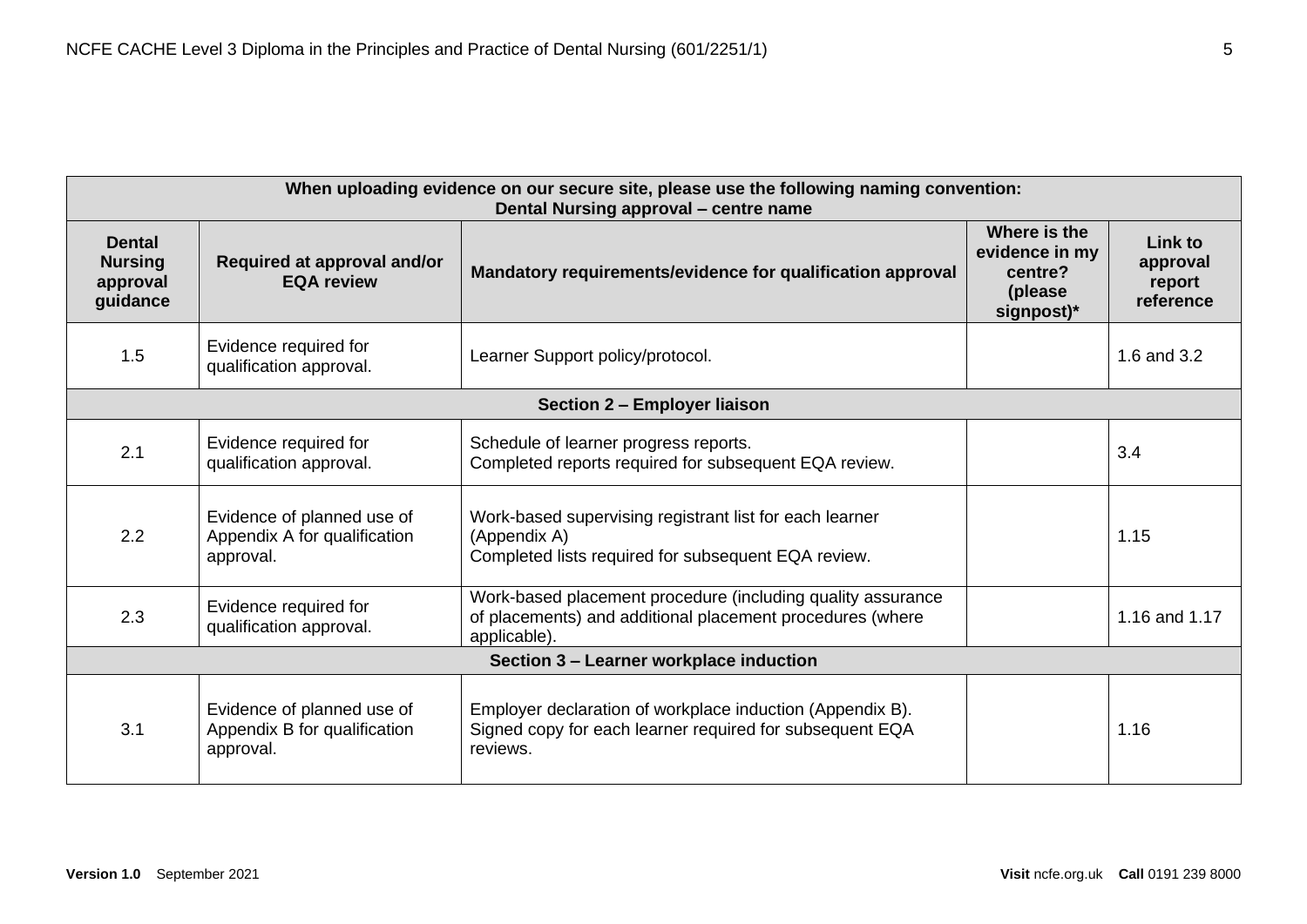| When uploading evidence on our secure site, please use the following naming convention:<br>Dental Nursing approval - centre name |                                                                                                                |                                                                                                                                                                                                               |                                                                     |                                                   |  |
|----------------------------------------------------------------------------------------------------------------------------------|----------------------------------------------------------------------------------------------------------------|---------------------------------------------------------------------------------------------------------------------------------------------------------------------------------------------------------------|---------------------------------------------------------------------|---------------------------------------------------|--|
| <b>Dental</b><br><b>Nursing</b><br>approval<br>guidance                                                                          | Required at approval and/or<br>Mandatory requirements/evidence for qualification approval<br><b>EQA review</b> |                                                                                                                                                                                                               | Where is the<br>evidence in my<br>centre?<br>(please)<br>signpost)* | <b>Link to</b><br>approval<br>report<br>reference |  |
| 3.2                                                                                                                              | Evidence of planned use of<br>Appendix F and Appendix G for<br>qualification approval and EQA<br>review.       | Contracts setting out specific roles and responsibilities that<br>centres/employers must agree, sign and comply with throughout<br>the course of the qualification (Appendix F and Appendix G).               |                                                                     | 1.15 and 1.17                                     |  |
| 3.3                                                                                                                              | Evidence required at<br>qualification approval and EQA<br>review.                                              | Process in place to check the workplace is registered with the<br>Care Quality Commission (CQC) (England).<br>Evidence of this being carried out will be required for<br>subsequent EQA reviews.              |                                                                     | 1.15 and 2.4                                      |  |
|                                                                                                                                  |                                                                                                                | Section 4 - Safety in the workplace                                                                                                                                                                           |                                                                     |                                                   |  |
| 4.1                                                                                                                              | Evidence of planned use of<br>Appendix C for qualification<br>approval and EQA reviews.                        | Initial safety check and monitoring of learners' workplace<br>(Appendix C: Initial safety check and workplace monitoring).<br>Completed check list required for subsequent EQA review. See<br>also 2.3 above. |                                                                     | 1.16 and 2.4                                      |  |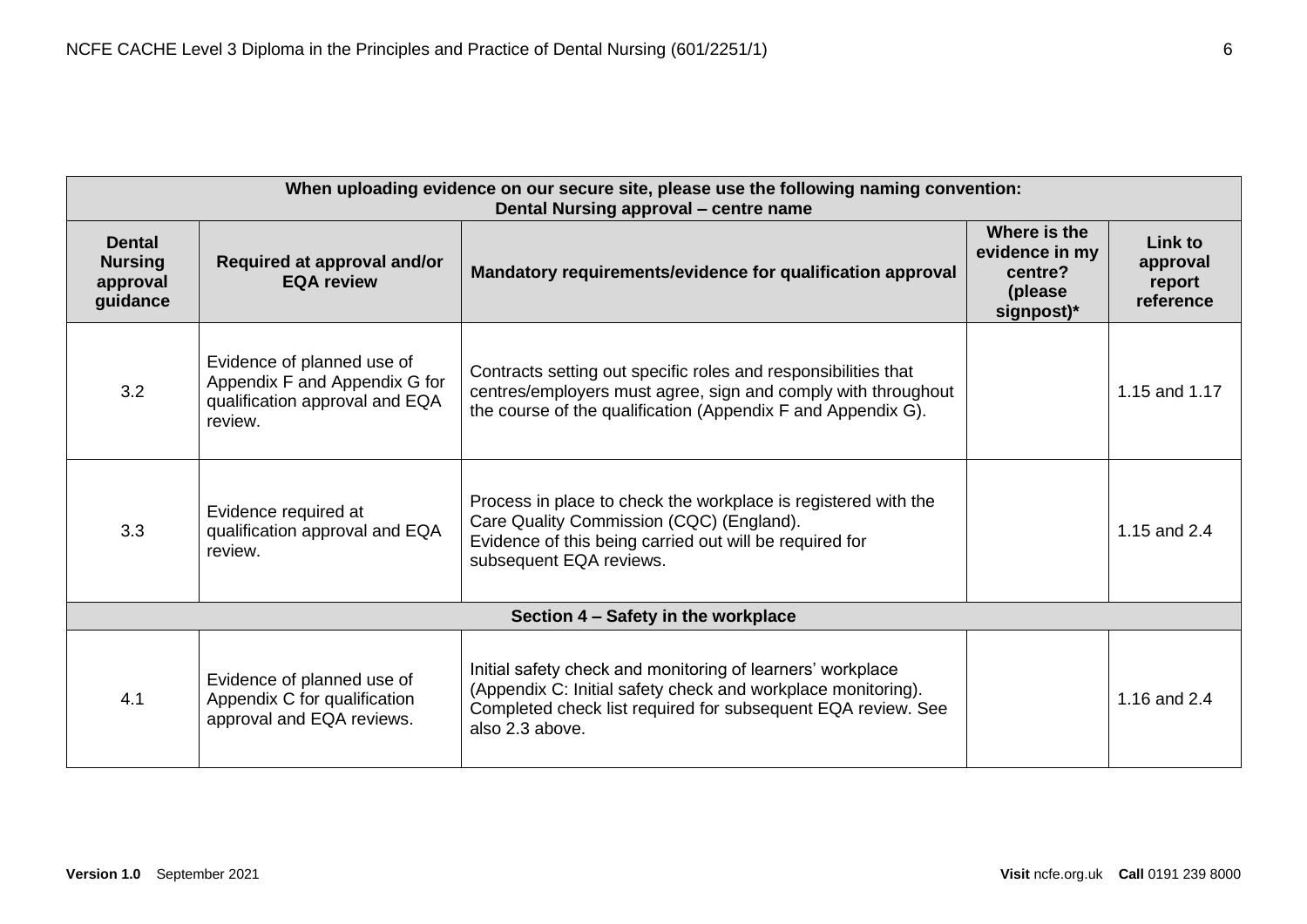| When uploading evidence on our secure site, please use the following naming convention:<br>Dental Nursing approval - centre name |                                                                                                            |                                                                                                                                                                          |                                            |      |  |
|----------------------------------------------------------------------------------------------------------------------------------|------------------------------------------------------------------------------------------------------------|--------------------------------------------------------------------------------------------------------------------------------------------------------------------------|--------------------------------------------|------|--|
| <b>Dental</b><br><b>Nursing</b><br>approval<br>guidance                                                                          | Required at approval and/or<br><b>EQA review</b>                                                           | Where is the<br>evidence in my<br>centre?<br>(please)<br>$signpost)*$                                                                                                    | Link to<br>approval<br>report<br>reference |      |  |
| 4.2                                                                                                                              | Evidence required for<br>qualification approval and EQA<br>reviews.                                        | Raising Concerns in the Workplace policy and procedure. See<br>also 3.2 above. Covered in Appendix G: Centre/learner learning<br>contract.                               |                                            | 1.17 |  |
| 4.3                                                                                                                              | Evidence of planned use of<br>Appendix O and Appendix O1<br>for qualification approval and<br>EQA reviews. | Process in place to check the workplace is informing patients<br>and gaining their consent regarding a trainee Dental Nurse<br>being involved in their dental treatment. |                                            | 1.17 |  |
| 4.4                                                                                                                              | Evidence of planned use of<br>Appendix R.                                                                  | Process in place to check the workplace mentor/supervisor is<br>keeping records of mentorship.                                                                           |                                            | 1.17 |  |
| 4.5                                                                                                                              | Evidence of planned use of<br>Appendix S and Appendix T for<br>qualification approval and EQA<br>reviews.  | Process in place to support Raising Concerns in the Workplace<br>(incident reporting). See also 4.2 above: linked to policy and<br>procedure.                            |                                            | 1.17 |  |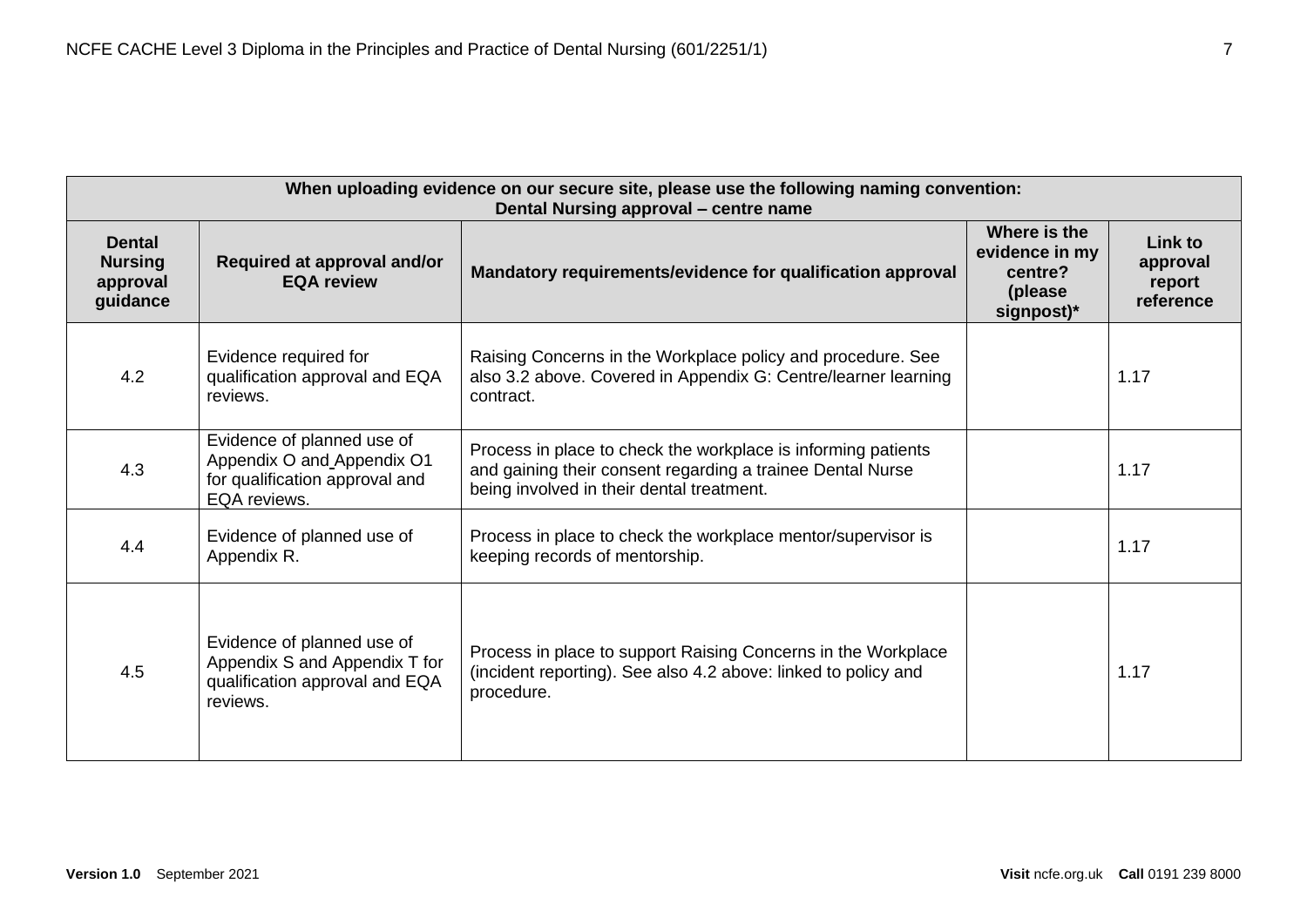| When uploading evidence on our secure site, please use the following naming convention:<br>Dental Nursing approval – centre name |                                                                                                           |                                                                                                                                                                                                                                                                                                                                       |                                                                    |                                            |  |
|----------------------------------------------------------------------------------------------------------------------------------|-----------------------------------------------------------------------------------------------------------|---------------------------------------------------------------------------------------------------------------------------------------------------------------------------------------------------------------------------------------------------------------------------------------------------------------------------------------|--------------------------------------------------------------------|--------------------------------------------|--|
| <b>Dental</b><br><b>Nursing</b><br>approval<br>guidance                                                                          | Required at approval and/or<br><b>EQA review</b>                                                          | Mandatory requirements/evidence for qualification approval                                                                                                                                                                                                                                                                            | Where is the<br>evidence in my<br>centre?<br>(please<br>signpost)* | Link to<br>approval<br>report<br>reference |  |
|                                                                                                                                  |                                                                                                           | Section 5 - Staff/centre records<br>(Staff records – documents must be provided for each member of the qualification delivery and assessment team)                                                                                                                                                                                    |                                                                    |                                            |  |
| 5.1                                                                                                                              | Evidence required for<br>qualification approval.                                                          | Centre organogram – setting out the staffing structure for the<br>delivery of the qualification.                                                                                                                                                                                                                                      |                                                                    | 1.3 and 2.2                                |  |
| 5.2                                                                                                                              | Evidence required for<br>qualification approval.                                                          | Proof of General Dental Council (GDC) registration number for<br>those listed in centre organogram.                                                                                                                                                                                                                                   |                                                                    | 2.1 and 2.2                                |  |
| 5.3                                                                                                                              | To be discussed at approval for<br>implementation and<br>management. Evidence<br>required at EQA reviews. | Current curricula vitae (CVs), continuing professional<br>development (CPD) records, copies of vocational qualification<br>certificates, education/training qualifications.<br>Details of current Disclosure and Barring Service (DBS) checks,<br>job descriptions ie department<br>supervisor(s)/Tutor(s)/Assessor(s)/<br>$IQA(s)$ . |                                                                    | 2.1 and 2.3                                |  |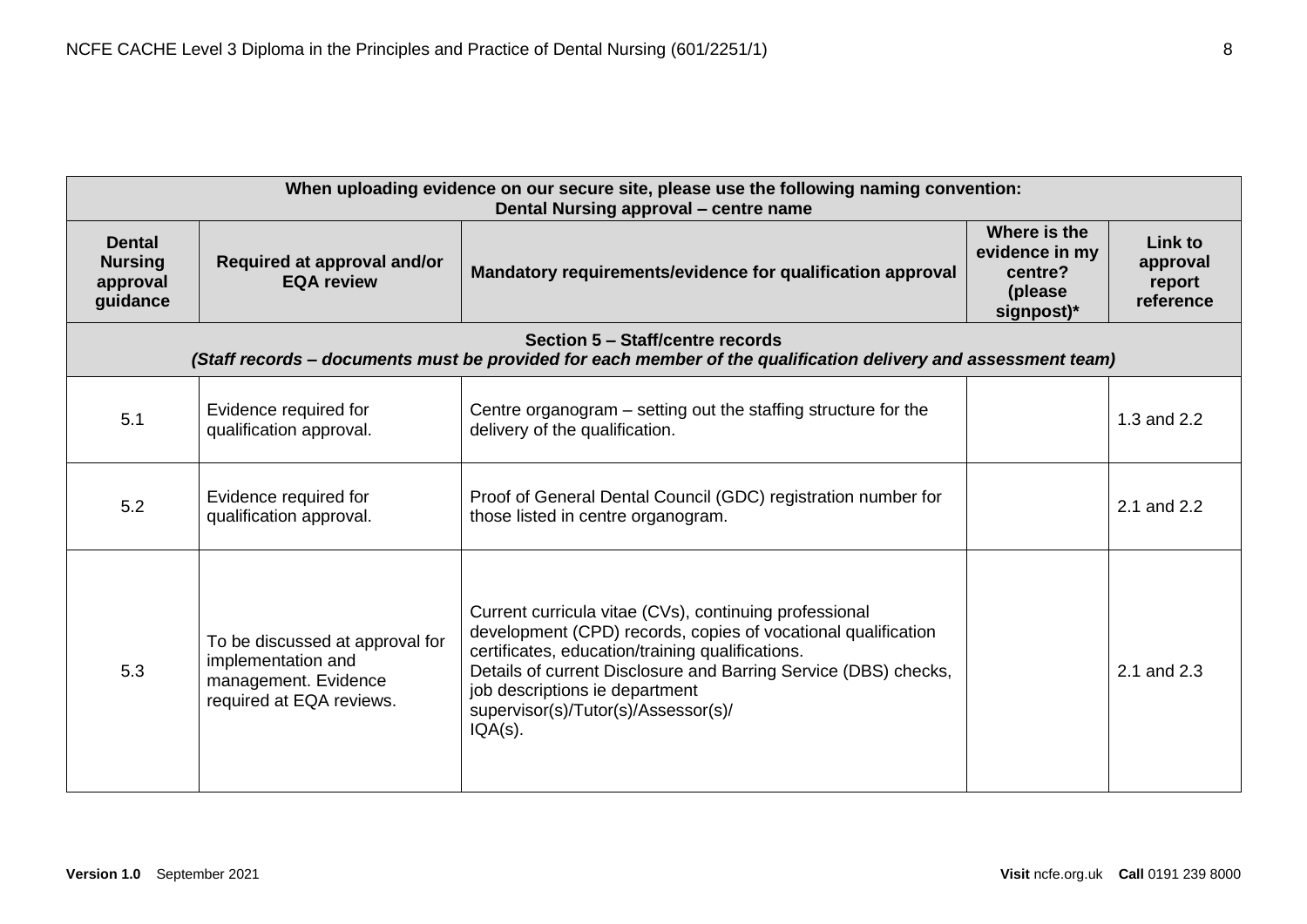| When uploading evidence on our secure site, please use the following naming convention:<br>Dental Nursing approval - centre name |                                                                                                           |                                                                                                                                                                                                                              |                                                                    |                                            |  |
|----------------------------------------------------------------------------------------------------------------------------------|-----------------------------------------------------------------------------------------------------------|------------------------------------------------------------------------------------------------------------------------------------------------------------------------------------------------------------------------------|--------------------------------------------------------------------|--------------------------------------------|--|
| <b>Dental</b><br>Required at approval and/or<br><b>Nursing</b><br><b>EQA review</b><br>approval<br>guidance                      |                                                                                                           | Mandatory requirements/evidence for qualification approval                                                                                                                                                                   | Where is the<br>evidence in my<br>centre?<br>(please<br>signpost)* | Link to<br>approval<br>report<br>reference |  |
| 5.4                                                                                                                              | Evidence required for<br>qualification approval.<br>Evidence required at EQA<br>reviews.                  | Centre's Professional Misconduct Panel membership. Centre's<br>Appeal policy.                                                                                                                                                |                                                                    | 1.14                                       |  |
|                                                                                                                                  |                                                                                                           | Section 6 - Qualification delivery                                                                                                                                                                                           |                                                                    |                                            |  |
| 6.1                                                                                                                              | To be discussed at approval for<br>implementation and<br>management. Evidence<br>required at EQA reviews. | Course programme/scheme of work setting out schedule of<br>delivery that meets qualification delivery requirements.<br>Evidence required at subsequent centre EQA reviews once<br>approved.                                  |                                                                    | 3.1                                        |  |
| 6.2                                                                                                                              | Evidence required for<br>qualification approval and EQA<br>reviews.                                       | Internal quality assurance strategy and process.<br>A quality assurance framework is provided in Appendix I and<br>Appendix J which can aid the development of internal quality<br>assurance mechanisms utilised by centres. |                                                                    | 4.1                                        |  |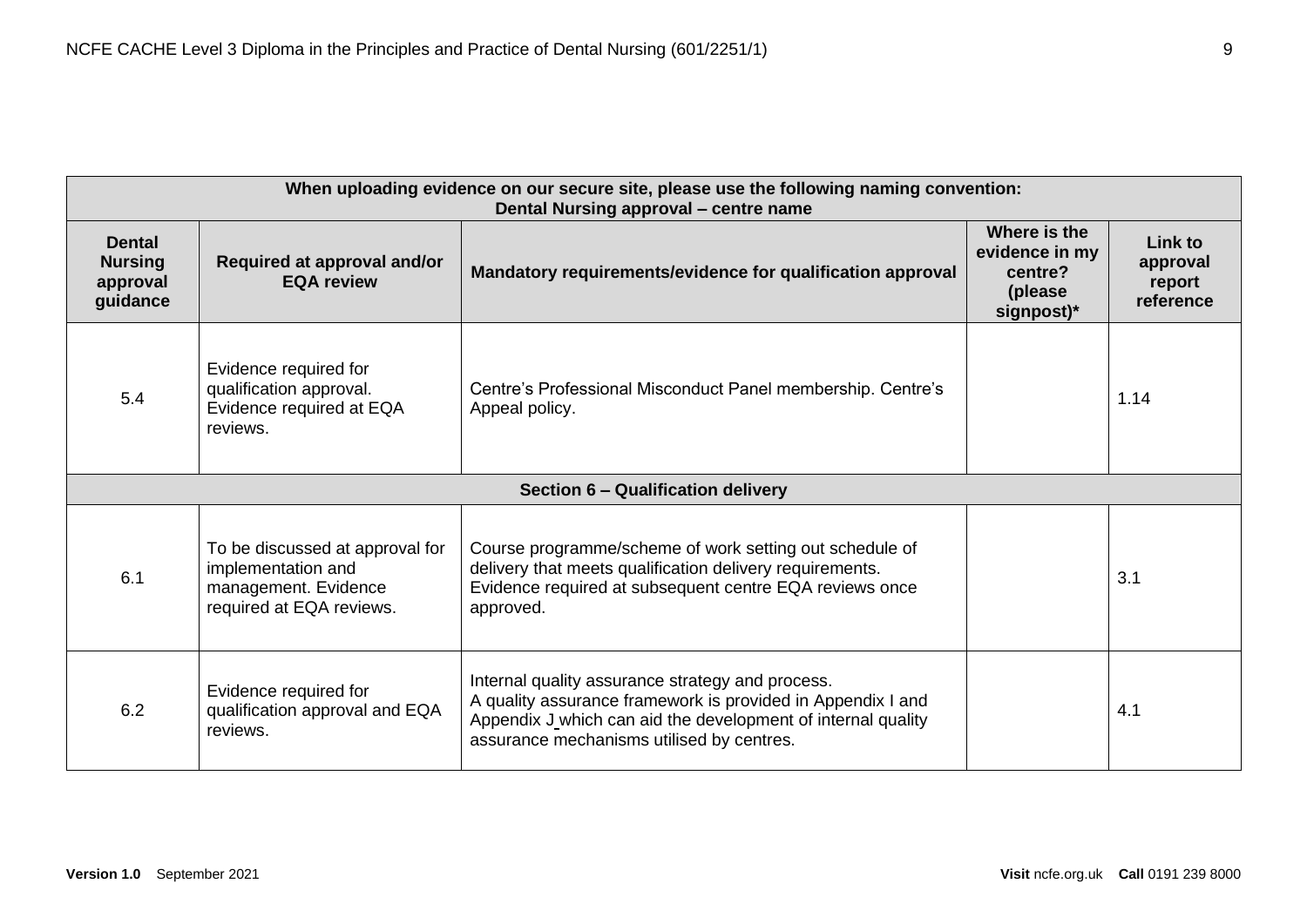## **Section 1**

### **Learner fitness to practise**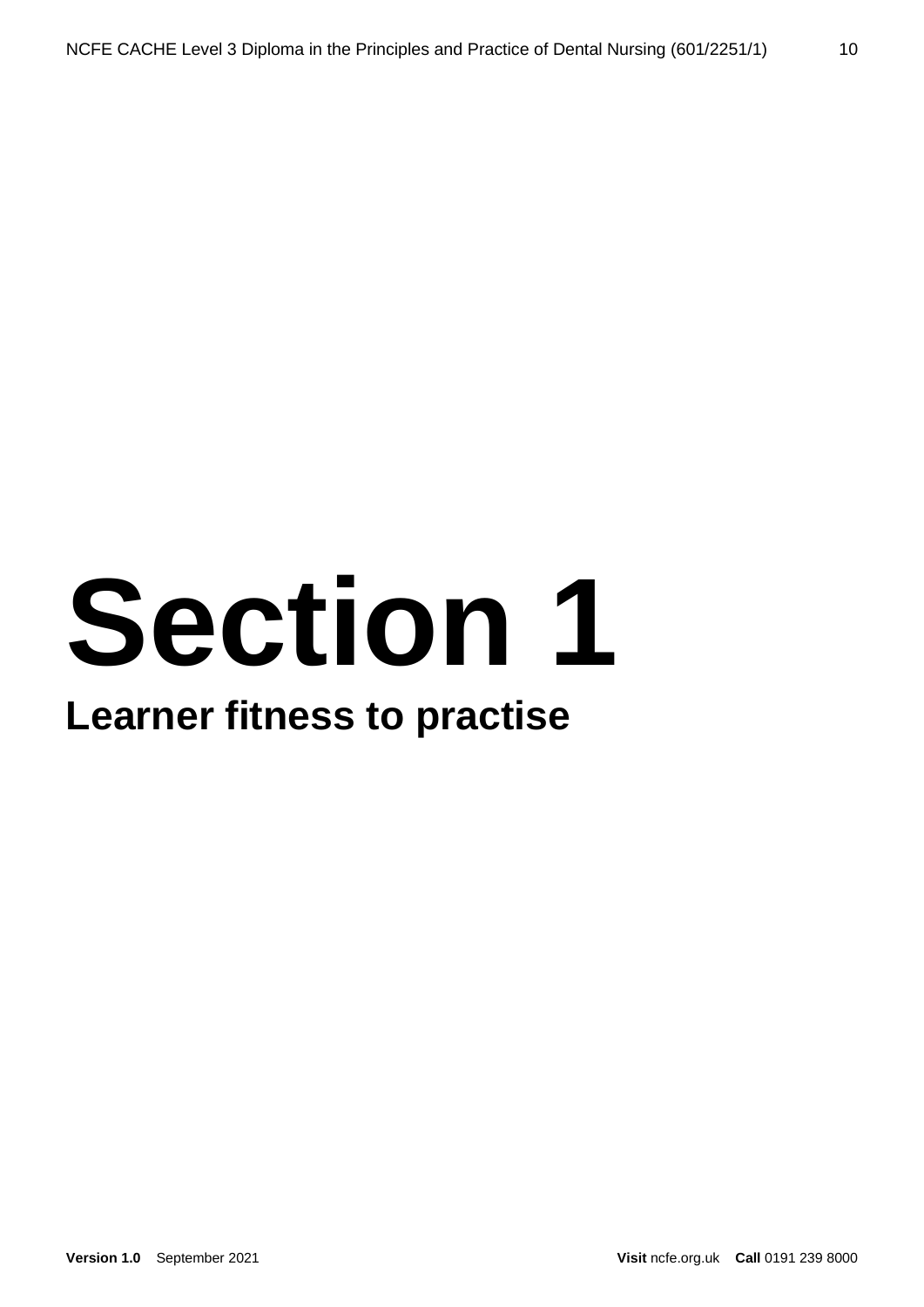#### **1.1 Learner Fitness to Practise policy and procedure**

Centres must have a learner Fitness to Practise policy and procedure. The following points are given as initial guidance. Centres must ensure that when drafting their policy, they refer to the **General Dental Council's (GDC's) student Fitness to Practise guidance document which can be found at [www.gdc-uk.org.](http://www.gdc-uk.org/)**

The policy should be concerned with a learner's fitness to be in a clinical, professional environment, and their ability to be part of provision of direct patient care. It should conform to professional standards and codes of practice and be consistent with the behaviour expected by the profession and the employer. The centre process should include both informal and formal proceedings, plus a robust investigatory mechanism. Each centre is expected to establish a Professional Misconduct Panel. In addition, an appeals process must be in place and records of any proceedings and appeals must be available for external quality assurance scrutiny.

The GDC and NCFE expect Tutors and supervisors of trainees who undertake work-based training to be aware of the GDC guidance and to apply the principles of professionalism and appropriate behaviour in the workplace setting.

As part of their admissions and/or enrolment procedures, centres should inform learners that unprofessional behaviour or serious health problems during their training may result in Fitness to Practise proceedings, which could affect their ability to complete the course and to register with the GDC.

#### **1.2 Learner vaccination records**

Centres must have a procedure in place for liaising with employers to obtain documented evidence of learners' vaccination records. Records/copies must be retained and held in each learner's file by the centre.

The employer must check that the trainee Dental Nurse has had the appropriate vaccinations required to practise before undertaking exposure prone procedures.

#### **1.3 Admissions/enrolment procedure**

As part of the admissions/enrolment procedure, initial assessment of each learner should be undertaken by centres to evaluate the learner's suitability for the qualification and role of a Dental Nurse. Within this initial assessment, and before the commencement of the qualification, the following should be identified:

- the learner's knowledge, skills and experience
- any prior credit or units that may have been accumulated and that are relevant to the qualification
- any specific training needs.

Learners will be required to sign and comply with a learner contract (example Appendix D below). This contract details the expected behaviours that learners must comply with in line with NCFE and GDC requirements.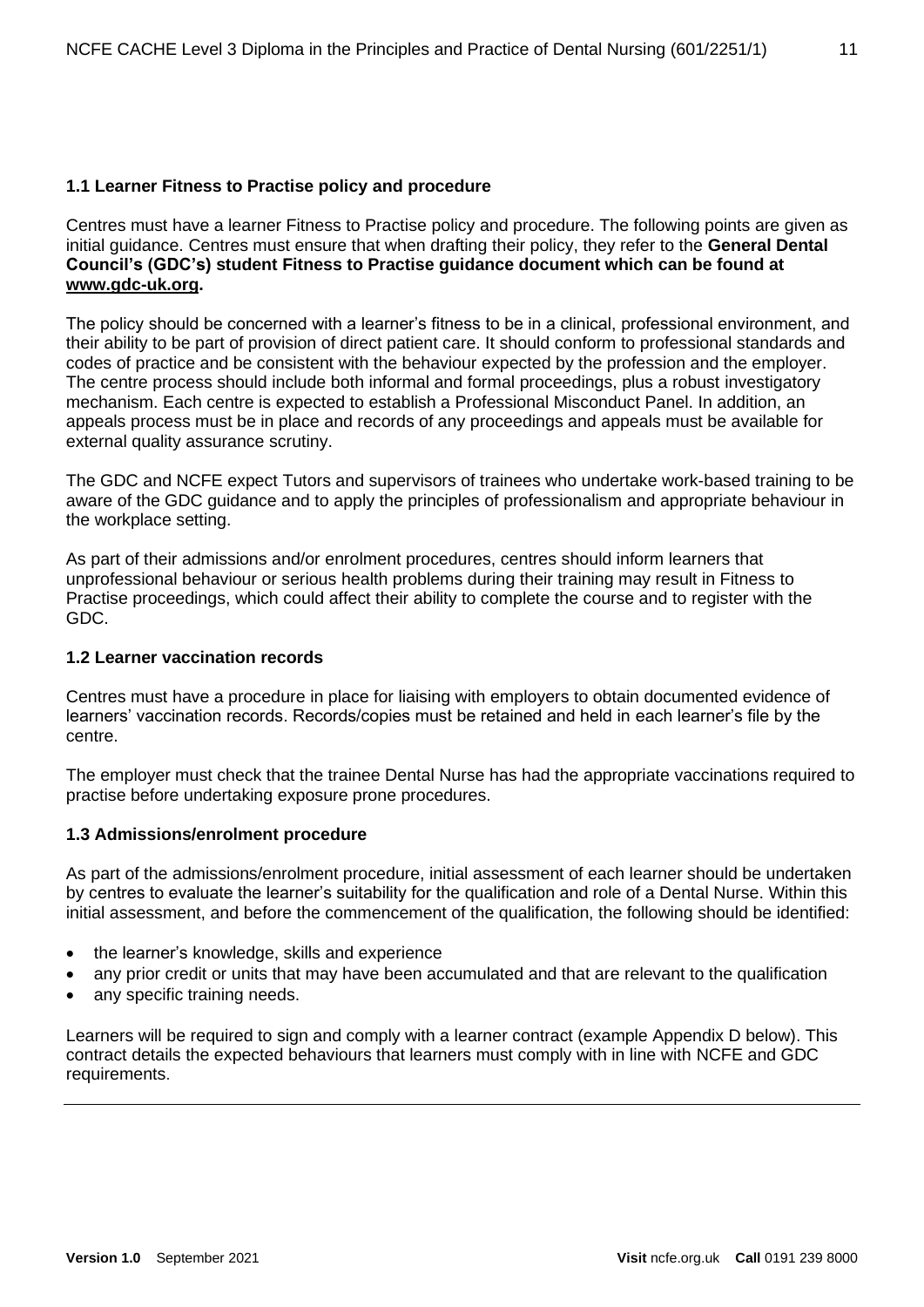#### **Appendix D: Learner contract**

| <b>Learner learning contract</b>                                                                                                                            |                                                    |   |  |  |
|-------------------------------------------------------------------------------------------------------------------------------------------------------------|----------------------------------------------------|---|--|--|
| Learner:                                                                                                                                                    | Name:<br>Learner number:<br>Address:               |   |  |  |
|                                                                                                                                                             |                                                    |   |  |  |
|                                                                                                                                                             | Contact number:                                    |   |  |  |
|                                                                                                                                                             | Email contact:                                     |   |  |  |
| <b>Workplace:</b>                                                                                                                                           | Name:<br>Address:                                  |   |  |  |
|                                                                                                                                                             | Contact number:                                    |   |  |  |
|                                                                                                                                                             |                                                    |   |  |  |
|                                                                                                                                                             | Email contact:                                     |   |  |  |
| Centre/provider:                                                                                                                                            | Name:<br>Centre number:<br>Address:                |   |  |  |
|                                                                                                                                                             | Contact number:                                    |   |  |  |
|                                                                                                                                                             |                                                    |   |  |  |
|                                                                                                                                                             | Email contact:<br><b>Learner learning contract</b> |   |  |  |
|                                                                                                                                                             |                                                    |   |  |  |
|                                                                                                                                                             | (learner name)                                     | ✓ |  |  |
|                                                                                                                                                             |                                                    |   |  |  |
| Read and comply with the requirements of the General Dental Council (GDC) in respect of<br>the following documents (where they are applicable to learners): |                                                    |   |  |  |
| <b>Standards for the Dental Team</b><br>٠                                                                                                                   | Student Professionalism and Fitness to Practise.   |   |  |  |
| These documents can be found at www.gdc-uk.org.                                                                                                             |                                                    |   |  |  |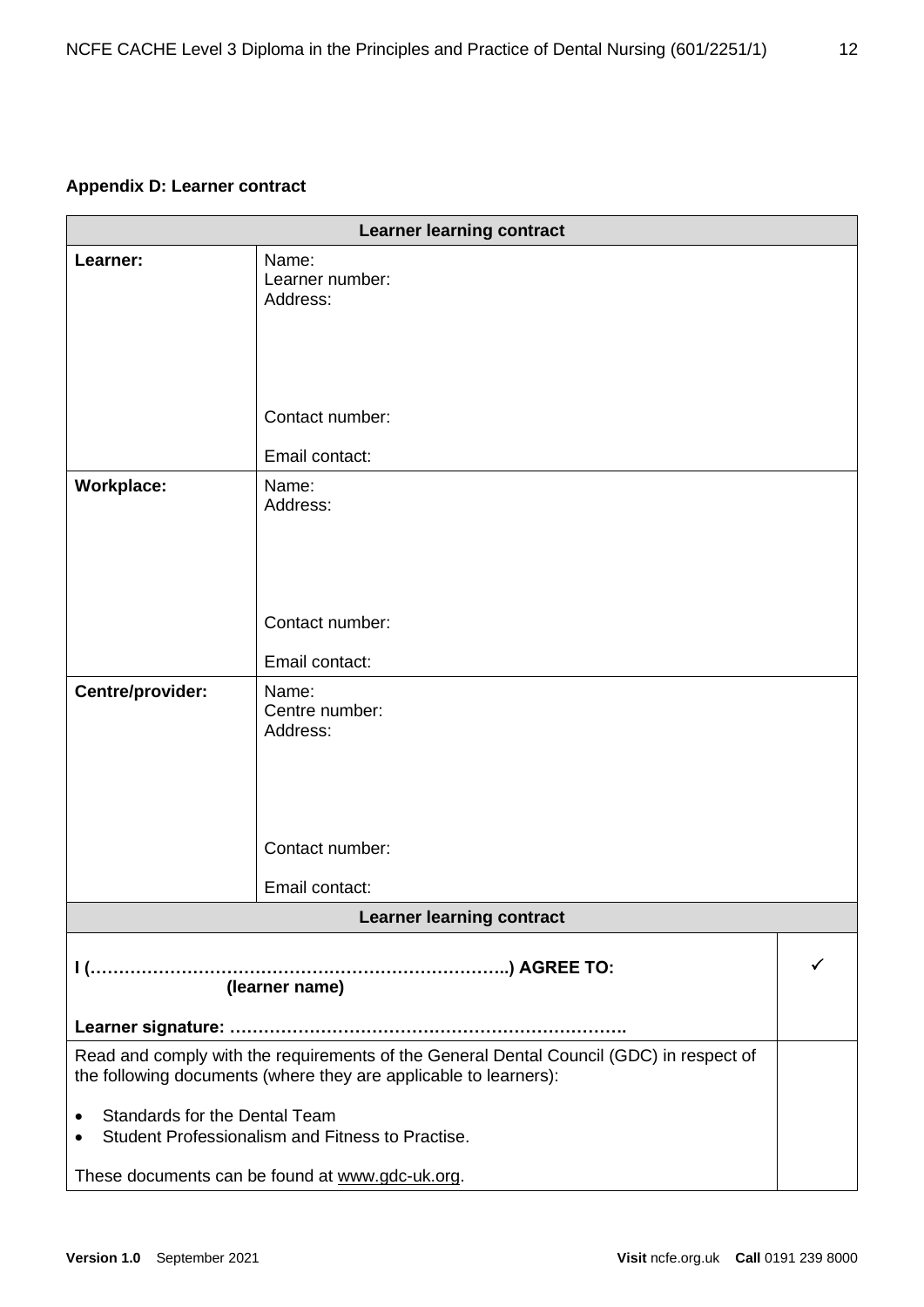| <b>Learner learning contract</b>                                                                                                                                                                                                                                                              |   |
|-----------------------------------------------------------------------------------------------------------------------------------------------------------------------------------------------------------------------------------------------------------------------------------------------|---|
| (Learner name)                                                                                                                                                                                                                                                                                | ✓ |
|                                                                                                                                                                                                                                                                                               |   |
| Comply with and complete workplace and/or centre induction procedures as required.                                                                                                                                                                                                            |   |
| Comply with all relevant workplace and/or centre policies and procedures, such as, but not<br>limited to, Health and Safety, Equality and Diversity, etc.                                                                                                                                     |   |
| Have the appropriate vaccinations required to practise before undertaking exposure prone<br>procedures, and keep a copy of my vaccination status.                                                                                                                                             |   |
| Identify myself as a learner in the workplace (eg by wearing a name badge).                                                                                                                                                                                                                   |   |
| Protect patients by undertaking only those duties in which I am trained, confident and<br>competent.                                                                                                                                                                                          |   |
| Raise concerns if I identify any risks to patients, including concerns about my own, or<br>others', performance.                                                                                                                                                                              |   |
| Behave in a professional manner, commensurate with the attitudes expected of a dental<br>professional in education and/or training.                                                                                                                                                           |   |
| Work only under the supervision of my workplace mentor/supervisor or other suitably<br>qualified and named individual.                                                                                                                                                                        |   |
| Attend all mandatory teaching/training/assessment sessions as required.                                                                                                                                                                                                                       |   |
| Report any absence as follows:<br>a) (insert workplace-named person)<br>b) (insert centre-named person)                                                                                                                                                                                       |   |
| Maintain regular and appropriate contact with my workplace mentor/supervisor/Assessor as                                                                                                                                                                                                      |   |
| Submit all work, documentation, forms etc in a timely fashion and within agreed timeframes.                                                                                                                                                                                                   |   |
| Not copy or allow my work to be copied and ensure that all submitted work is my own.                                                                                                                                                                                                          |   |
| Complete all course evaluations and learner feedback as required for quality monitoring by<br>the course provider or other stakeholder.                                                                                                                                                       |   |
| Agree, implement and evaluate a Personal Development Plan (PDP), which incorporates<br>reflection based on self-evaluation, informal and formal feedback from peers, colleagues,<br>workplace mentors/supervisors, Assessors etc, in order to develop and improve my<br>knowledge and skills. |   |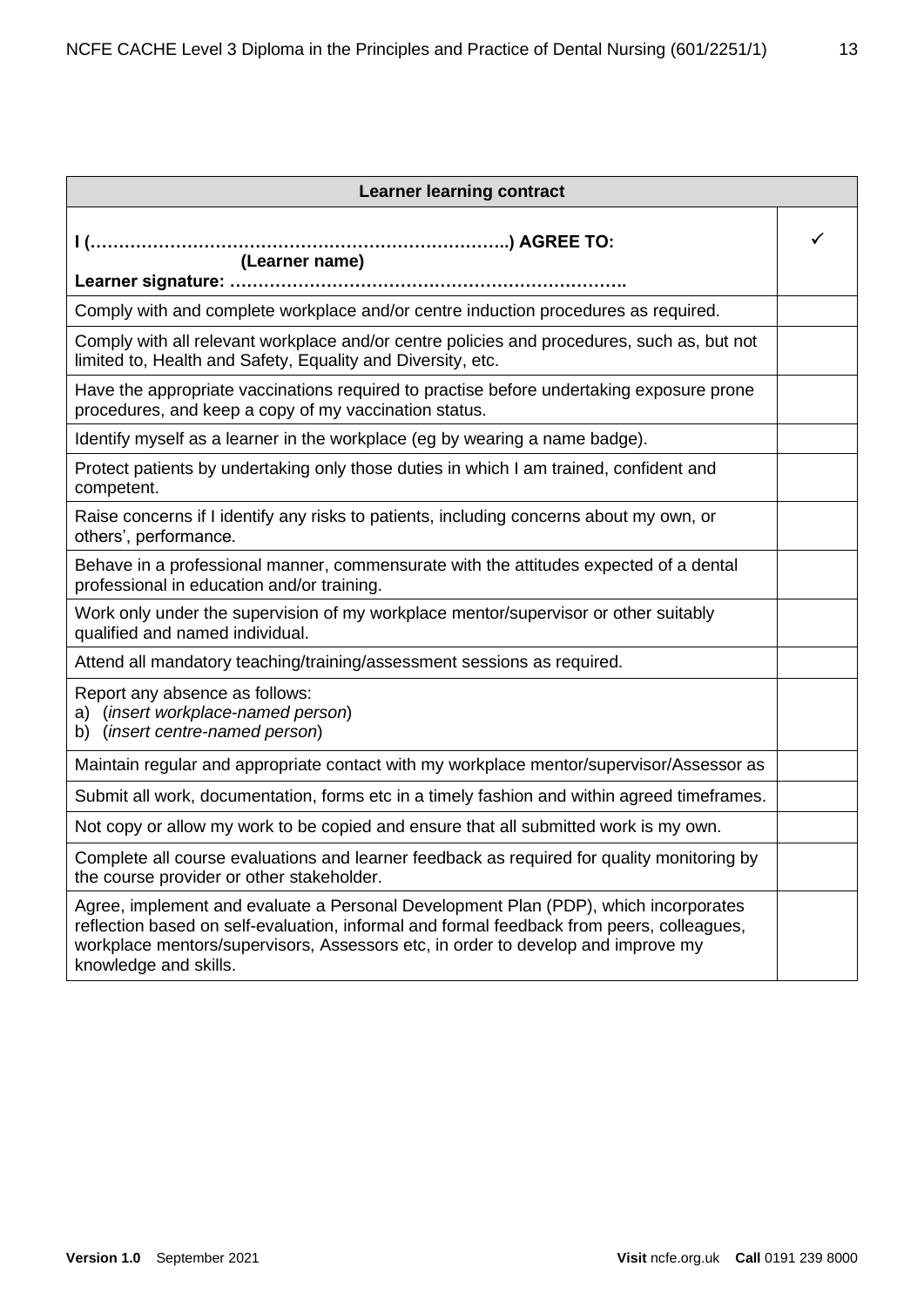#### **1.4 Equal opportunities and diversity policy and procedure**

Centres must have an equal opportunities and diversity policy and procedure in relation to dental nursing.

The GDC Standard 1.6 requires dental professionals to treat patients fairly, as individuals and without discrimination, being aware of and adhering to all responsibilities as set out in relevant equalities legislation.

We require all centres, learners and stakeholders to comply with current legislation, regulatory guidance and best practice guidance relating to equality and diversity.

The centre's equal opportunities and diversity policy and procedure should include a centre inclusion statement detailing how learners with specific needs will be initially assessed and supported to achieve.

#### **1.5 Learner support policy and procedure**

Centres must have a learner support policy and procedure in place. Centres must also carry out an initial assessment to ensure that the learner is capable of undertaking the course. Any special educational needs of the learner should be addressed and managed according to the centre's learner support policy and protocol.

The centre's equal opportunities and diversity policy and procedure (see 1.4 above) should include a centre inclusion statement detailing how learners with specific needs will be initially assessed and supported to achieve.

Within the learner support policy and procedure there must be a process in place for supporting learners who are not meeting agreed targets as well as a process for recording concerns and how these are actioned. Evidence will be requested upon external quality assurance.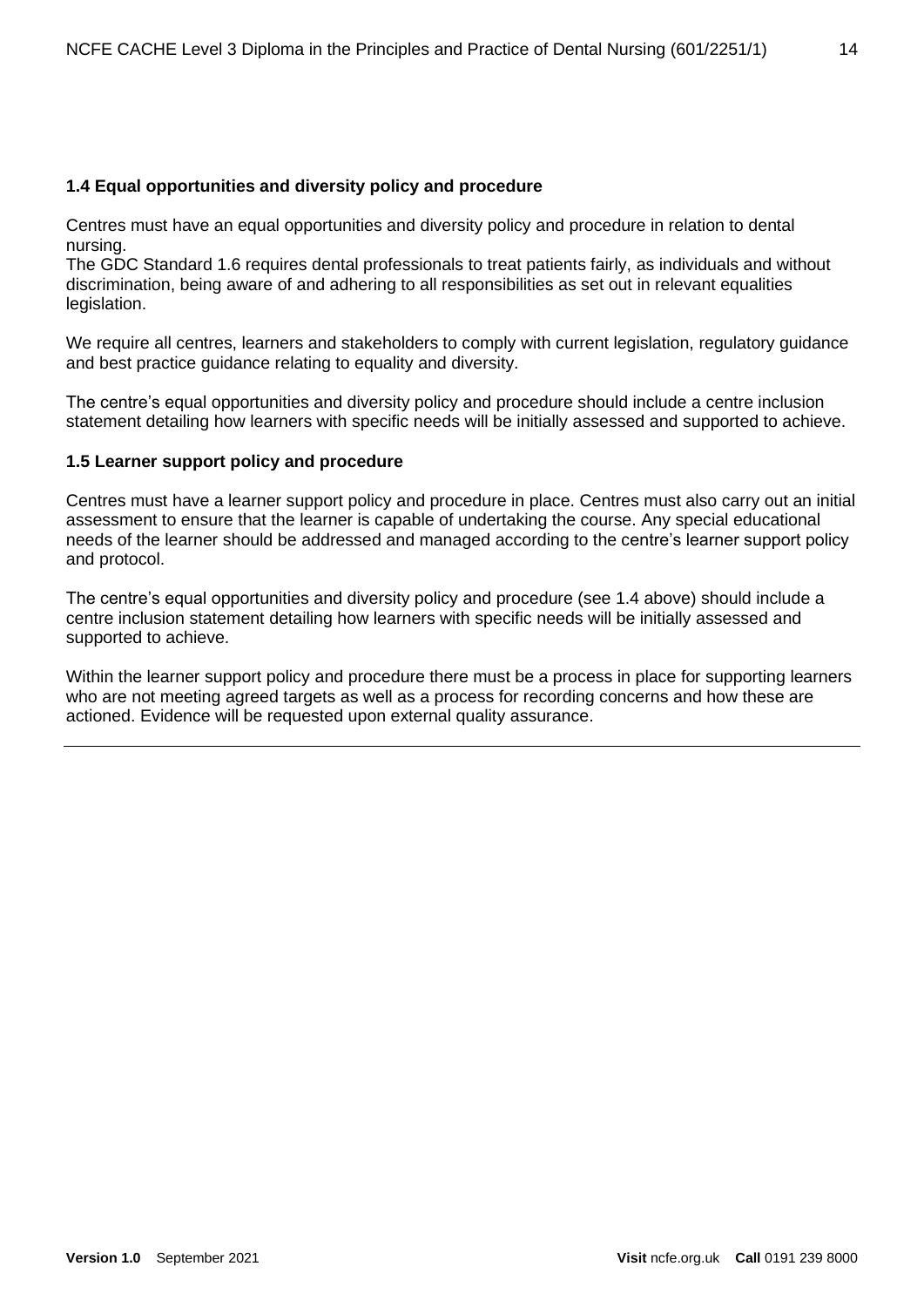## **Section 2 Employer liaison**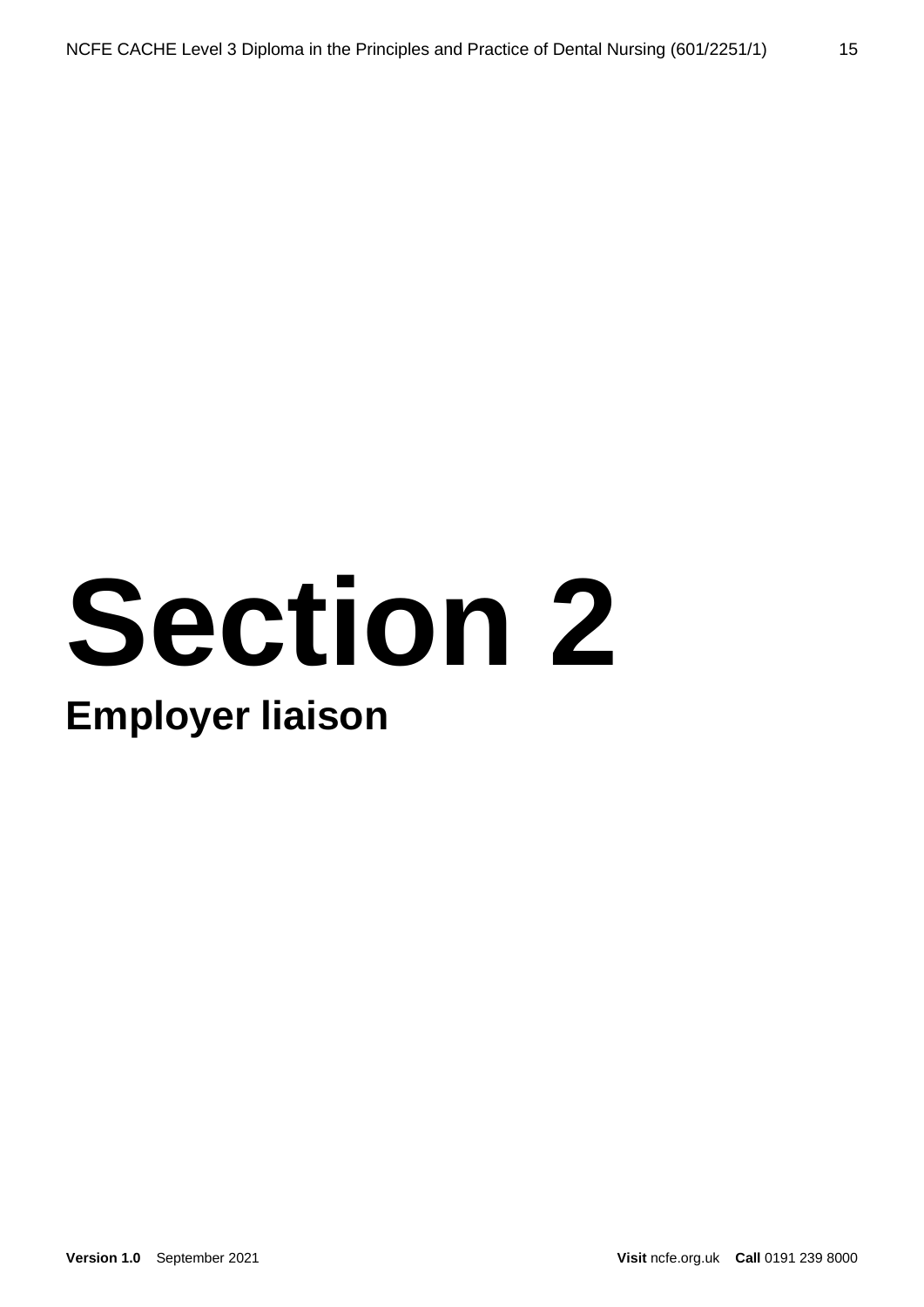#### **2.1 Schedule of learner progress reports**

Centres must provide a schedule for learner progress reports throughout the duration of the qualification. This must include progress reports from all those involved in the teaching, supervision and assessment of the learner.

Centres must also make contact with the learner's employers, establishing a working relationship.

#### **2.2 Work-based supervising registrant list**

The GDC requires employers to identify a supervising GDC registrant to carry out the necessary supervision for the trainee Dental Nurse. They must take full responsibility for providing direct supervision of the learner. The centre must keep a record of the named supervisor.

The work-based Assessor may also be the workplace mentor/supervisor. However, it is recommended that the supervisor and Assessor roles are undertaken by different people. Learners who are assessed by a peripatetic Assessor must also have a named workplace mentor/supervisor in the workplace. Supervision may be delegated to other GDC registrants. However, in line with the GDC requirements, the named workplace mentor/supervisor will continue to be accountable overall for the learner.

Centres must complete a GDC supervising registrant list (example Appendix A below) for each learner. Proof of GDC registration for each named workplace mentor/supervisor and confirmation that all those supervising have current Disclosure and Barring Service (DBS) certificates must be evidenced. These will be kept on record by the centre as part of the quality assurance process. Centres will be expected to update this list annually to ensure registration has been maintained.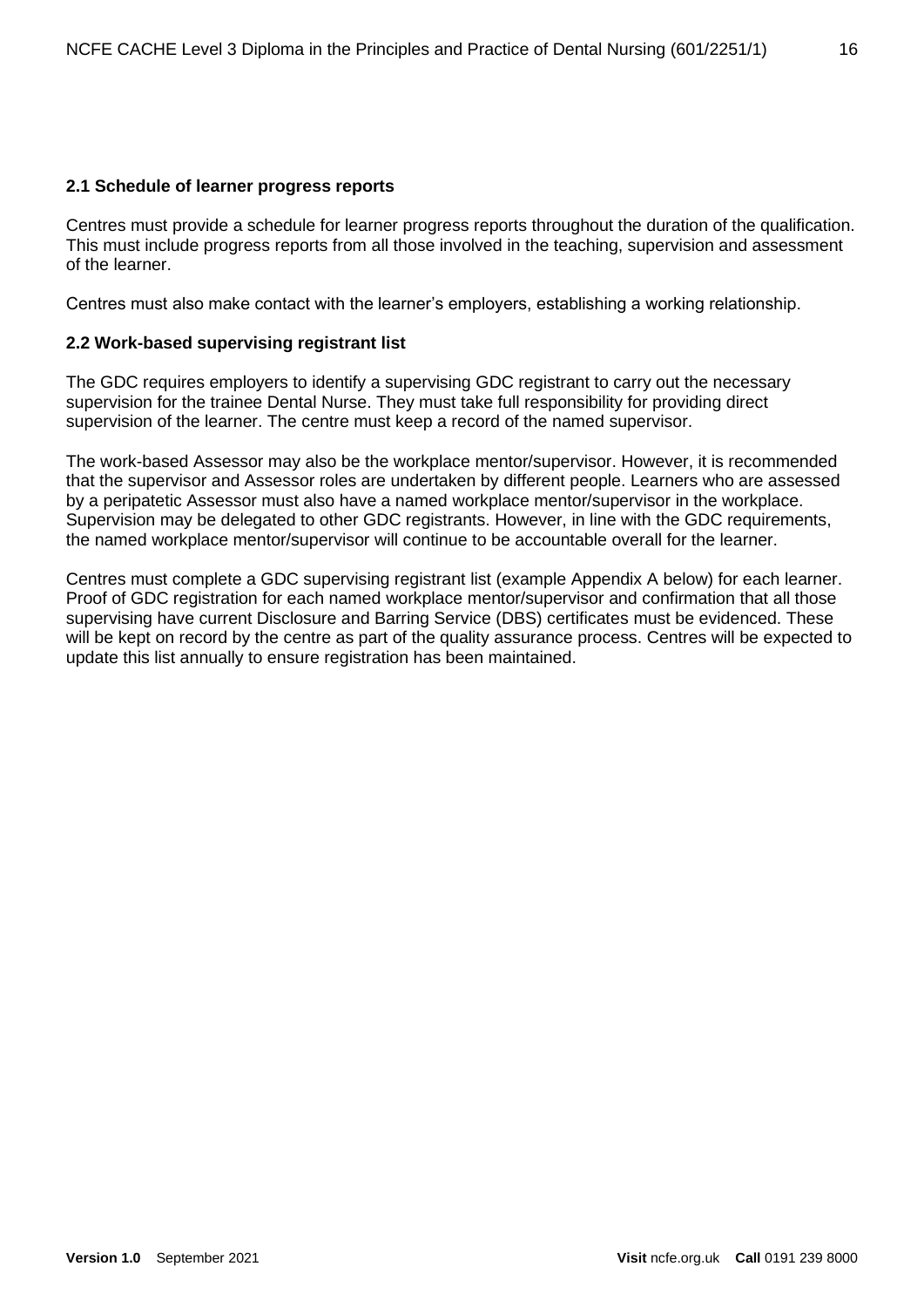#### **Appendix A: GDC supervising registrant list**

Learner name …………………………………………………………

Any GDC registrant involved in the supervision and assessment of a learner's work must be entered below. They must sign and provide a copy of their GDC registration number as supporting evidence. In addition, all those supervising must also have current Disclosure and Barring Service (DBS) certificates (copies of certificates can only be retained with the applicant's consent).

| Name and email address | <b>GDC</b><br>registration<br>no. | <b>Current DBS</b><br>certificate held and<br>date | Qualification<br>and date | Role* | <b>Signature and date</b> |
|------------------------|-----------------------------------|----------------------------------------------------|---------------------------|-------|---------------------------|
|                        |                                   |                                                    |                           |       |                           |
|                        |                                   |                                                    |                           |       |                           |
|                        |                                   |                                                    |                           |       |                           |
|                        |                                   |                                                    |                           |       |                           |
|                        |                                   |                                                    |                           |       |                           |

\* Role eg clinical supervisor, Assessor, IQA, Tutor\*\*, Practice Manager, Senior Dental Nurse.

\*\* If Tutors are *assessing learners*, in line with GDC requirements, they must be registered with the GDC. This will be an exception where some Tutors who, depending on the topic they are teaching, would be subject specialists but not necessarily dental registrants eg infection control.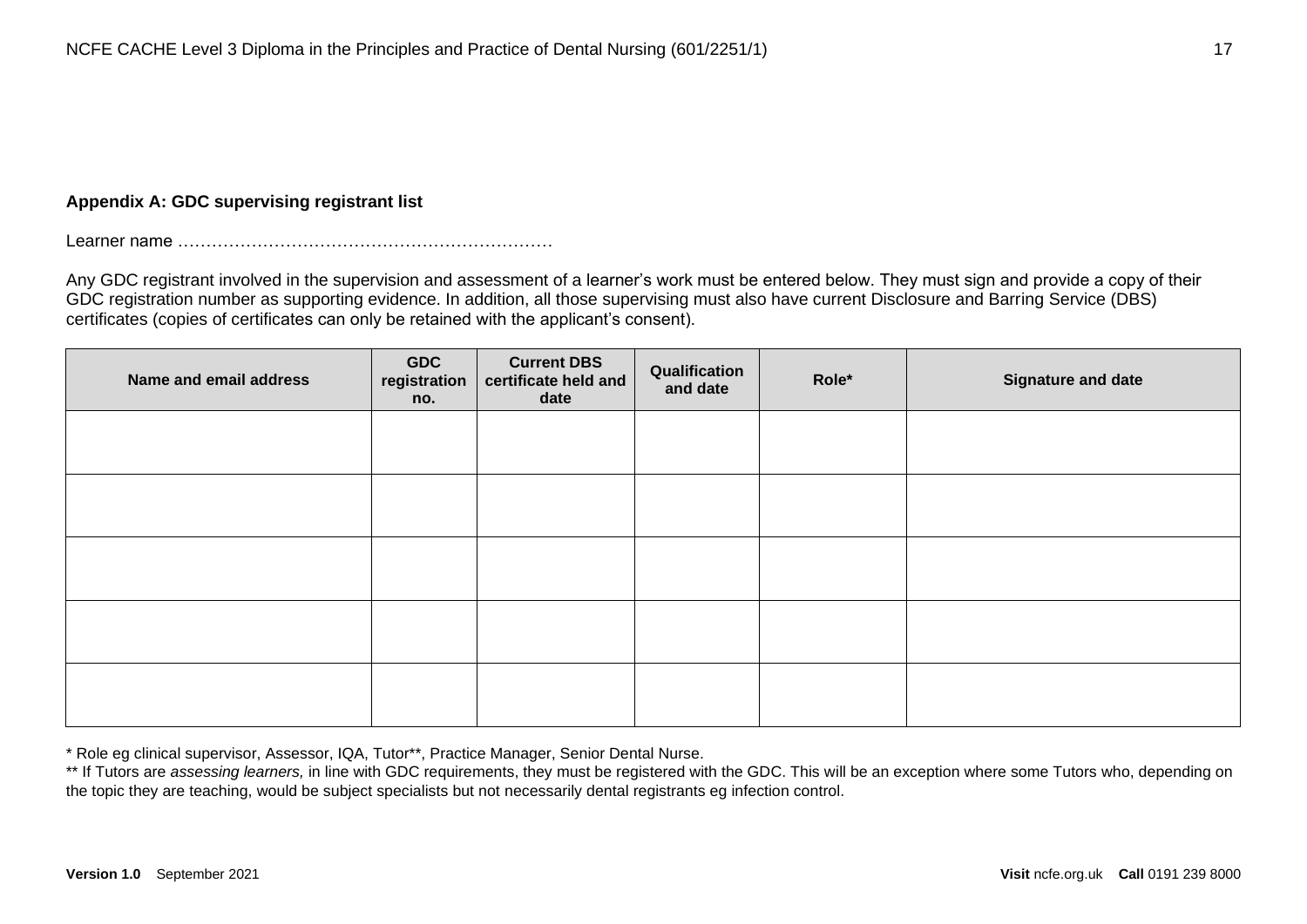#### **2.3 Work-based placement procedure(s) and 4.1 Initial safety check and monitoring of learners' workplace**

Centres must have work-based placement procedure(s) in place. The placement procedure(s) must include details of study, workplace-based assessments, support required for the learner in the workplace and quality assurance of placements (including additional placement procedures, where applicable).

The work-based placement procedure(s) must also include the centre requesting evidence from the workplace that demonstrates the provision of a safe and appropriate clinical environment. This will support the completion of the Initial safety check and workplace monitoring documentation. Centres may wish to use the Initial safety check and workplace monitoring form provided by NCFE as part of their procedures (example Appendix C below).

To confirm suitability of placements, centres must ensure that placements are quality assured by dental registrants.

#### **Additional work-based placement procedure**

Some learners may work in a specialist dental practice as a trainee. This may result in them not being able to access the range of chairside procedures covered in the qualification. The centre must have a procedure in place that facilitates swift liaison with the employer to identify an additional work-based placement, providing the learner with exposure to an appropriate breadth of patients and procedures. We recommend that those learners who work in a specialist practice, eg orthodontics, should have access to a minimum of 40 per cent of their working week in a dental practice that provides routine dental treatment over the duration of the qualification.

#### **Workplace suitability**

This document supports centres when a workplace is no longer deemed suitable. It contains contingency plans for trainees in both centre allocated work placements and employment.

Also see Policy 6: Workplace suitability policy and procedure in the Appendices, Policies and Statements document.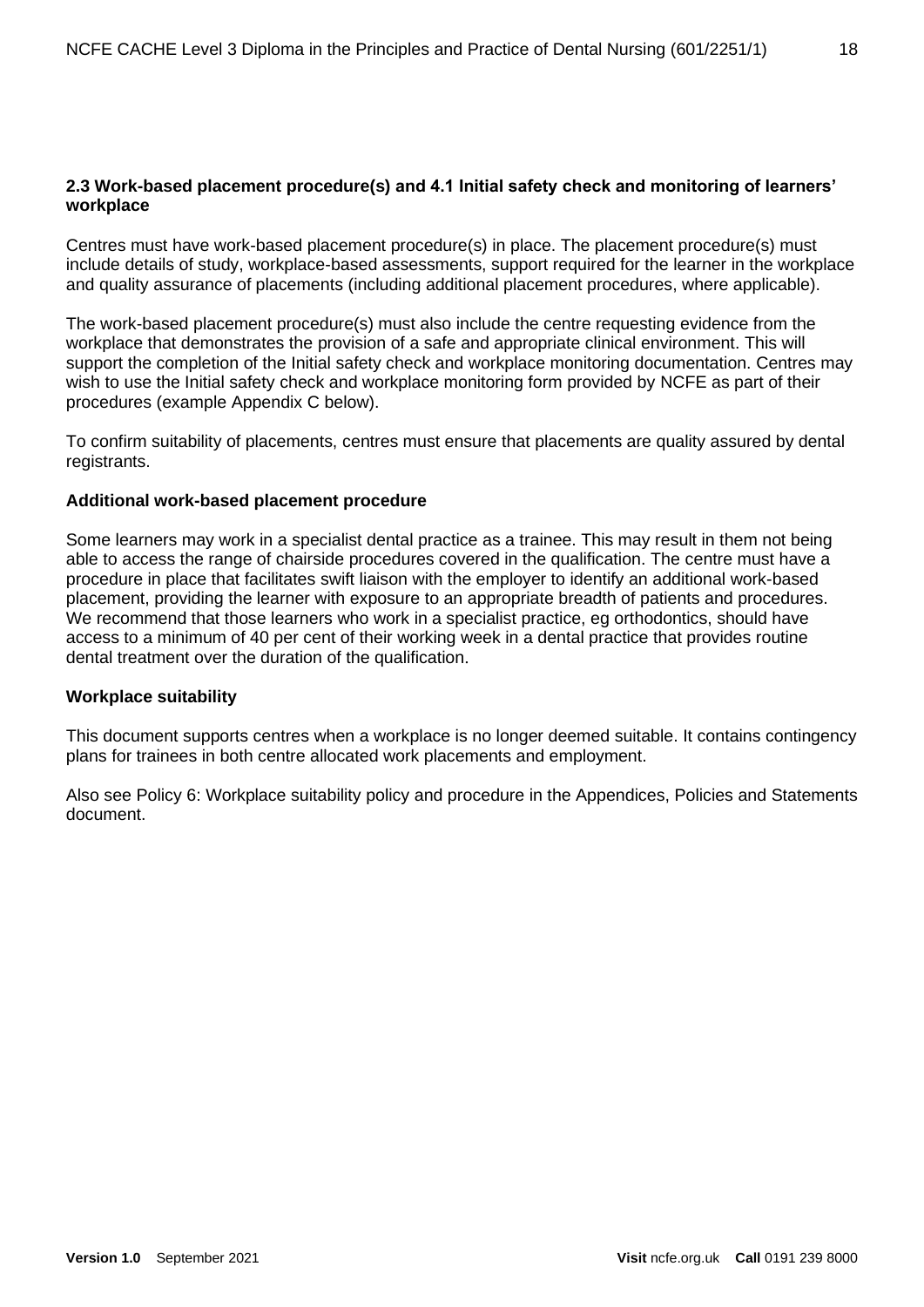#### **Appendix C: Initial safety check and workplace monitoring**

This form is to be used as part of the learner's workplace induction. The learner's Assessor will need to ensure that each criterion is met, and may also, as part of the inspection, request evidence from the list below to confirm compliance.

Name of person undertaking check: …………………………… Date: ……………….

| Ref.         | Evidence of workplace safety and maintenance                                                           | <b>Yes</b> | <b>No</b> | <b>Evidence requested</b><br>and checked |
|--------------|--------------------------------------------------------------------------------------------------------|------------|-----------|------------------------------------------|
| A            | Employers Liability Insurance displayed?                                                               |            |           |                                          |
| B            | Public Liability Insurance to cover the workplace?                                                     |            |           |                                          |
| $\mathsf{C}$ | Health and Safety at Work etc Act 1974 poster<br>displayed?                                            |            |           |                                          |
| D            | Health and Safety Policy accessible to all staff?                                                      |            |           |                                          |
| Е            | Adequate facilities and arrangement for staff welfare?                                                 |            |           |                                          |
| F            | Risk assessment carried out to identify hazards?                                                       |            |           |                                          |
| G            | Specific risk assessment carried out for young persons<br>and expectant mothers?                       |            |           |                                          |
| H            | Control of Substances Hazardous to Health (COSHH)<br>assessment on all substances hazardous to health? |            |           |                                          |
| I            | COSHH folder accessible to all staff?                                                                  |            |           |                                          |
| J            | Adequate firefighting equipment in the workplace?                                                      |            |           |                                          |
| K            | Staff trained to use the firefighting equipment?                                                       |            |           |                                          |
| L            | Adequately signposted and accessible fire exits?                                                       |            |           |                                          |
| M            | Fire extinguishers regularly inspected and serviced?                                                   |            |           |                                          |
| $\mathsf{N}$ | Staff trained on emergency evacuation procedure?                                                       |            |           |                                          |
| O            | Adequate first aid provision?                                                                          |            |           |                                          |
| P            | Appointed first aider or emergency appointed person?                                                   |            |           |                                          |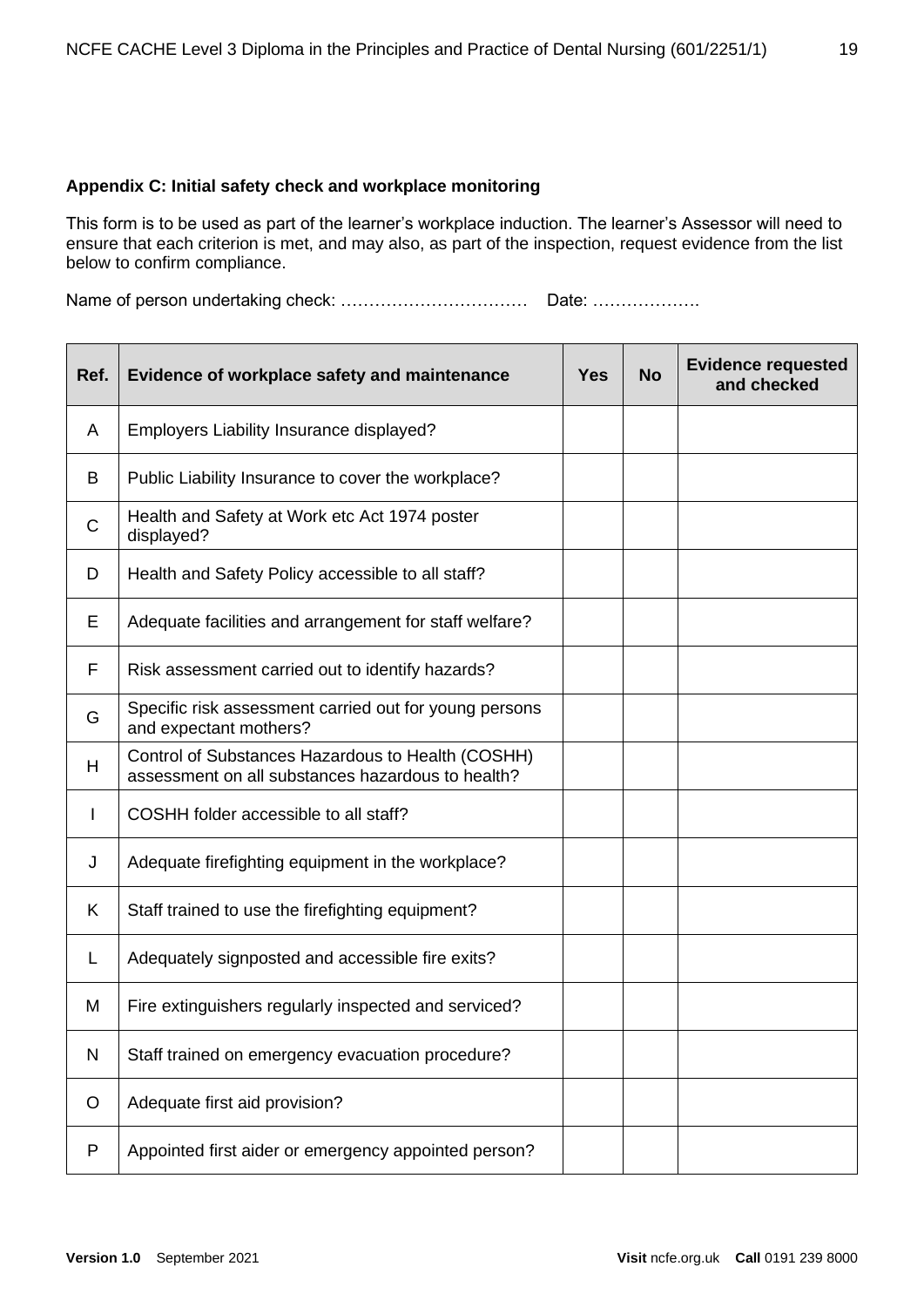| Ref.   | Evidence of workplace safety and maintenance                                                                        | <b>Yes</b> | <b>No</b> | <b>Evidence requested</b><br>and checked |
|--------|---------------------------------------------------------------------------------------------------------------------|------------|-----------|------------------------------------------|
| Q      | Accident report book accessible and maintained?                                                                     |            |           |                                          |
| R      | Agreed system for reporting relevant incidents to the<br>Health and Safety Executive (HSE)?                         |            |           |                                          |
| S      | Waste is segregated, appropriately stored and safely<br>disposed of?                                                |            |           |                                          |
| T      | Mercury Spillage Kit accessible to staff?                                                                           |            |           |                                          |
| U      | Staff trained to deal with a mercury spillage?                                                                      |            |           |                                          |
| $\vee$ | Appropriate storage and disposal of mercury and<br>amalgam?                                                         |            |           |                                          |
| W      | Autoclave inspection certificate?                                                                                   |            |           |                                          |
| X      | Autoclave maintained and serviced in line with HTM01-<br>05?                                                        |            |           |                                          |
| Y      | Compressor(s) inspection certificate?                                                                               |            |           |                                          |
| Ζ      | Gas cylinders stored properly, regularly serviced and<br>service records maintained?                                |            |           |                                          |
| A.1    | Regular visual inspection is carried out of all portable<br>electrical appliances?                                  |            |           |                                          |
| B.1    | Three- to five-year inspections by a competent person of<br>all electrical portable equipment and the fixed supply? |            |           |                                          |
| C.1    | Records for maintenance of electrical appliances and<br>the fixed supply?                                           |            |           |                                          |
| D.1    | Registered with the Information Commissioner?                                                                       |            |           |                                          |
| E.1    | Compliance with the Health and Safety Display Screen<br><b>Equipment Regulations?</b>                               |            |           |                                          |
| F.1    | Computer workstation assessments carried out?                                                                       |            |           |                                          |
| G.1    | Employees using Display Screen Equipment (DSE)<br>offered eyesight tests?                                           |            |           |                                          |
| H.1    | HSE informed of X-ray machines?                                                                                     |            |           |                                          |
| 1.1    | Appointed radiation protection advisor?                                                                             |            |           |                                          |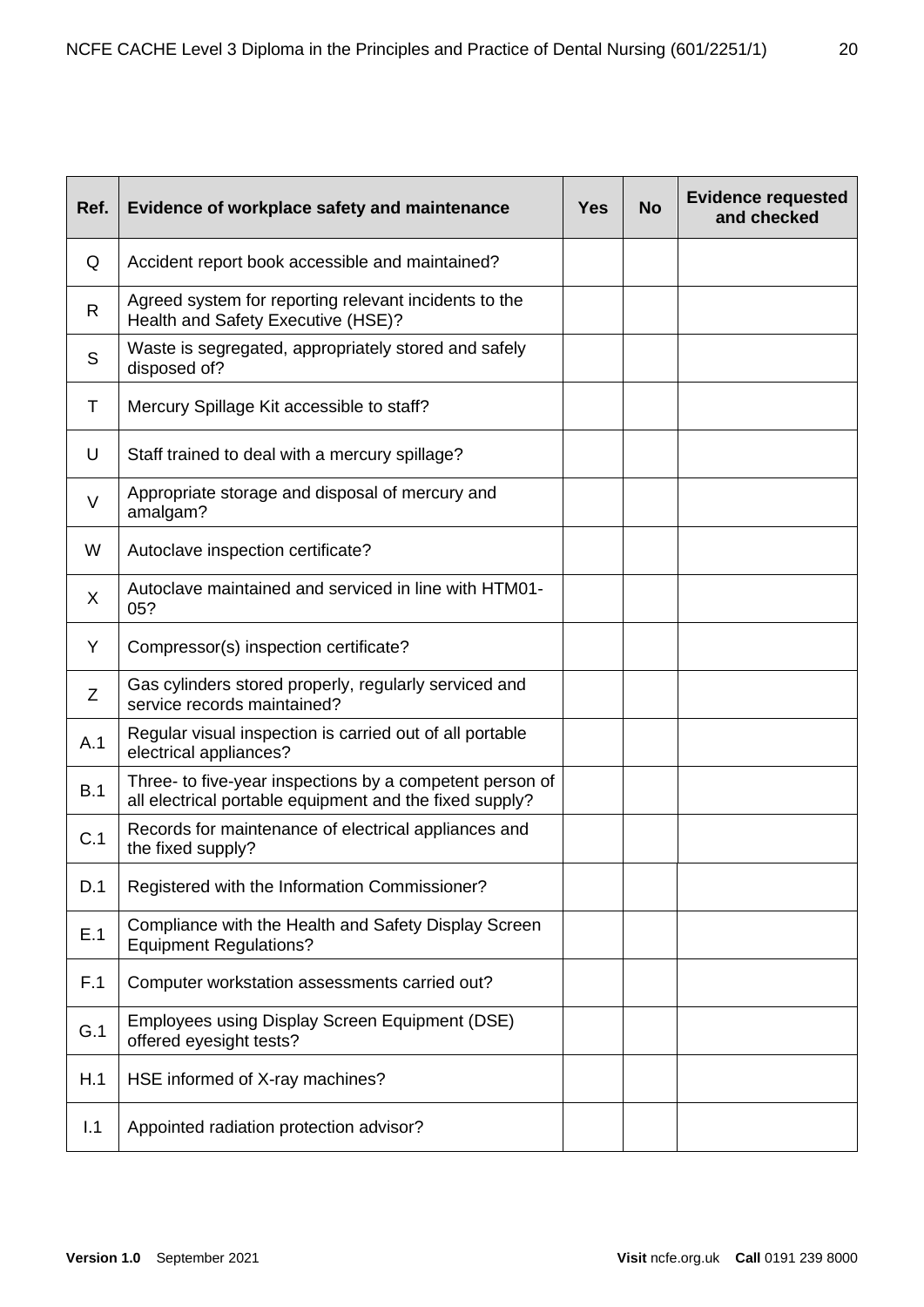| Ref. | Evidence of workplace safety and maintenance                                                                                  |  | <b>No</b> | <b>Evidence requested</b><br>and checked |
|------|-------------------------------------------------------------------------------------------------------------------------------|--|-----------|------------------------------------------|
| J.1  | Local rules displayed next to every X-ray machine?                                                                            |  |           |                                          |
| K.1  | All staff adequately trained who use X-ray equipment<br>and records kept?                                                     |  |           |                                          |
| L.1  | A quality assurance procedure is in place and<br>continually used to assess the quality of radiographs?                       |  |           |                                          |
| M.1  | Are all staff trained in infection control?                                                                                   |  |           |                                          |
| N.1  | Infection Control Policy accessible to all staff?                                                                             |  |           |                                          |
| O.1  | All policies and procedures within the overarching<br>Infection Control Policy meet the HTM01-05 'essential'<br>requirements? |  |           |                                          |
| P.1  | Are all staff immunised appropriately and records kept of<br>all staff's vaccination status?                                  |  |           |                                          |
| Q.1  | Hepatitis B status available for all staff that undertake<br>exposure prone procedures?                                       |  |           |                                          |
| R.1  | Personal Protective Equipment (PPE) is provided and<br>used by all staff?                                                     |  |           |                                          |
| S.1  | Emergency drugs as recommended for dentists by the<br><b>British Resuscitation Council?</b>                                   |  |           |                                          |
| T.1  | Records kept of purchasing and dispensing of drugs?                                                                           |  |           |                                          |
| U.1  | All drugs stored in line with manufacturer's instructions?                                                                    |  |           |                                          |
| V.1  | Adequate equipment is available to manage a medical<br>emergency on the premises?                                             |  |           |                                          |
| W.1  | All staff trained regularly in resuscitation?                                                                                 |  |           |                                          |
| X.1  | The practice is registered with the Care Quality<br>Commission (CQC)? Date of most recent inspection?                         |  |           |                                          |
| A.2  | Are all staff trained on equality and diversity and is the<br>policy accessible?                                              |  |           |                                          |
| B.2  | All staff have current Disclosure and Barring Service<br>(DBS) certificates?                                                  |  |           |                                          |
| C.2  | Policies and procedures around safeguarding vulnerable<br>adults and children are accessible for all staff?                   |  |           |                                          |
| D.2  | All staff trained regularly in safeguarding vulnerable<br>adults and children?                                                |  |           |                                          |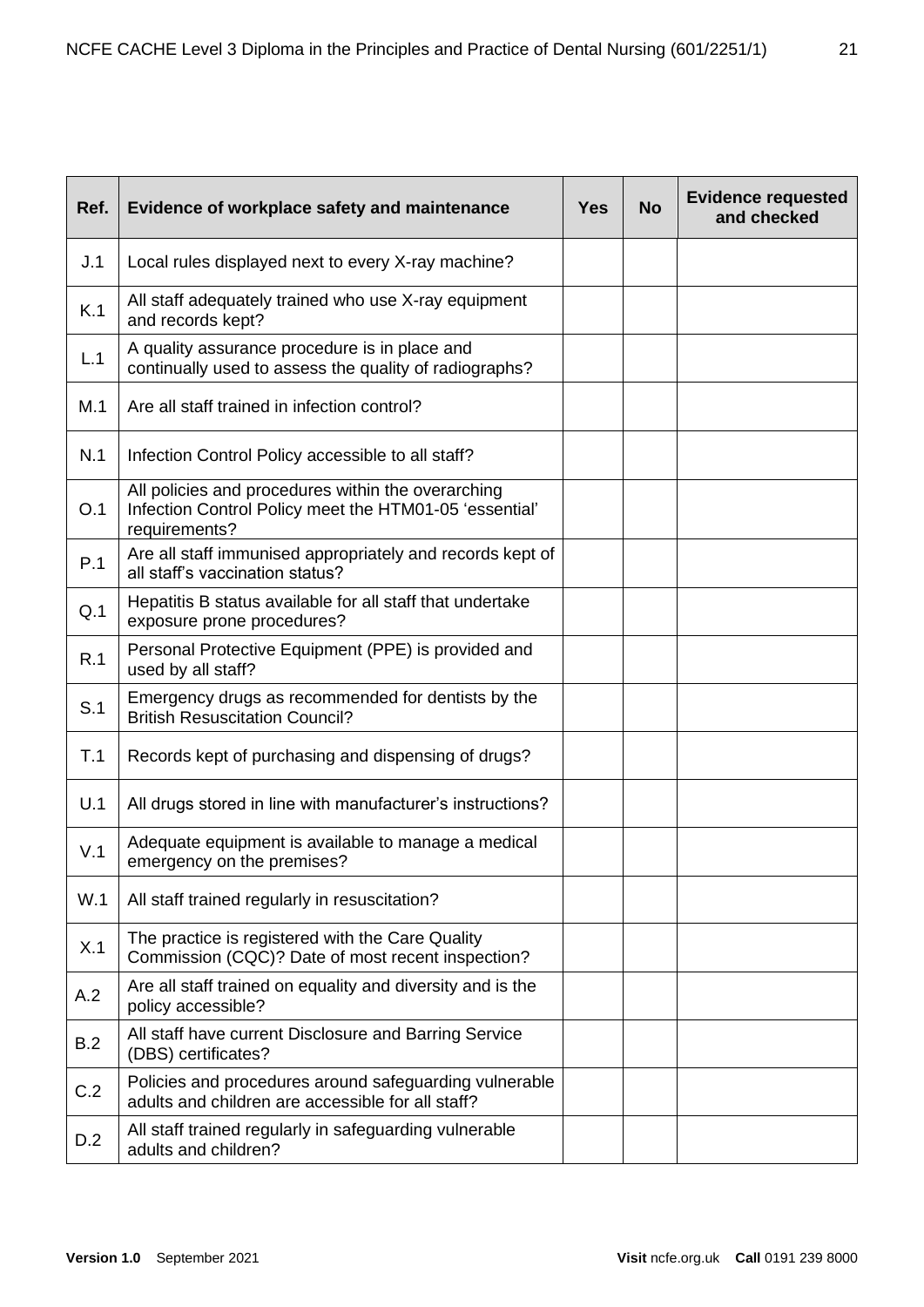#### **Employer name: GDC registration no:**

#### **Employer signature:**

(I confirm **all** documents relating to the above can be produced if requested.)

**Assessor signature:** Evidence requested and checked by: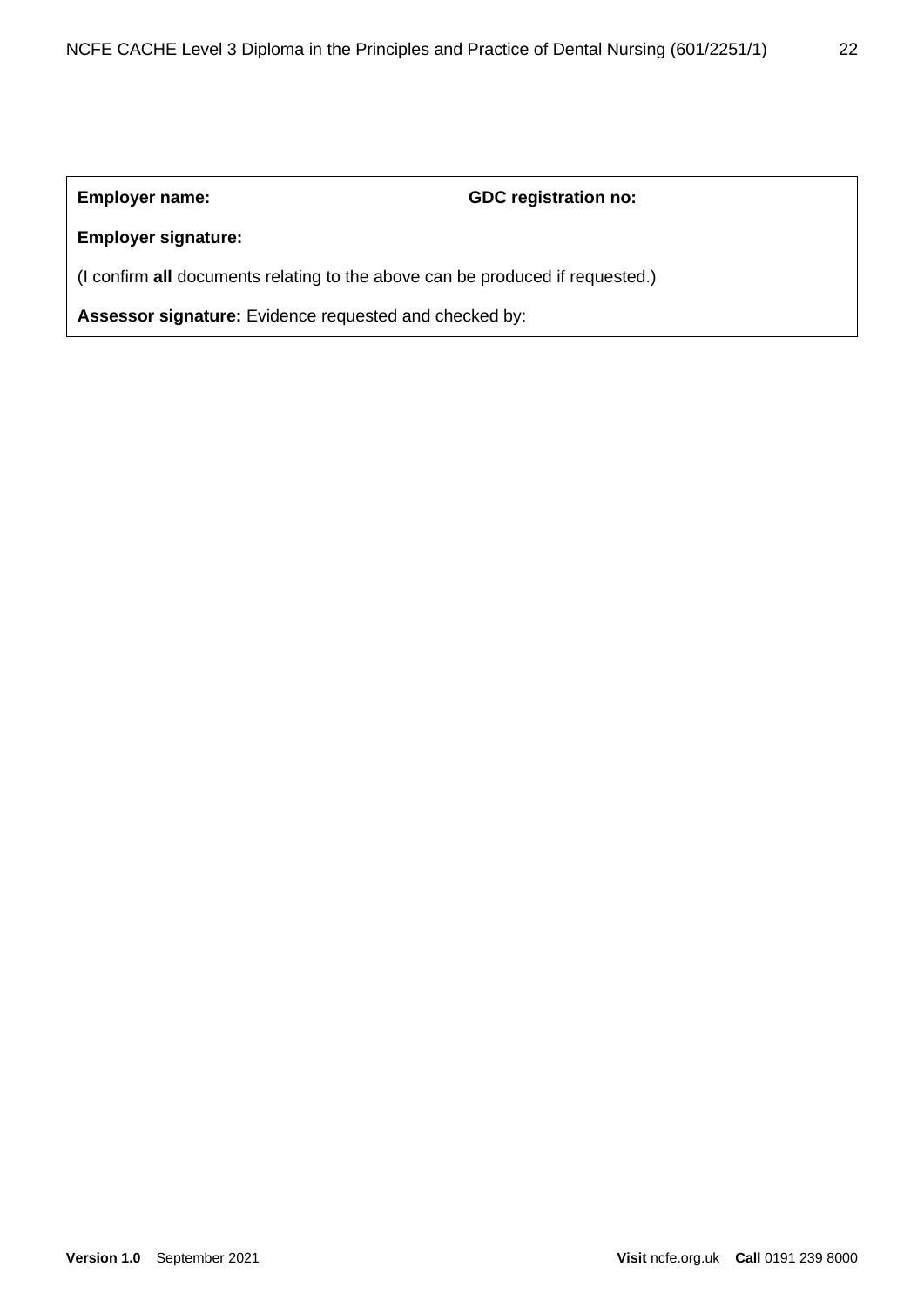# **Section 3**

### **Learner workplace induction**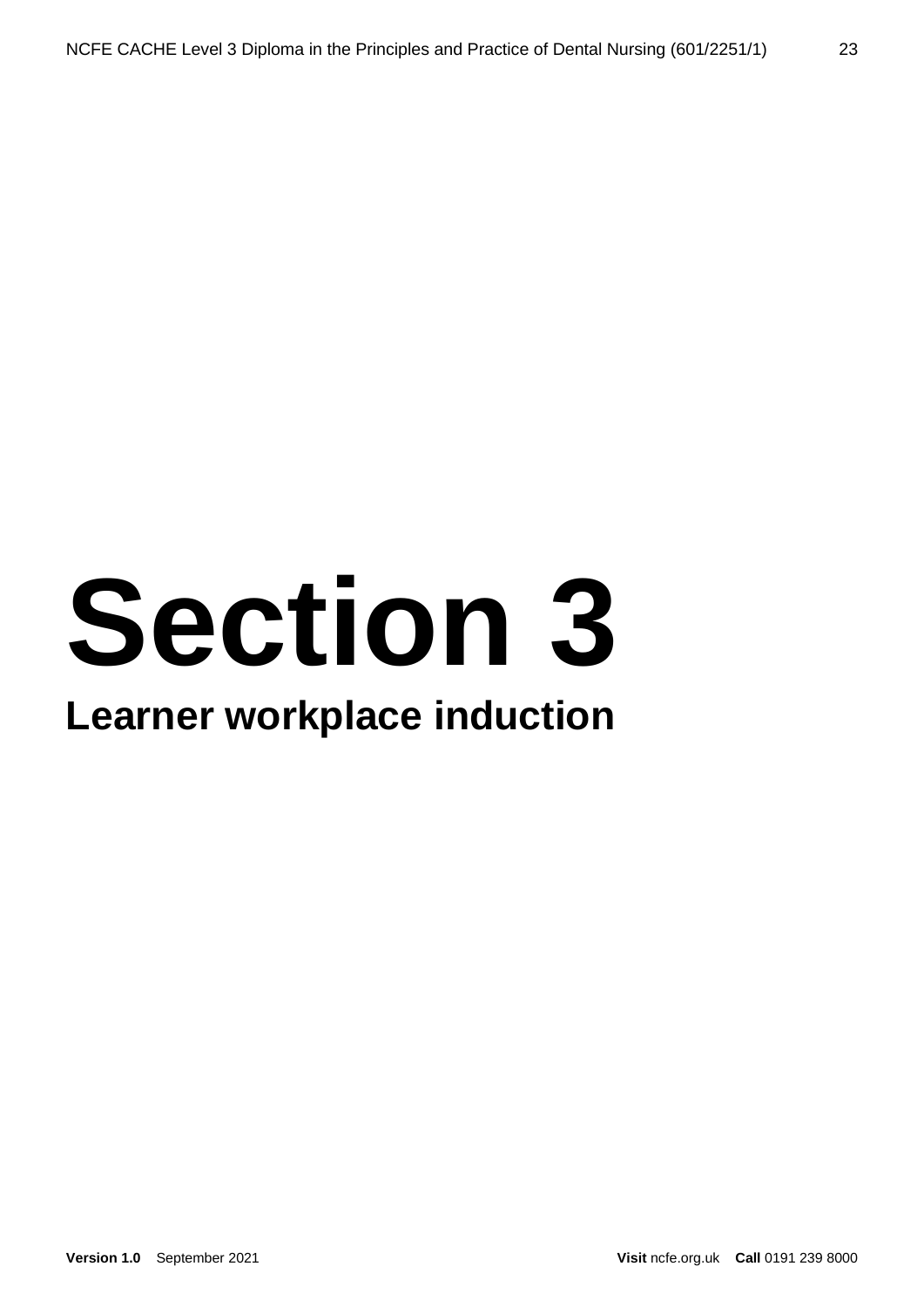#### **3.1 Employer declaration workplace induction**

Centres must have a process in place to ensure that the workplace has completed and submitted a declaration of induction (example Appendix B below) confirming that the learner is competent in (at least) the following areas prior to contact with patients:

- patient safety, consent and confidentiality
- health and safety
- infection control
- safeguarding of vulnerable children and adults
- dealing with medical emergencies
- professionalism and ethics
- GDC Standards guidance.

#### **Workplace mentor/supervisor/learner declaration of reading and discussing centre policies and procedures**

Appendix B1 includes a declaration confirming that the named General Dental Council (GDC) workplace mentor/supervisor has read policies and procedures listed and provided copies for the learner (where appropriate) and their practice manager to read, and also that the content was discussed and clarified with the learner and their manager.

Centres must provide the workplace with a declaration of induction (Appendix B) to complete and submit, which outlines the induction areas required to meet the GDC requirements.

Employers must carry out a workplace induction for all learners that not only meets the requirements of the Health and Safety at Work etc Act 1974 but also the requirements of the GDC. Centres must provide signed employer declarations as evidence that this has been carried out, demonstrating that the learner is fully prepared to work safely and ethically in the dental practice. If the learner is already employed, the employer must also sign and confirm that the learner has been assessed as being safe to practise before entering the clinical area. The centre must see evidence of this before the learner is accepted onto the programme.

This will be subject to internal and external quality assurance.

The centre must also check that the learner has had the appropriate vaccinations required to practise before undertaking exposure prone procedures. The centre should keep copies of learners' vaccination statuses.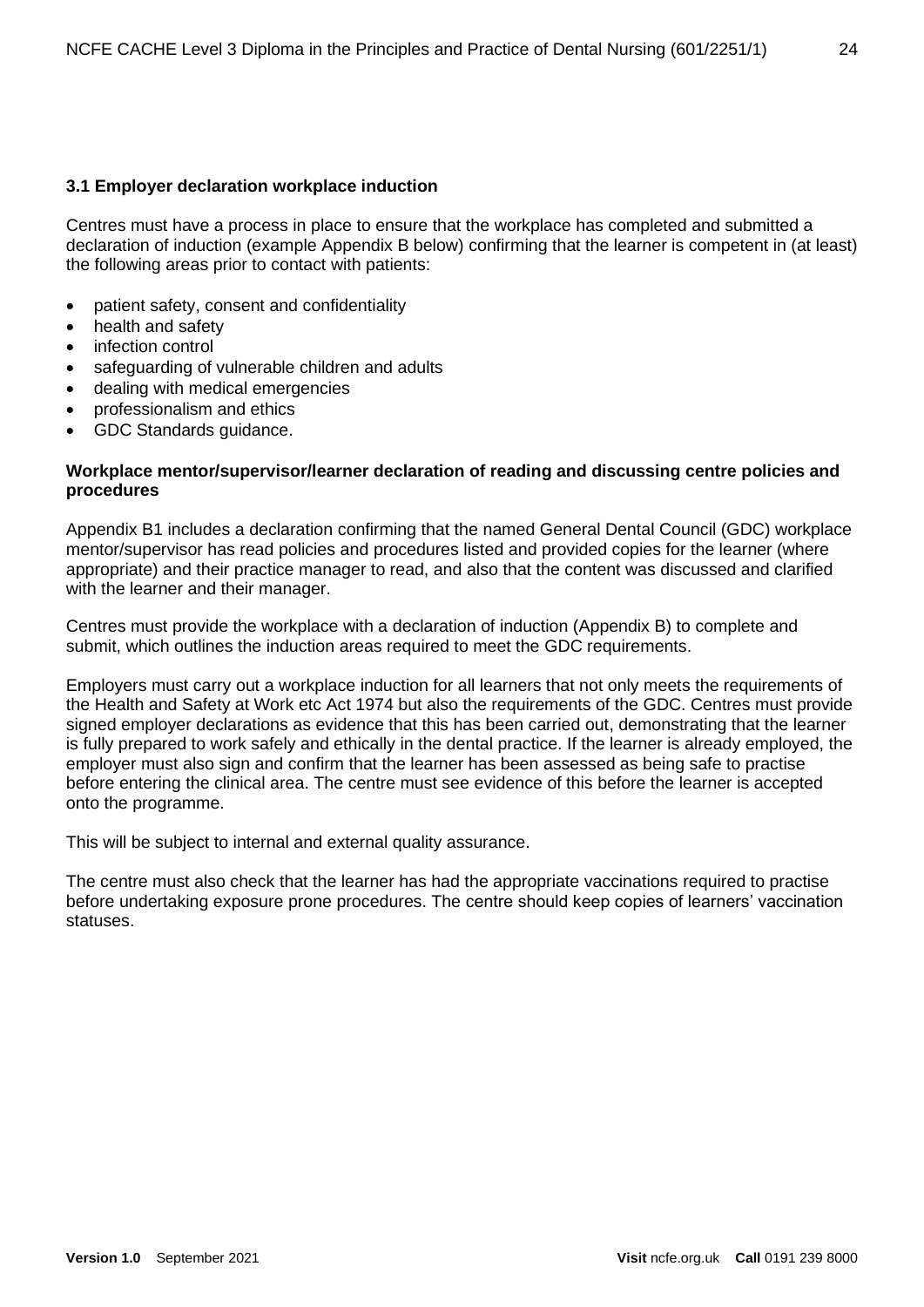#### **Appendix B: Employer declaration of induction**

| <b>Employer name:</b> |  |  |  |
|-----------------------|--|--|--|
|-----------------------|--|--|--|

**Employer GDC registration no:**

**Learner name:**

**Employment start date:**

As the employer of the named learner, I can confirm that a formal structured workplace induction has been carried out. This meets the GDC requirements regarding the employment of a trainee Dental Nurse, which included but was not exclusive to the following:

|                                                  | $\checkmark$ Date completed |
|--------------------------------------------------|-----------------------------|
| Patient safety                                   |                             |
| Consent                                          |                             |
| Confidentiality                                  |                             |
| Health and safety                                |                             |
| Infection control                                |                             |
| The protection of vulnerable children and adults |                             |
| How to deal with medical emergencies             |                             |
| Fire procedures                                  |                             |
| Radiation protection                             |                             |
| Professionalism and ethics                       |                             |
| Equality and diversity                           |                             |
| GDC Standards guidance                           |                             |
|                                                  |                             |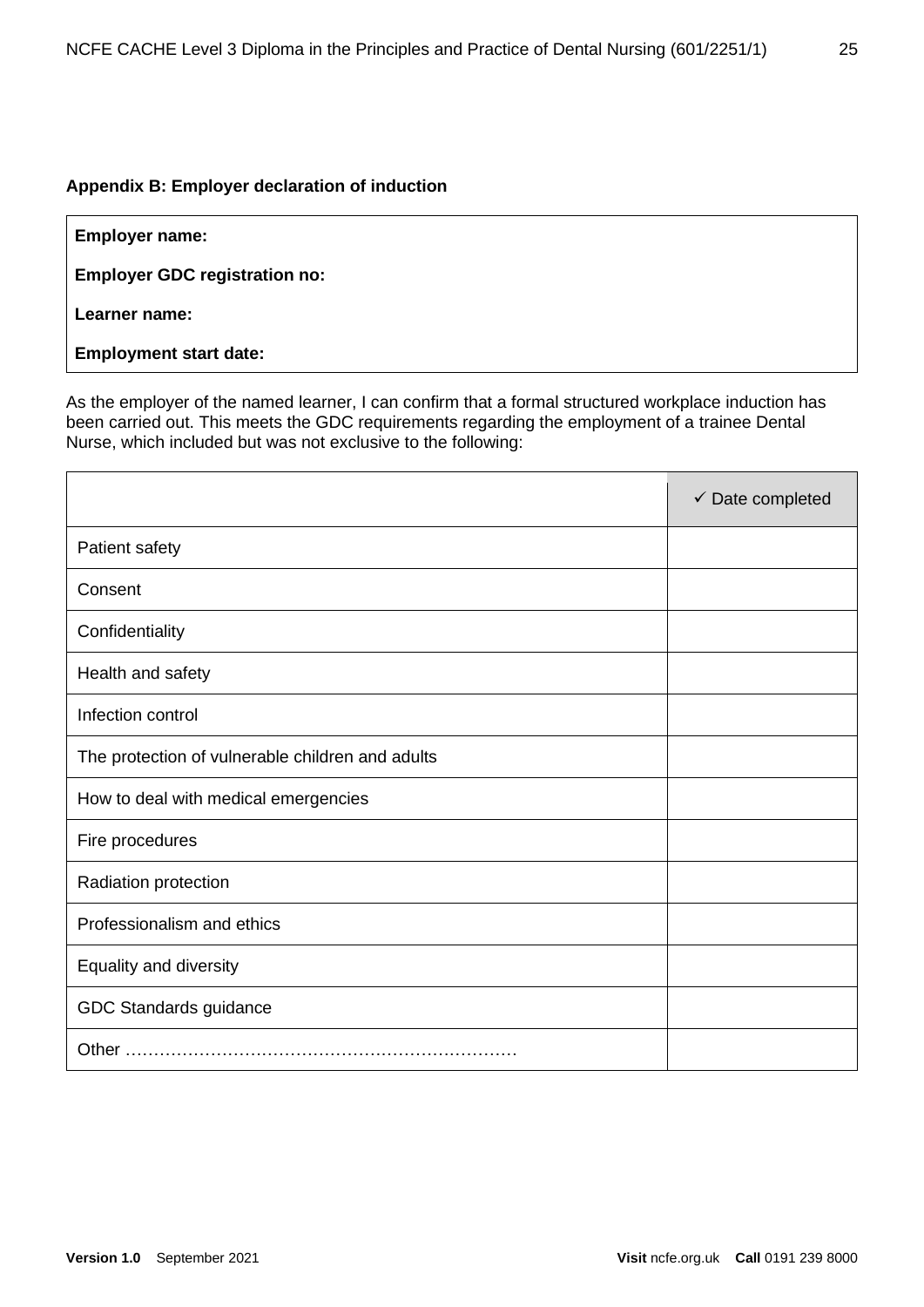#### **Employer declaration in support of trainee's clinical experience**

As the employer of the named learner, I understand it is my responsibility to ensure the learner has access to undertake chairside support across **all** patient groups, covering a wide range of dental activities and interventions, thus ensuring that Requirement 15 of the GDC's Standards for Education is met:

*"Students must have exposure to an appropriate breadth of patients and procedures and should undertake each activity relating to patient care on sufficient occasions to enable them to develop the skills and the level of competency to achieve the relevant learning outcomes"* (GDC 2015).

To support the identified learner in meeting the target totals of a clinical experience record (refer to appendices I and J), I declare that the annual average number of patients expected to be treated in the practice are as noted in the table below.

| <b>Patient group</b>  | Annual average number |
|-----------------------|-----------------------|
| Pre-school child      |                       |
| School child          |                       |
| Adult                 |                       |
| Older adult $(65+)$   |                       |
| Special needs - child |                       |
| Special needs - adult |                       |

Any procedures the learner will **NOT** be exposed to in this workplace are identified below:

| <b>Procedure/Intervention</b>                     | <b>Procedure/Intervention</b>           |  |
|---------------------------------------------------|-----------------------------------------|--|
| Intra-oral radiographs                            | Post crown                              |  |
| Orthopantogram*                                   | Bridge - adhesive*                      |  |
| Charting $-$ tooth                                | Bridge - fixed                          |  |
| Charting - soft tissue                            | Extraction - non-surgical               |  |
| Charting - basic periodontal examination<br>(BPE) | Extraction surgical*                    |  |
| Charting – index of orthodontic treatment         | Orthodontics*                           |  |
| needs*                                            |                                         |  |
| Fillings                                          | Vitality testing - hot/cold or electric |  |
| Complete dentures                                 | Oral hygiene instruction                |  |
| Partial denture                                   | Smoking cessation advice*               |  |
| Impressions                                       | Diet advice                             |  |
| Endodontics                                       | Fluoride application                    |  |
| Veneers/inlay*                                    | Fissure sealant                         |  |
| Jacket crown                                      | Implant*                                |  |

Procedures identified in the table above MUST be discussed with the learner's Assessor. The Assessor, in agreement with the employer/workplace mentor/supervisor, will set an appropriate action plan for the learner in relation to the procedure/interventions identified. Where the learner is not exposed to certain procedures, the Assessor may arrange an additional placement. As these procedures and interventions are mainly specialised, it is recommended that the trainee gathers the evidence through observing others' clinical practice and reflecting on what they have learnt through this. This could be used towards evidence in other units eg unit DN 3.

*\* denotes procedures/interventions that may be difficult for some learners to achieve.*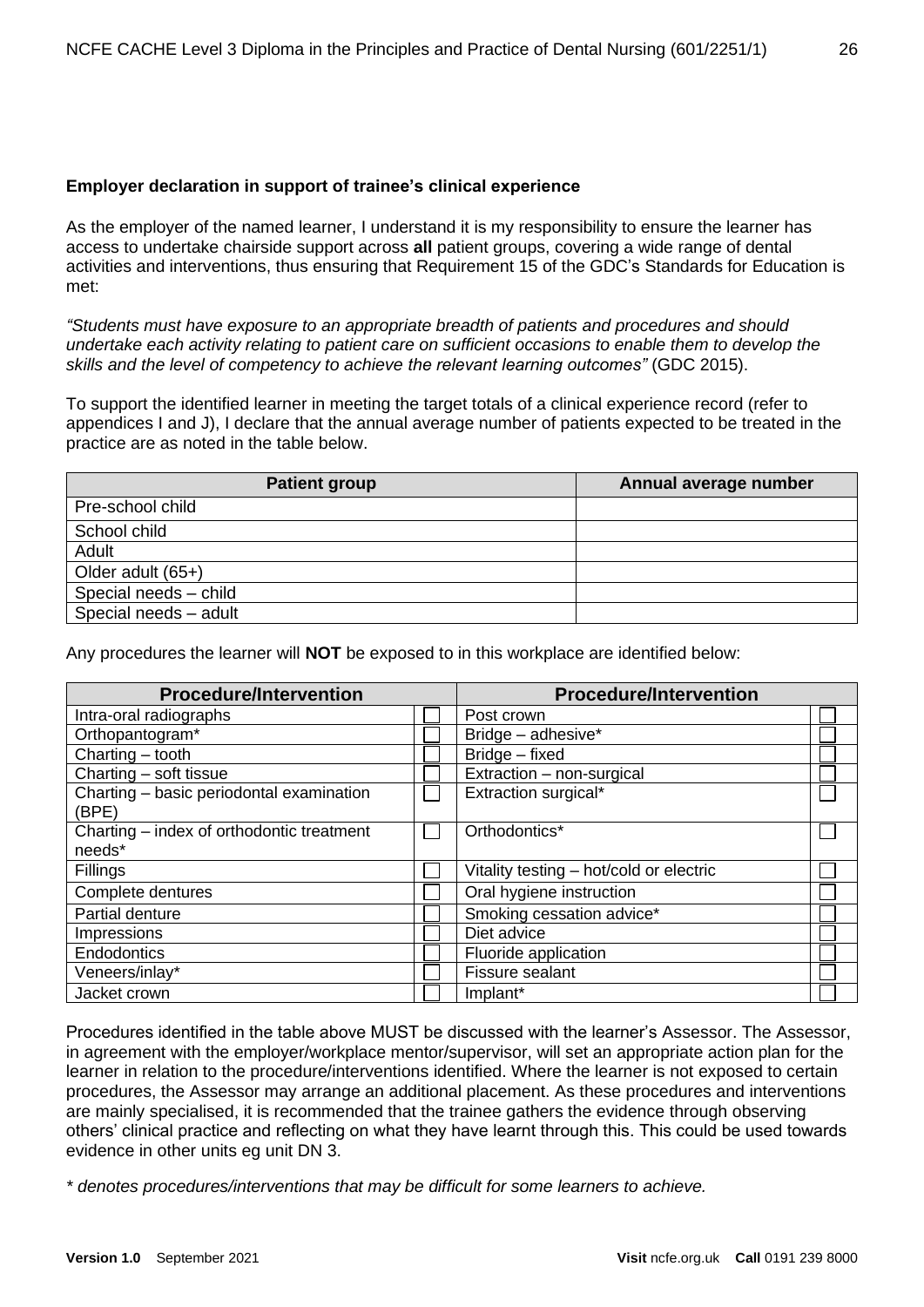#### **If the learner is already employed:**

 *I declare that this trainee Dental Nurse has been assessed as being safe to practise (employer to provide/attach evidence of this) and can enter the clinical area to support the treatment and care of patients.*

#### **Workplace mentor/supervisor:**

The named workplace mentor/supervisor who will undertake direct supervision of this learner in the workplace is:

#### **Workplace mentor/supervisor:**

#### **GDC registration no:**

The above-named workplace mentor/supervisor will take full responsibility for providing direct supervision of the learner. This supervision may be delegated to other GDC registrants; however, the named registrant will continue to be accountable overall for the learner.

| Please note your GDC registration may be at risk if you knowingly make a false declaration. |                                      |                                |                 |  |
|---------------------------------------------------------------------------------------------|--------------------------------------|--------------------------------|-----------------|--|
| <b>Role</b>                                                                                 | <b>Employer</b>                      | Workplace<br>mentor/supervisor | <b>Assessor</b> |  |
| <b>Name</b>                                                                                 |                                      |                                |                 |  |
| <b>Signature</b>                                                                            |                                      |                                |                 |  |
| <b>Date</b>                                                                                 |                                      |                                |                 |  |
|                                                                                             | Date of learner induction completed: |                                |                 |  |
| <b>Comments:</b>                                                                            |                                      |                                |                 |  |
|                                                                                             |                                      |                                |                 |  |
|                                                                                             |                                      |                                |                 |  |
|                                                                                             |                                      |                                |                 |  |
|                                                                                             |                                      |                                |                 |  |
|                                                                                             |                                      |                                |                 |  |
|                                                                                             |                                      |                                |                 |  |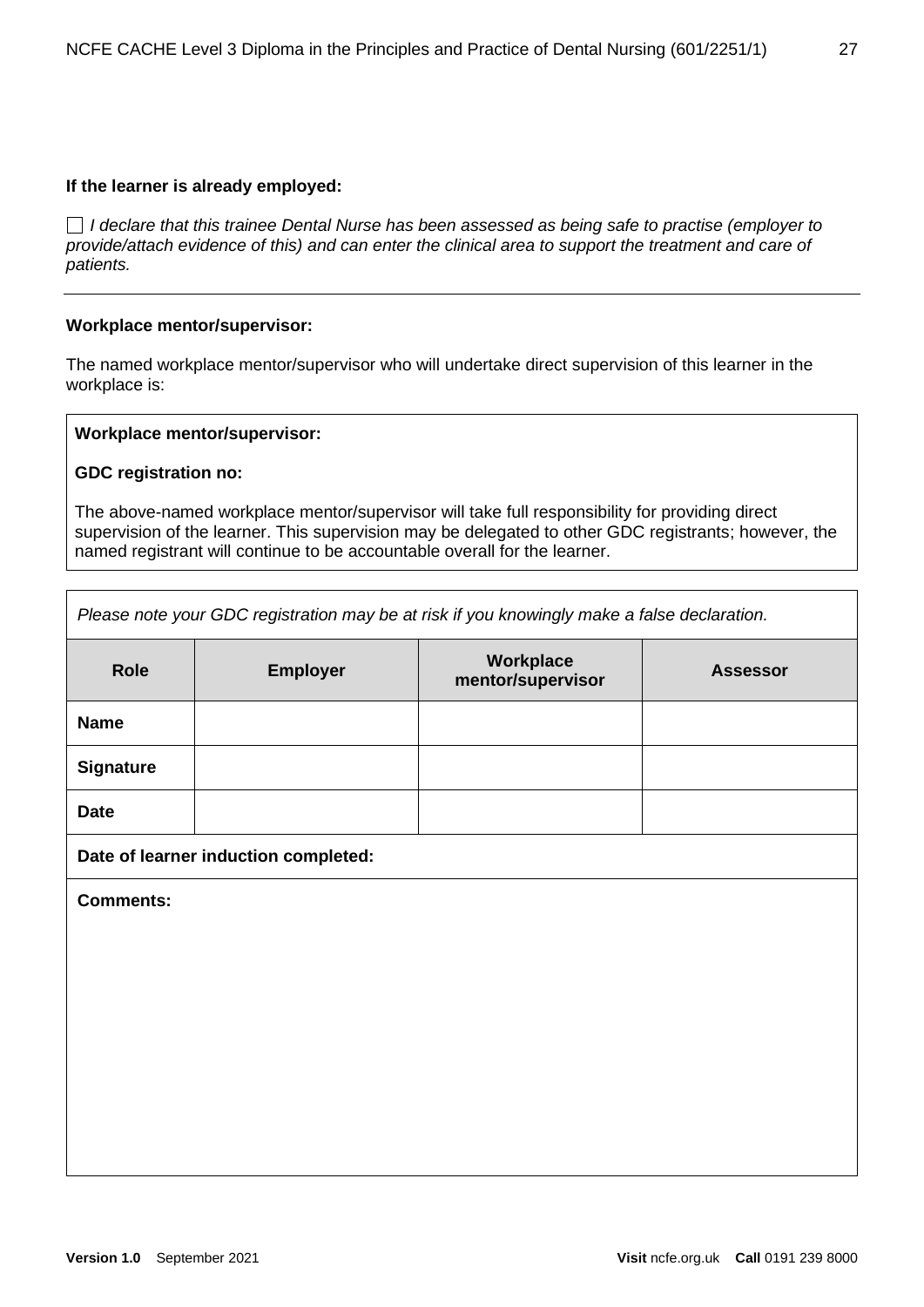#### **Appendix B1: Workplace mentor/supervisor/learner declaration of reading and discussing centre policies and procedures**

| Workplace mentor/supervisor name: | Mentor/supervisor GDC registration no: |
|-----------------------------------|----------------------------------------|
| Learner name:                     | <b>Practice Manager name:</b>          |

As the named workplace mentor/supervisor I can confirm that I have read the following policies and procedures, and provided copies (where appropriate) for the learner and their practice manager to read. The content was discussed and clarified with the learner and their manager.

*(Should a mentor/supervisor be responsible for more than one learner, a group session can be utilised to disseminate this information – this declaration must be completed and signed for each individual learner.)*

| <b>Policies and procedures</b>                | Date read |
|-----------------------------------------------|-----------|
| 1. Fitness to Practise Policy                 |           |
| <b>Equality and Diversity Policy</b><br>2.    |           |
| 3. Student Support Policy                     |           |
| Raising Concerns in the Workplace<br>4.       |           |
| Centre Organogram<br>5.                       |           |
| Assessment Appeals Policy and Procedure<br>6. |           |
| 7. Plagiarism Policy and Procedure            |           |
| <b>Complaints Policy and Procedure</b><br>8.  |           |
| <b>Health and Safety Policy</b><br>9.         |           |

Please provide the name and GDC registration number of any further registrants who will be delegated to undertake a mentorship role with this learner.

| Name and GDC registration no: | Name and GDC registration no: |
|-------------------------------|-------------------------------|
|-------------------------------|-------------------------------|

Workplace mentor/supervisor:

#### Signature: Date: **Date:** Date: **Date: Date: Date: Date: Date: Date: Date: Date: Date: Date: Date: Date: Date: Date: Date: Date: Date: Date: Date: Date: Date: Date: Date: Date:**

The named mentor/supervisor is responsible for notifying the centre of any additional delegated mentors/supervisors during the duration of the training.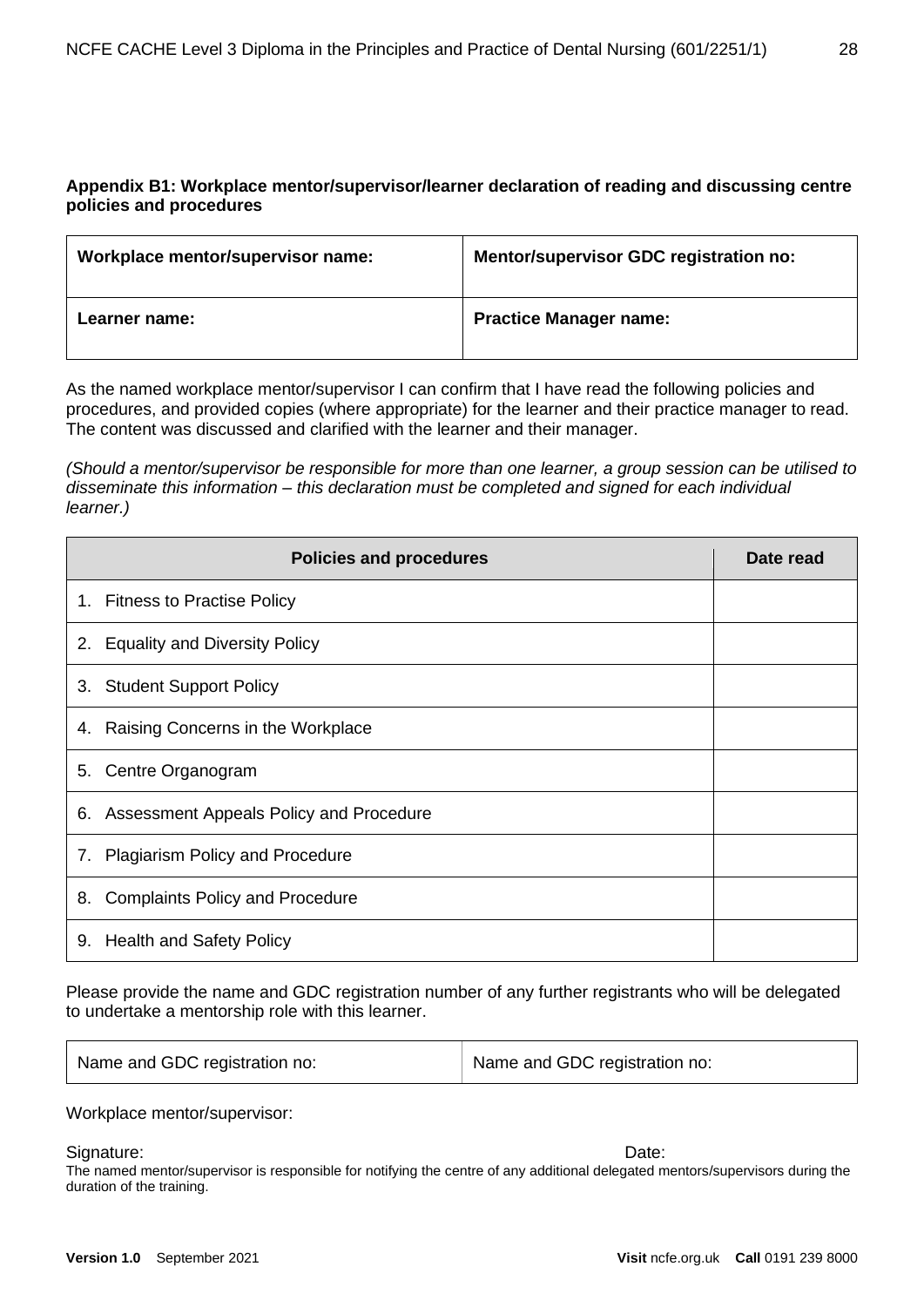#### **3.2 Workplace/placement learner contracts and centre/learner learning contracts and 4.2 Raising concerns in the workplace policy and procedure**

Centres must have in place contracts setting out specific roles and responsibilities that centres/employers must agree, sign and comply with throughout the course of the qualification, and also in relation to the learner. This must also include reference to policies and procedures outlining 'Raising Concerns in the Workplace'.

These agreements **MUST** be completed and signed as a requirement for learners' acceptance onto the qualification.

Examples of each contract have been provided in:

- Appendix F: Workplace/placement learner learning contract
- Appendix G: Centre/learner learning contract

Note: Contracts produced by centres must include the minimum outlined in our exemplars.

These requirements will also be subject to external quality assurance procedures conducted by us.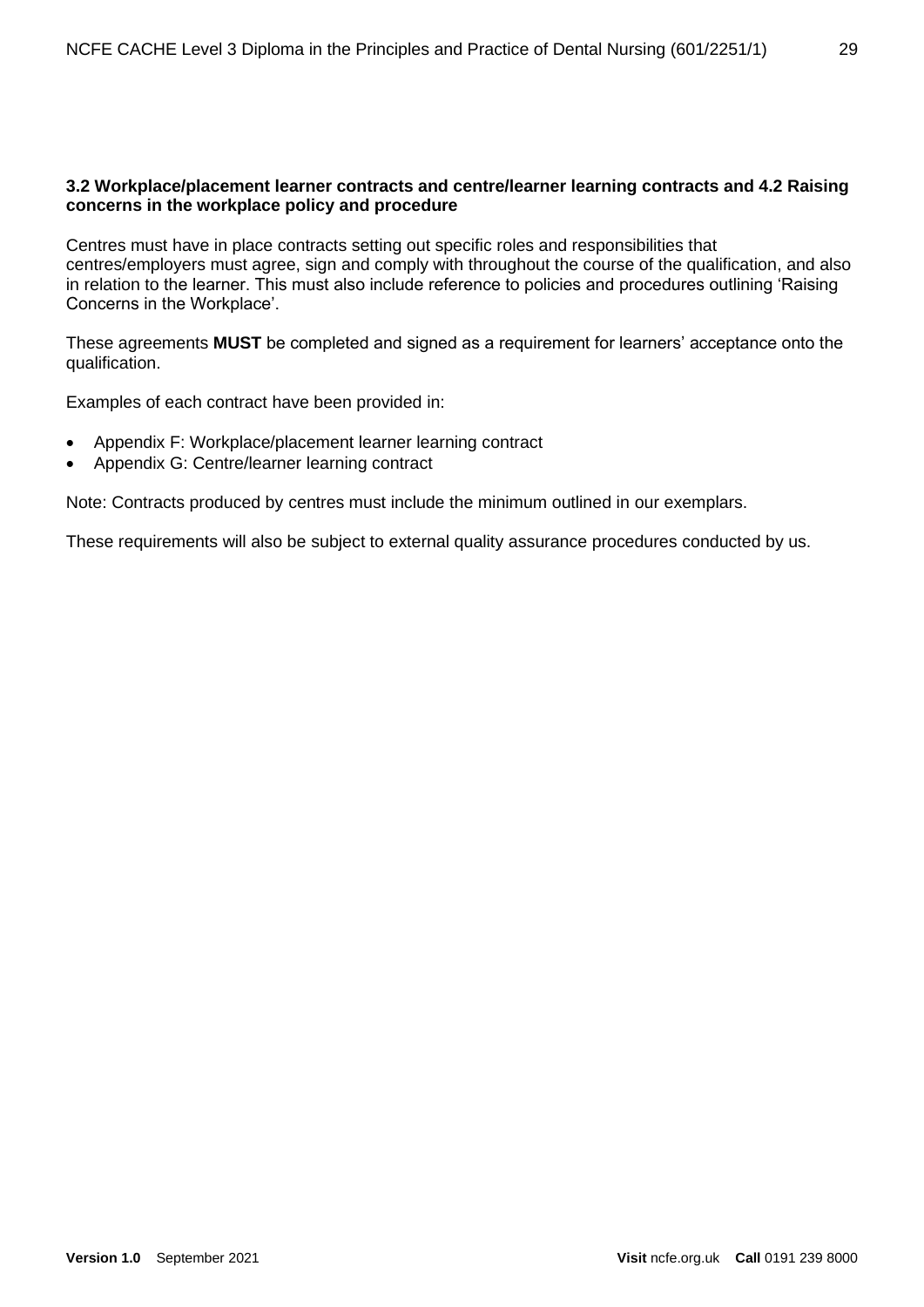#### **Appendix F: Workplace/placement learner learning contract**

|                          | Workplace/placement learner learning contract     |
|--------------------------|---------------------------------------------------|
| Learner:                 | Name:<br>Learner number:<br><b>Address:</b>       |
|                          | <b>Contact number:</b>                            |
|                          | <b>Email contact:</b>                             |
| Workplace/<br>placement: | Name:<br><b>Address:</b>                          |
|                          | <b>Contact number:</b>                            |
|                          | <b>Email contact:</b>                             |
| Centre/<br>provider:     | Name:<br><b>Centre number:</b><br><b>Address:</b> |
|                          | <b>Contact number:</b>                            |
|                          | <b>Email contact:</b>                             |

| Workplace/placement learner learning contract                                                                                                                                                |  |
|----------------------------------------------------------------------------------------------------------------------------------------------------------------------------------------------|--|
| (Name of employer) AGREE TO:                                                                                                                                                                 |  |
| Read and comply with the requirements of the General Dental Council (GDC) in respect<br>of the following documents (where they are applicable to trainee Dental Nurses in the<br>workplace): |  |
| Standards for the Dental Team<br>Student Professionalism and Fitness to Practise.                                                                                                            |  |
| These documents can be found at www.gdc-uk.org.                                                                                                                                              |  |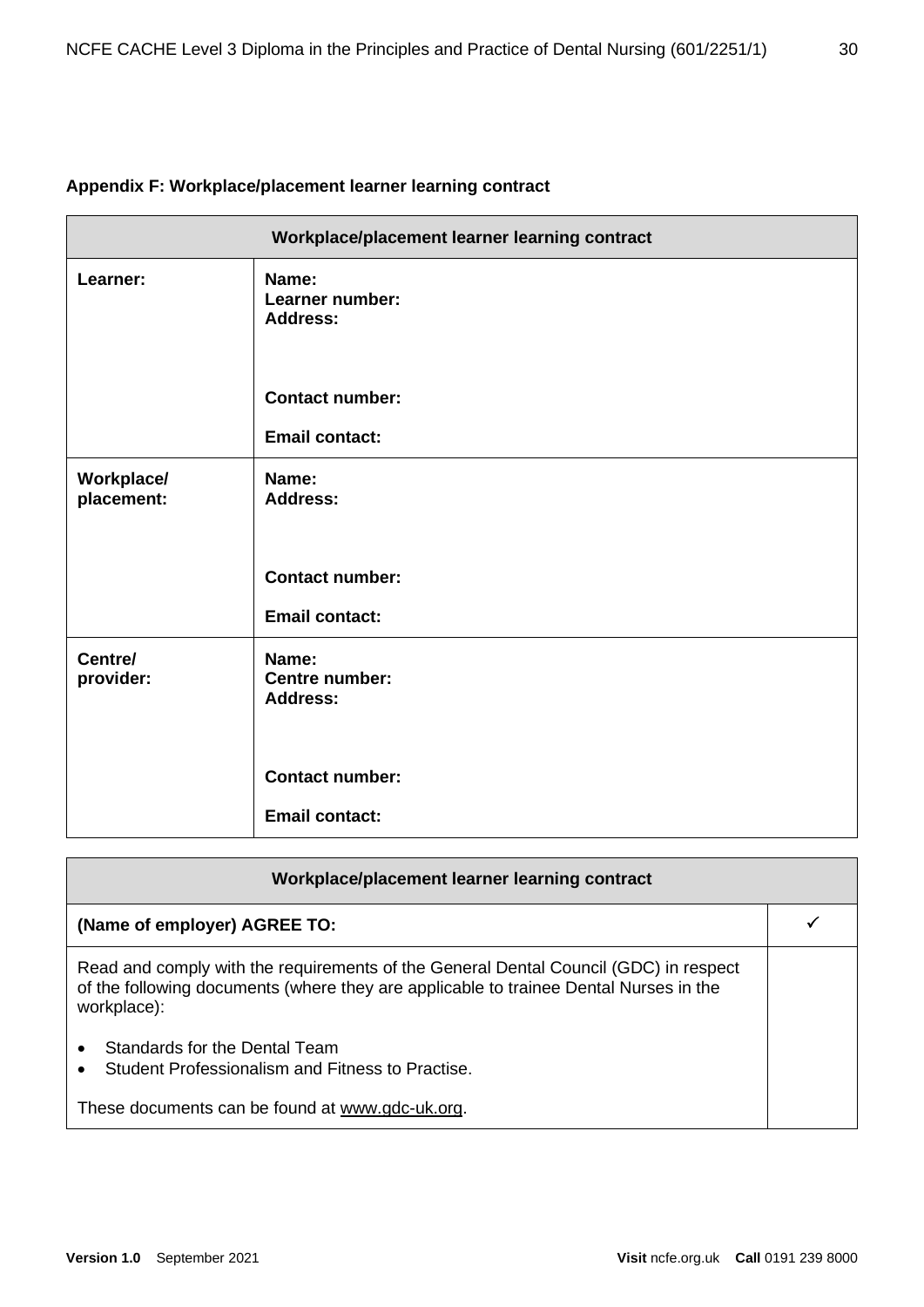| Workplace/placement learner learning contract                                                                                                                                                                                                                                                                                                   |   |  |
|-------------------------------------------------------------------------------------------------------------------------------------------------------------------------------------------------------------------------------------------------------------------------------------------------------------------------------------------------|---|--|
| (Name of employer) AGREE TO:                                                                                                                                                                                                                                                                                                                    | ✓ |  |
| Provide a complete workplace induction which includes but is not limited to:                                                                                                                                                                                                                                                                    |   |  |
| patient safety<br>$\bullet$<br>confidentiality<br>$\bullet$<br>consent<br>$\bullet$<br>health and safety<br>$\bullet$<br>infection control<br>$\bullet$<br>protection of vulnerable children and adults<br>$\bullet$<br>dealing with medical emergencies<br>٠<br>professionalism and ethics<br>$\bullet$<br>GDC Standards guidance<br>$\bullet$ |   |  |
| Complete and submit a declaration of induction to confirm that the trainee Dental Nurse is<br>competent prior to treating patients.                                                                                                                                                                                                             |   |  |
| Ensure that the trainee Dental Nurse complies with all relevant workplace policies and<br>procedures, such as, but not limited to, Health and Safety, COSHH, Equality and<br>Diversity, etc.                                                                                                                                                    |   |  |
| Check that the trainee Dental Nurse has had the appropriate vaccinations required to<br>practice, before undertaking exposure prone procedures, and keep copies of their<br>vaccination status.                                                                                                                                                 |   |  |
| Ensure that the trainee Dental Nurse is identified as a trainee in the workplace (eg by<br>wearing a name badge).                                                                                                                                                                                                                               |   |  |
| Provide a safe and appropriate clinical environment/workplace and comply with the<br>requirement to provide evidence that supports this/the completion of Appendix C: Initial<br>safety check and workplace monitoring documentation.                                                                                                           |   |  |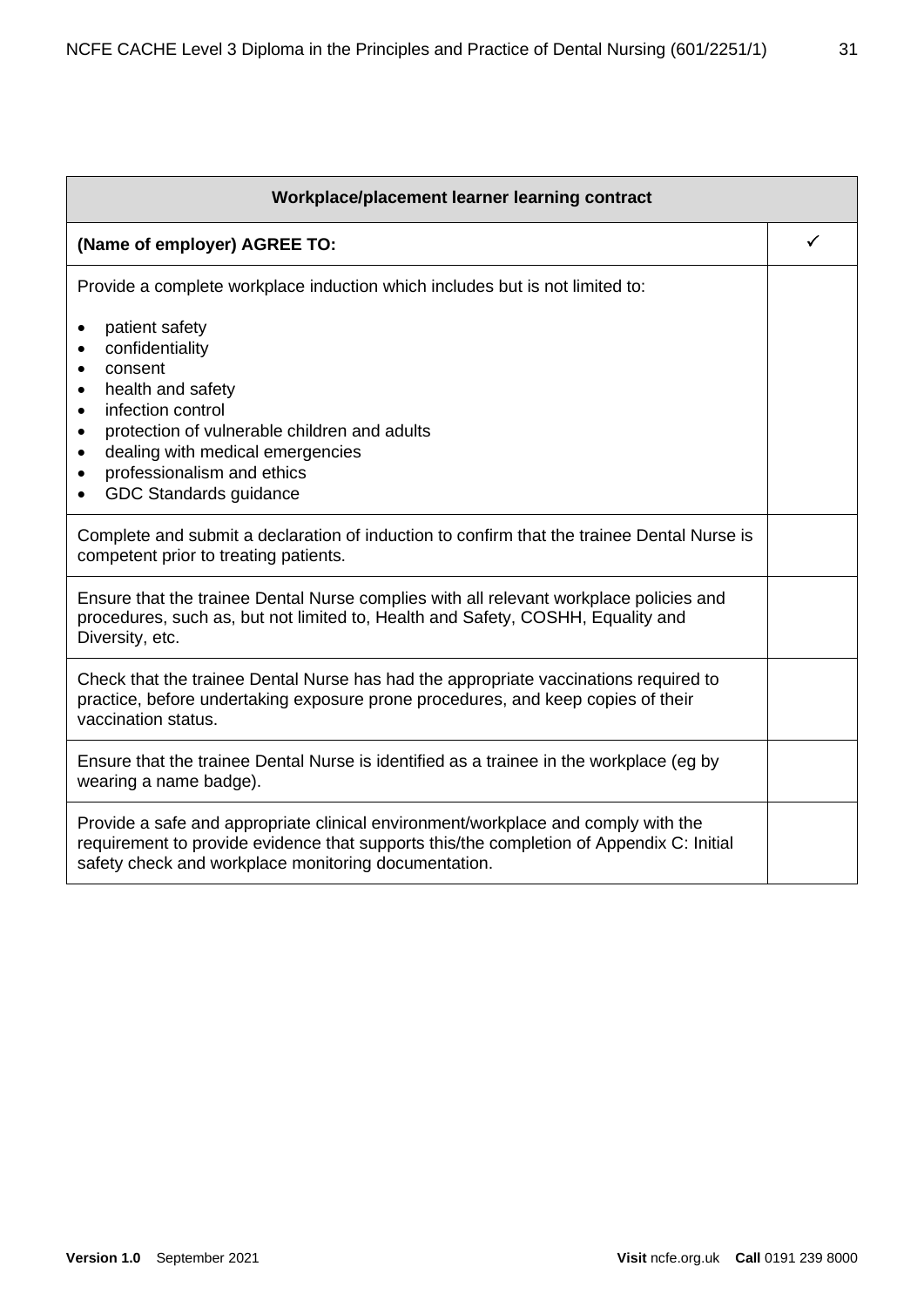| Workplace/placement learner learning contract                                                                                                                                                                                                                                                                                                                                                                                                                                                                                                                                                                                                                                                                                                                                                                                                                                                                                                                                                                                                                                                                                                                                                                                                                                                                                                                      |              |  |
|--------------------------------------------------------------------------------------------------------------------------------------------------------------------------------------------------------------------------------------------------------------------------------------------------------------------------------------------------------------------------------------------------------------------------------------------------------------------------------------------------------------------------------------------------------------------------------------------------------------------------------------------------------------------------------------------------------------------------------------------------------------------------------------------------------------------------------------------------------------------------------------------------------------------------------------------------------------------------------------------------------------------------------------------------------------------------------------------------------------------------------------------------------------------------------------------------------------------------------------------------------------------------------------------------------------------------------------------------------------------|--------------|--|
| (Name of employer) AGREE TO:                                                                                                                                                                                                                                                                                                                                                                                                                                                                                                                                                                                                                                                                                                                                                                                                                                                                                                                                                                                                                                                                                                                                                                                                                                                                                                                                       | $\checkmark$ |  |
| Establish and maintain a working relationship with the centre, which includes but is not<br>limited to the following:                                                                                                                                                                                                                                                                                                                                                                                                                                                                                                                                                                                                                                                                                                                                                                                                                                                                                                                                                                                                                                                                                                                                                                                                                                              |              |  |
| provide/respond to progress reports in line with the centre schedule<br>$\bullet$<br>identify a supervising GDC registrant to carry out the necessary supervision<br>$\bullet$<br>ensure that the supervising GDC registrant takes full responsibility for providing direct<br>$\bullet$<br>supervision<br>ensure that where supervision is delegated to another GDC registrant, the named<br>$\bullet$<br>supervising registrant remains accountable for the learner<br>ensure that the supervising registrant is available for the learner to refer to for ongoing<br>٠<br>feedback and support<br>ensure that centre or NCFE Assessors are able to access the workplace in order to<br>$\bullet$<br>undertake observations/assessments and other monitoring<br>ensure that the learner has exposure to the breadth of patients/procedures necessary,<br>$\bullet$<br>and the ability to undertake each activity for the development of the skills and<br>competency relevant to achieving the GDC learning outcomes<br>allow the gathering of appropriate patient/peer/customer feedback which contributes<br>$\bullet$<br>to the assessment process<br>provide evidence of continuing professional development (CPD) records for all<br>$\bullet$<br>supervising registrants in relation, but not limited to, equality and diversity training, if<br>required. |              |  |
| Protect patients by ensuring that the learner undertakes only those duties in which they<br>are trained, confident and competent.                                                                                                                                                                                                                                                                                                                                                                                                                                                                                                                                                                                                                                                                                                                                                                                                                                                                                                                                                                                                                                                                                                                                                                                                                                  |              |  |
| Raise concerns where issues around patient safety arise.                                                                                                                                                                                                                                                                                                                                                                                                                                                                                                                                                                                                                                                                                                                                                                                                                                                                                                                                                                                                                                                                                                                                                                                                                                                                                                           |              |  |
| Ensure that all workplace mentor/supervisors or others involved in the work-based<br>training are aware of the GDC's student Fitness to Practise guidance.                                                                                                                                                                                                                                                                                                                                                                                                                                                                                                                                                                                                                                                                                                                                                                                                                                                                                                                                                                                                                                                                                                                                                                                                         |              |  |
| Ensure that the learner behaves in a professional manner, commensurate with the<br>attitudes expected of a dental professional in education and/or training.                                                                                                                                                                                                                                                                                                                                                                                                                                                                                                                                                                                                                                                                                                                                                                                                                                                                                                                                                                                                                                                                                                                                                                                                       |              |  |
| Ensure that the learner works only under the supervision of a workplace<br>mentor/supervisor or other suitably qualified and named GDC registered individual.                                                                                                                                                                                                                                                                                                                                                                                                                                                                                                                                                                                                                                                                                                                                                                                                                                                                                                                                                                                                                                                                                                                                                                                                      |              |  |
| Ensure that the name of the senior registrant responsible for signing off the learner as fit<br>to practise is provided to the centre.                                                                                                                                                                                                                                                                                                                                                                                                                                                                                                                                                                                                                                                                                                                                                                                                                                                                                                                                                                                                                                                                                                                                                                                                                             |              |  |
| Attend all regular mandatory centre or NCFE events if/when required.                                                                                                                                                                                                                                                                                                                                                                                                                                                                                                                                                                                                                                                                                                                                                                                                                                                                                                                                                                                                                                                                                                                                                                                                                                                                                               |              |  |
| Report any learner absence to the centre-named person.                                                                                                                                                                                                                                                                                                                                                                                                                                                                                                                                                                                                                                                                                                                                                                                                                                                                                                                                                                                                                                                                                                                                                                                                                                                                                                             |              |  |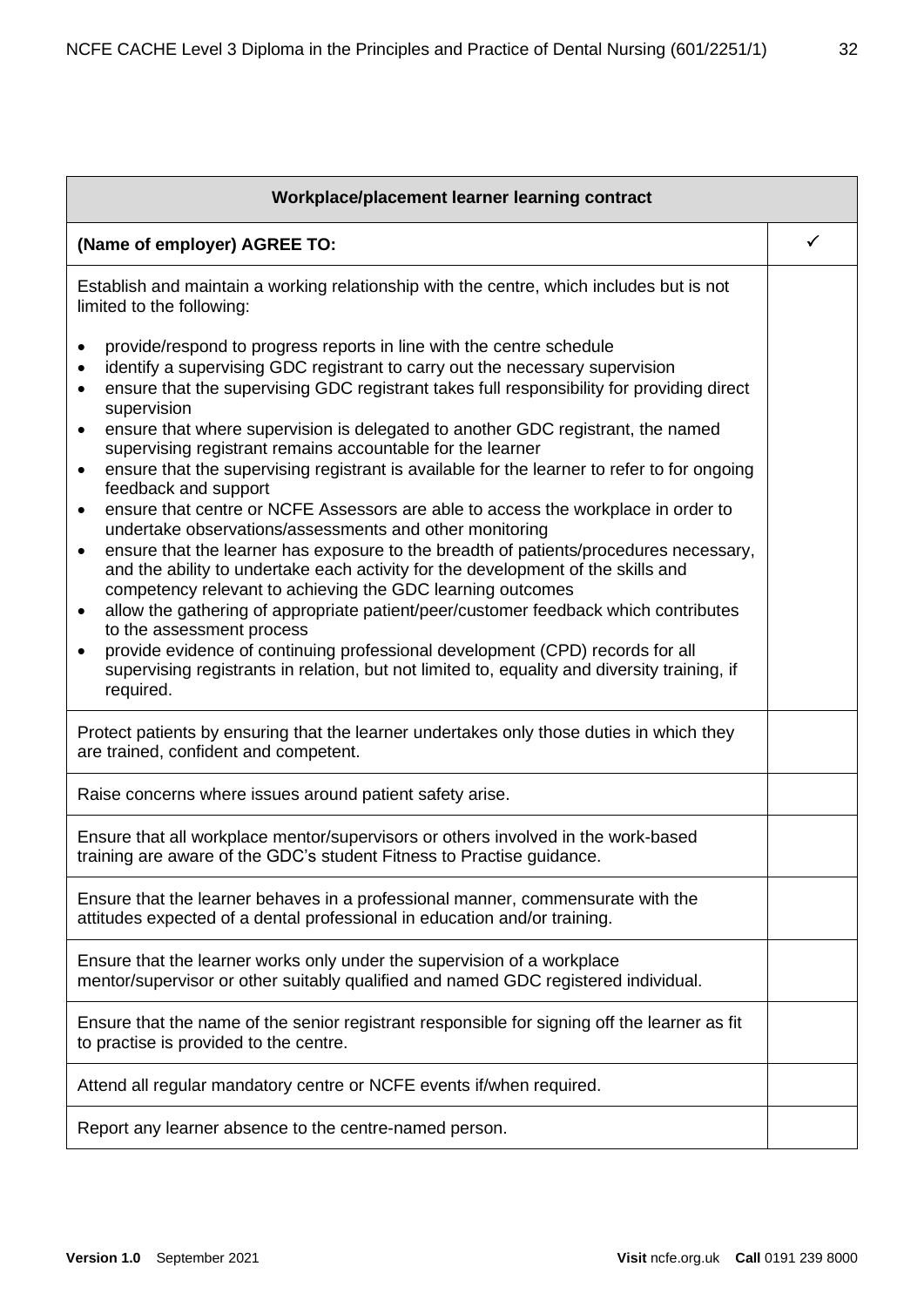| Workplace/placement learner learning contract                                                                                                                                                                                                                                                                         |  |
|-----------------------------------------------------------------------------------------------------------------------------------------------------------------------------------------------------------------------------------------------------------------------------------------------------------------------|--|
| (Name of employer) AGREE TO:                                                                                                                                                                                                                                                                                          |  |
| Complete all required evaluations and requests for feedback as required for quality<br>monitoring by the course provider or other stakeholder.                                                                                                                                                                        |  |
| Assist the learner to agree, implement and evaluate a Personal Development Plan (PDP)<br>which incorporates reflection based on self-evaluation, informal and formal feedback from<br>peers, colleagues, workplace mentors/supervisors, Assessors, etc in order to develop and<br>improve their knowledge and skills. |  |

**I have read and agree to all of the above:**

**Employer signature:** 

**GDC registration no:**

**Date:** 

**Workplace mentor/supervisor signature:** 

**GDC registration no:** 

**Date:** 

**I have discussed the contents of this document with the employer/workplace mentor/supervisor.**

**Centre/provider representative:** 

**GDC registration no: (if applicable):**

**Date:**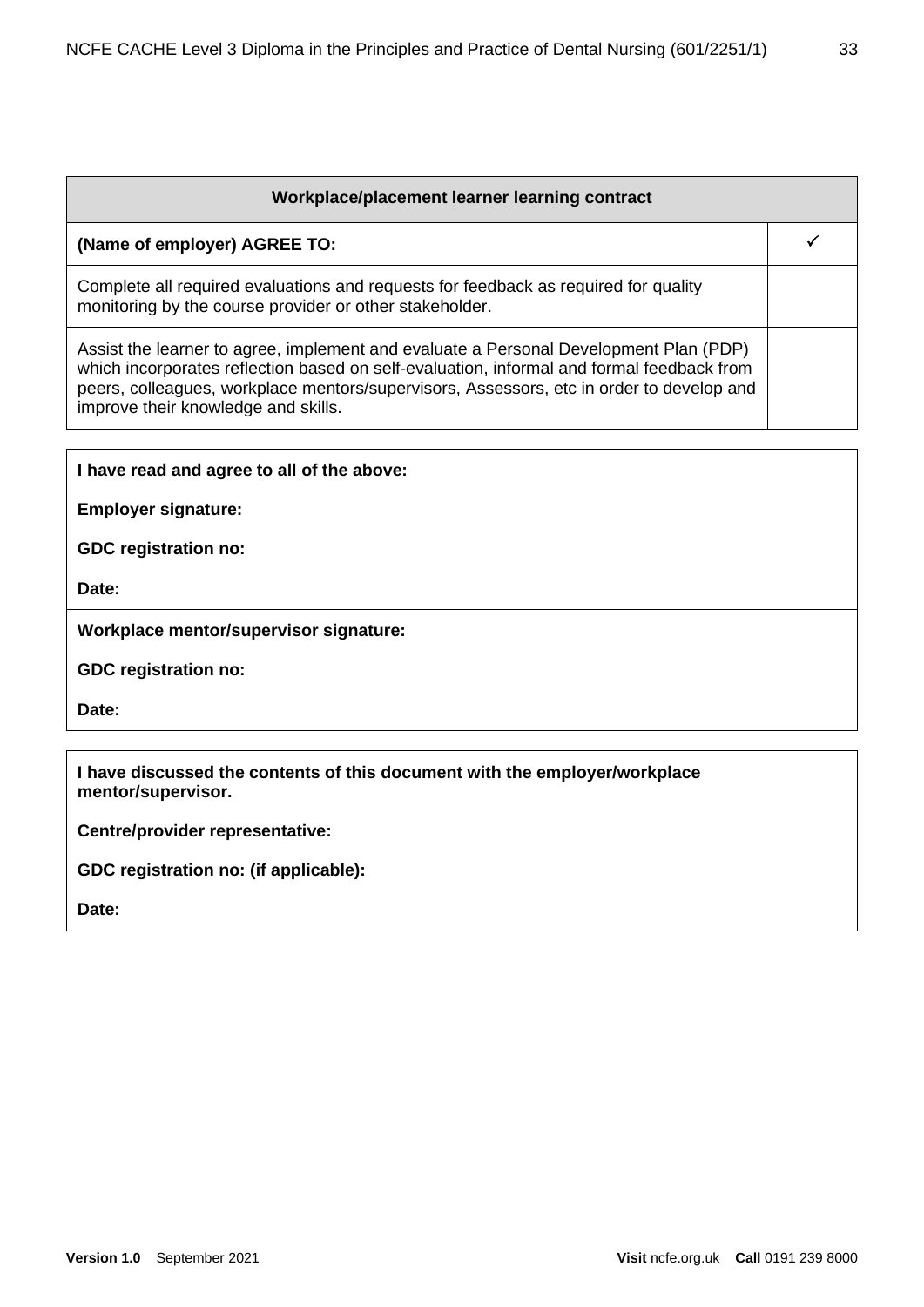#### **Appendix G: Centre/learner learning contract**

| <b>Centre/learner learning contract</b> |                                                                                                      |  |
|-----------------------------------------|------------------------------------------------------------------------------------------------------|--|
| Centre/provider:                        | Name:<br><b>Centre number:</b><br><b>Address:</b><br><b>Contact number:</b><br><b>Email contact:</b> |  |
| Workplace/<br>placement:                | Name:<br><b>Address:</b><br><b>Contact number:</b><br><b>Email contact:</b>                          |  |
| Learner:                                | Name:<br>Learner number:<br><b>Address:</b><br><b>Contact number:</b><br><b>Email contact:</b>       |  |

| <b>Centre/learner learning contract</b>     |  |  |
|---------------------------------------------|--|--|
| I (name of centre representative) AGREE TO: |  |  |
| <b>Quality assurance and safety</b>         |  |  |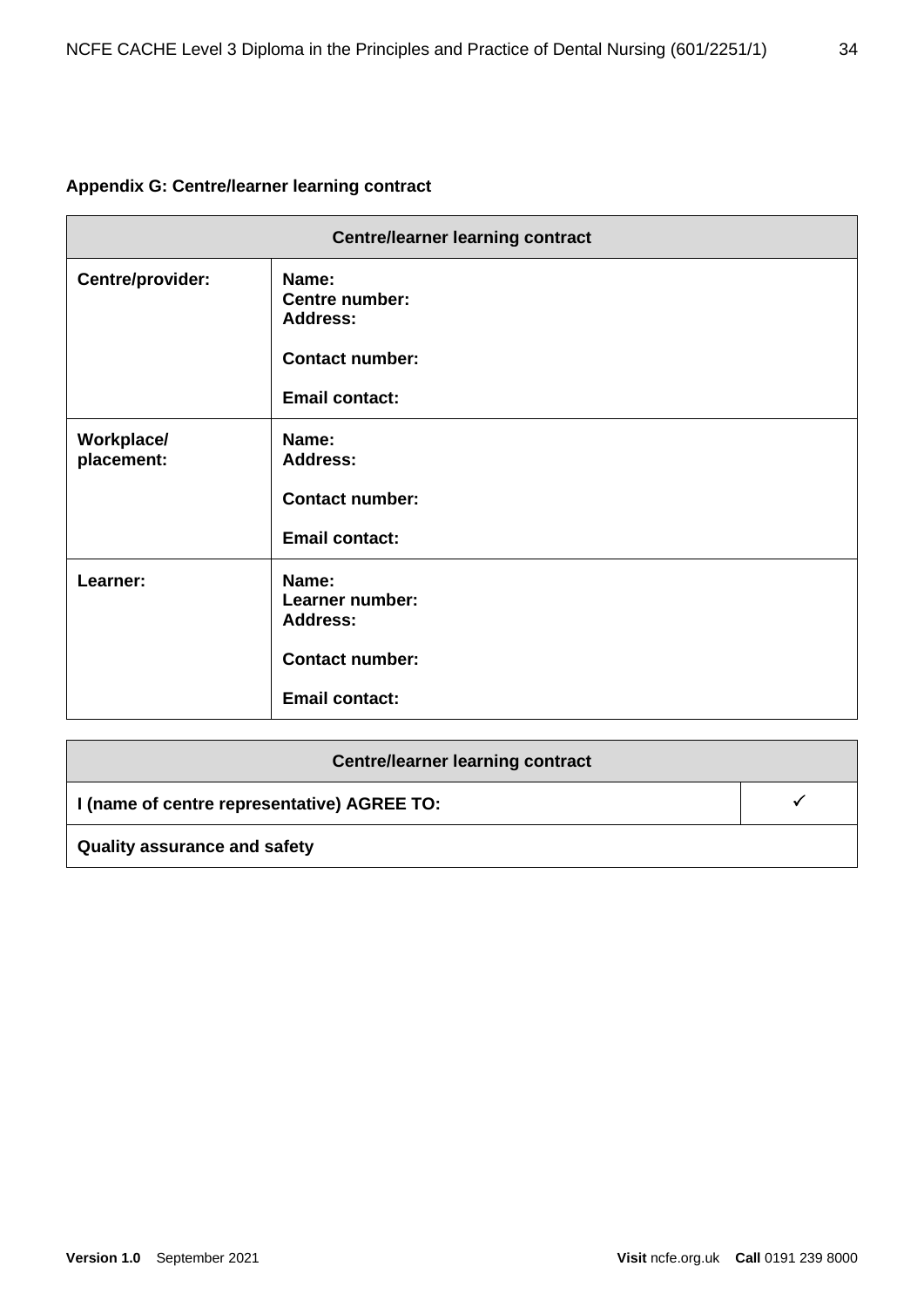| <b>Centre/learner learning contract</b>                                                                                                                                                                                                                                                                                                           |              |  |
|---------------------------------------------------------------------------------------------------------------------------------------------------------------------------------------------------------------------------------------------------------------------------------------------------------------------------------------------------|--------------|--|
| I (name of centre representative) AGREE TO:                                                                                                                                                                                                                                                                                                       | $\checkmark$ |  |
| Maintain records of all staff responsible for the delivery of the qualification including<br>Tutors, Assessors and Internal Quality Assurers (IQA).                                                                                                                                                                                               |              |  |
| Records held by the centre should include copies of:                                                                                                                                                                                                                                                                                              |              |  |
| current CV<br>$\bullet$<br>job description<br>$\bullet$<br>proof of General Dental Council (GDC) registration<br>$\bullet$<br>details of Disclosure and Barring Service (DBS) checks (copies to be held only<br>$\bullet$<br>with consent)<br>vocational qualifications (primary and post-registration)<br>٠                                      |              |  |
| education qualifications<br>٠<br>continuing professional development (CPD) undertaken with reflective statements<br>$\bullet$<br>any further evidence to indicate that personnel are appropriate to the role being<br>$\bullet$<br>undertaken, and have the skills, experience and training required – particularly in<br>relation to assessment. |              |  |
| Provide evidence of the availability of sufficient competent and qualified staff,<br>resources and systems to support assessment of units.                                                                                                                                                                                                        |              |  |
| An annual yearly review of the internal quality assurance process which aims to<br>ensure the quality of the programme delivery.                                                                                                                                                                                                                  |              |  |
| Provide a nominated contact person who will be the contact point for NCFE external<br>quality assurance.                                                                                                                                                                                                                                          |              |  |
| Provide evidence of the centre's internal quality assurance strategy to cover all<br>aspects of the programme and work placements.                                                                                                                                                                                                                |              |  |
| Address any identified quality issues within a NCFE specified timeframe.                                                                                                                                                                                                                                                                          |              |  |
| Respond to any changes required by NCFE or the GDC, to ensure that the<br>qualification remains up to date and fit for purpose.                                                                                                                                                                                                                   |              |  |
| To comply with the specified assessment methods and subject them to the centre's<br>internal quality assurance strategy.                                                                                                                                                                                                                          |              |  |
| Ensure that all Assessors are both occupationally competent and knowledgeable.                                                                                                                                                                                                                                                                    |              |  |
| Attend all regular and mandatory NCFE events to support standardisation of work,<br>good practice, raising concerns and calibration of Assessors as/when required.                                                                                                                                                                                |              |  |
| Be subject to all our EQA visit and Quality Assurance procedures and to respond in a<br>timely fashion according to any specified timeframe.                                                                                                                                                                                                      |              |  |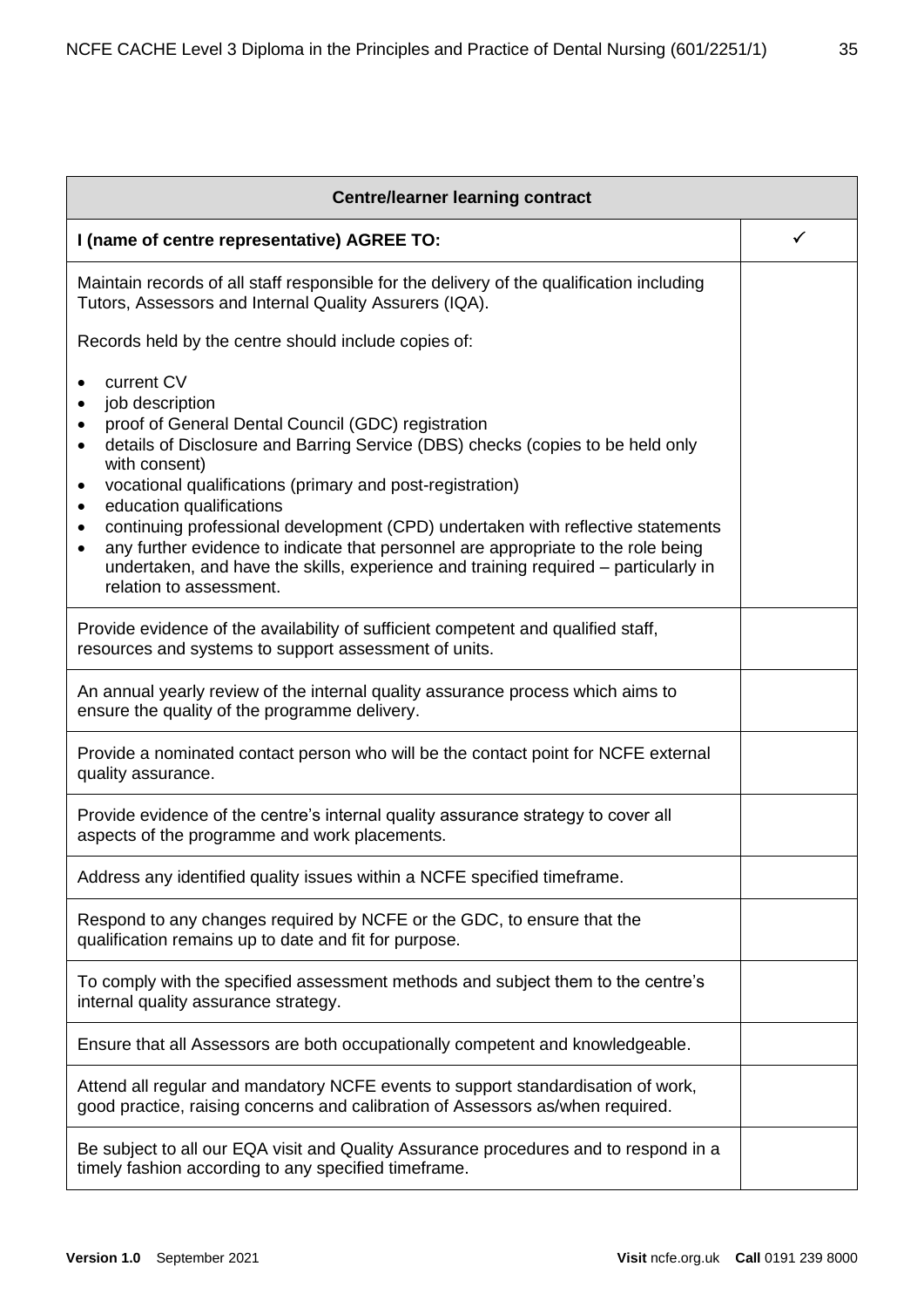| <b>Centre/learner learning contract</b>                                                                                                                                                                                                                                                                                                                                                                                                                                                                                                                                                        |   |  |
|------------------------------------------------------------------------------------------------------------------------------------------------------------------------------------------------------------------------------------------------------------------------------------------------------------------------------------------------------------------------------------------------------------------------------------------------------------------------------------------------------------------------------------------------------------------------------------------------|---|--|
| I (name of centre representative) AGREE TO:                                                                                                                                                                                                                                                                                                                                                                                                                                                                                                                                                    | ✓ |  |
| Complete all required evaluations and requests for feedback as required for quality<br>monitoring by NCFE or other stakeholders.                                                                                                                                                                                                                                                                                                                                                                                                                                                               |   |  |
| Have policies/protocols including, but not limited to, the following:                                                                                                                                                                                                                                                                                                                                                                                                                                                                                                                          |   |  |
| Patient and Learner Safety in the Workplace<br>٠<br><b>Raising Concerns</b><br><b>Learner Fitness to Practise</b><br>٠<br>Learner Support (which includes how those with specific needs will be assessed<br>$\bullet$<br>and supported)<br>Equal Opportunities and Diversity (which includes an inclusion statement for those<br>$\bullet$<br>with specific needs)<br>Complaints<br>٠<br>Learner Appeals<br>٠<br>Malpractice and Plagiarism<br>٠<br>Quality Assurance Strategy.<br>٠<br>Standardised sample policies are available within our Appendices document,<br>and also on our website. |   |  |
| <b>Work placements</b>                                                                                                                                                                                                                                                                                                                                                                                                                                                                                                                                                                         |   |  |
| Provide the workplace with a declaration of induction to complete and submit, which<br>outlines the induction areas required to meet the GDC requirements.                                                                                                                                                                                                                                                                                                                                                                                                                                     |   |  |
| Ensure that the workplace has completed and submitted an Employer declaration of<br>induction (Appendix B) to confirm that the learner is competent in (at least) the<br>following areas prior to contact with patients:<br>patient safety and confidentiality<br>consent<br>health and safety<br>infection control<br>٠<br>safeguarding of vulnerable children and adults<br>٠<br>dealing with medical emergencies<br>٠<br>professionalism and ethics<br>GDC Standards guidance.                                                                                                              |   |  |
| Request evidence from the workplace that demonstrates the provision of a safe and<br>appropriate clinical environment/workplace, and which supports the completion of<br>Initial safety check and workplace monitoring documentation (Appendix C).                                                                                                                                                                                                                                                                                                                                             |   |  |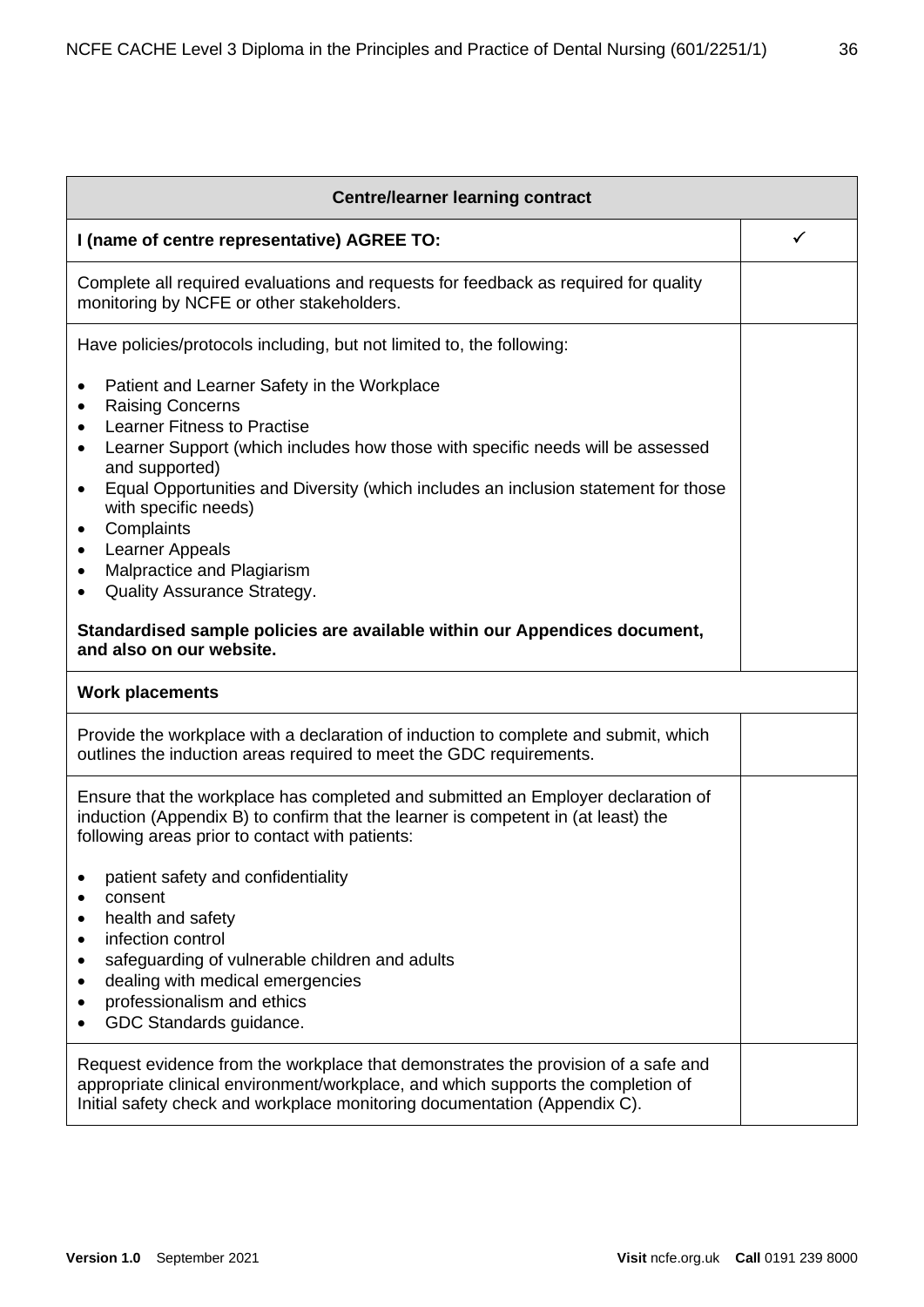| <b>Centre/learner learning contract</b>                                                                                                                                                                                                                                                                                                                                                                                                                                                                                                                                                                                                                            |   |  |
|--------------------------------------------------------------------------------------------------------------------------------------------------------------------------------------------------------------------------------------------------------------------------------------------------------------------------------------------------------------------------------------------------------------------------------------------------------------------------------------------------------------------------------------------------------------------------------------------------------------------------------------------------------------------|---|--|
| I (name of centre representative) AGREE TO:                                                                                                                                                                                                                                                                                                                                                                                                                                                                                                                                                                                                                        | ✓ |  |
| Establish and maintain a working relationship with the employer, which includes, but is<br>not limited to, the following:                                                                                                                                                                                                                                                                                                                                                                                                                                                                                                                                          |   |  |
| provide/respond to progress reports in line with the centre schedule<br>$\bullet$<br>complete a supervising registrants list which names those GDC registrants<br>$\bullet$<br>involved in supporting the trainee in the workplace<br>maintain records of the supervising registrants list with proof of GDC registration<br>$\bullet$<br>for each named person<br>ensure that a supervising registrant is available in the workplace to provide<br>$\bullet$<br>ongoing feedback and support to the learner<br>ensure that centre Assessors are able to access the workplace in order to<br>$\bullet$<br>undertake observations/assessments and other monitoring. |   |  |
| Ensure that the learner works only under the supervision of a workplace<br>mentor/supervisor or other suitably qualified and named GDC registered individual.                                                                                                                                                                                                                                                                                                                                                                                                                                                                                                      |   |  |
| Identify, in liaison with the primary employer, an additional work placement, where the<br>learner is primarily based in a specialist practice, in order to facilitate learner exposure<br>to an appropriate breadth of patients and procedures.                                                                                                                                                                                                                                                                                                                                                                                                                   |   |  |
| Should the workplace become unsuitable, the contingency plan will be applied as<br>stated in Policy 6: Workplace Suitability Policy and Procedure.                                                                                                                                                                                                                                                                                                                                                                                                                                                                                                                 |   |  |
| Learner                                                                                                                                                                                                                                                                                                                                                                                                                                                                                                                                                                                                                                                            |   |  |
| Check that the learner has had the appropriate vaccinations required to practise,<br>before undertaking exposure prone procedures, and keep copies of the learner's<br>vaccination status.                                                                                                                                                                                                                                                                                                                                                                                                                                                                         |   |  |
| Ensure that the delivery of units follows the mandatory requirement to teach<br>underpinning knowledge in the pre-clinical environment to ensure safe practice.                                                                                                                                                                                                                                                                                                                                                                                                                                                                                                    |   |  |
| Ensure that the learner is identified as a trainee in the workplace (eg by wearing a<br>name badge).                                                                                                                                                                                                                                                                                                                                                                                                                                                                                                                                                               |   |  |
| Protect patients by ensuring that the learner undertakes only those duties in which<br>they are trained, confident and competent.                                                                                                                                                                                                                                                                                                                                                                                                                                                                                                                                  |   |  |
| Raise concerns where issues around patient safety arise.                                                                                                                                                                                                                                                                                                                                                                                                                                                                                                                                                                                                           |   |  |
| Inform the learner that they must behave in a professional manner, commensurate<br>with the attitudes expected of a dental professional in education and/or training, and<br>ensure that they do so.                                                                                                                                                                                                                                                                                                                                                                                                                                                               |   |  |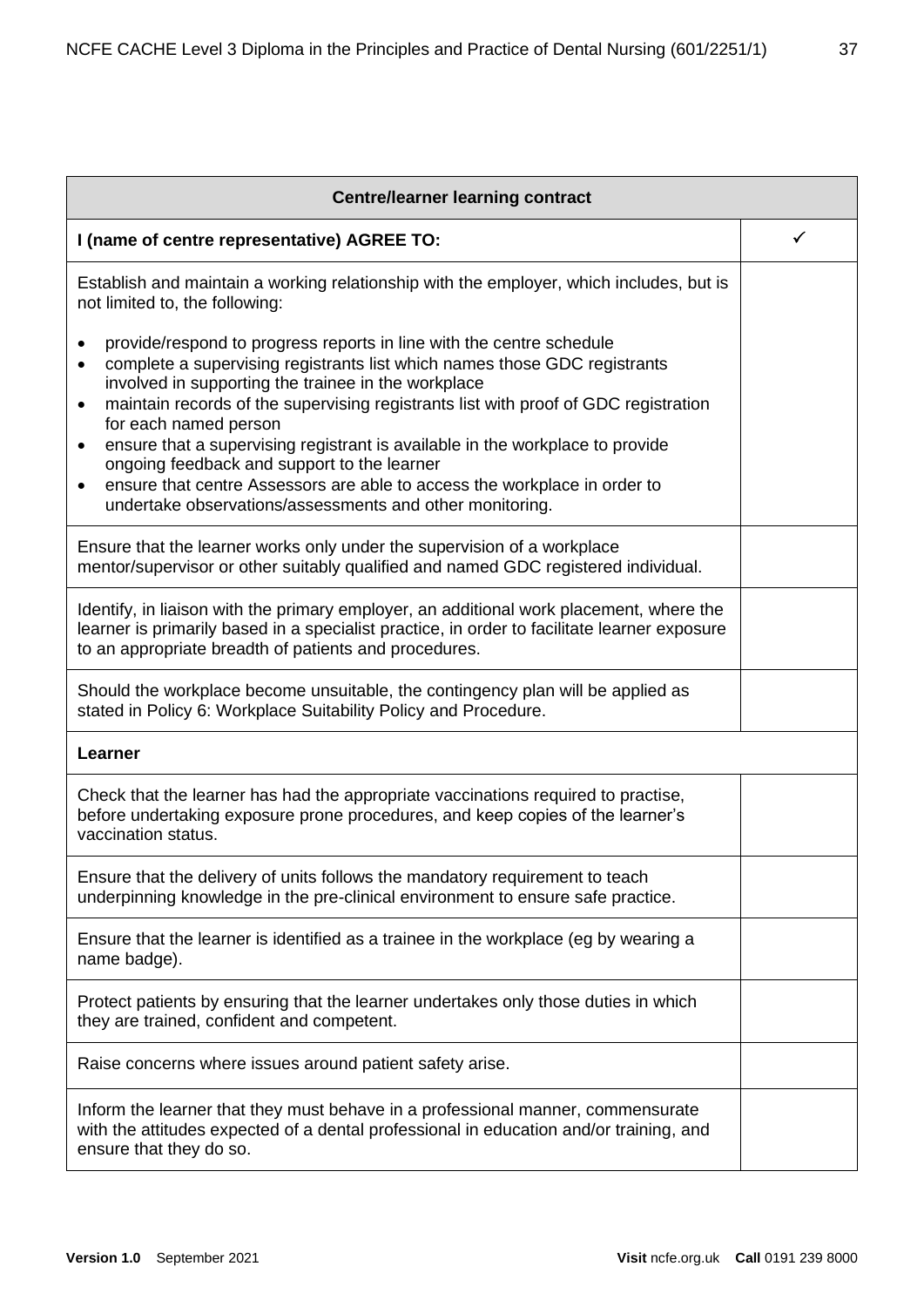| <b>Centre/learner learning contract</b>                                                                                                                                                                                                                                                                                              |  |  |
|--------------------------------------------------------------------------------------------------------------------------------------------------------------------------------------------------------------------------------------------------------------------------------------------------------------------------------------|--|--|
| I (name of centre representative) AGREE TO:                                                                                                                                                                                                                                                                                          |  |  |
| Inform learners on admission that unprofessional conduct or serious health issues<br>may affect their ability to register with the GDC.                                                                                                                                                                                              |  |  |
| Assist the learner to agree, implement and evaluate a work placement Personal<br>Development Plan (PDP) which incorporates reflection based on self-evaluation,<br>informal and formal feedback from peers, colleagues, workplace mentors/supervisors,<br>Assessors, etc in order to develop and improve their knowledge and skills. |  |  |

#### **I have read and agree to all of the above, and acknowledge that this Centre/Learner Learning Contract forms part of, and is complementary to, the NCFE Centre Agreement.**

#### **Centre representative:**

**GDC registration no: (if applicable):** 

**Date:** 

**I have discussed the contents of this document with the centre representative.**

**NCFE representative:** 

**GDC registration no: (if applicable):** 

**Date:** 

#### **3.3 Placements/workplaces – registration with UK health regulators**

#### [www.cqc.org.uk/](http://www.cqc.org.uk/)

By law, all dental practices in England must make sure that the care and treatment they provide meets national standards of quality and safety.

The Care Quality Commission (CQC) registers dental practices if they can show that they are meeting national standards. If dental practices are not registered with CQC, they will not be able to provide services.

The CQC inspects dental practices to make sure they are meeting the national standards. They can inspect a dental practice at any time if there are concerns about the care it provides.

If a dental practice is not meeting the standards, action will be taken, followed by re-inspection.

Learners will need to be working or on practical placement to be able to show competence in both knowledge and skills. Centres must ensure that they have a process/procedure in place to check that all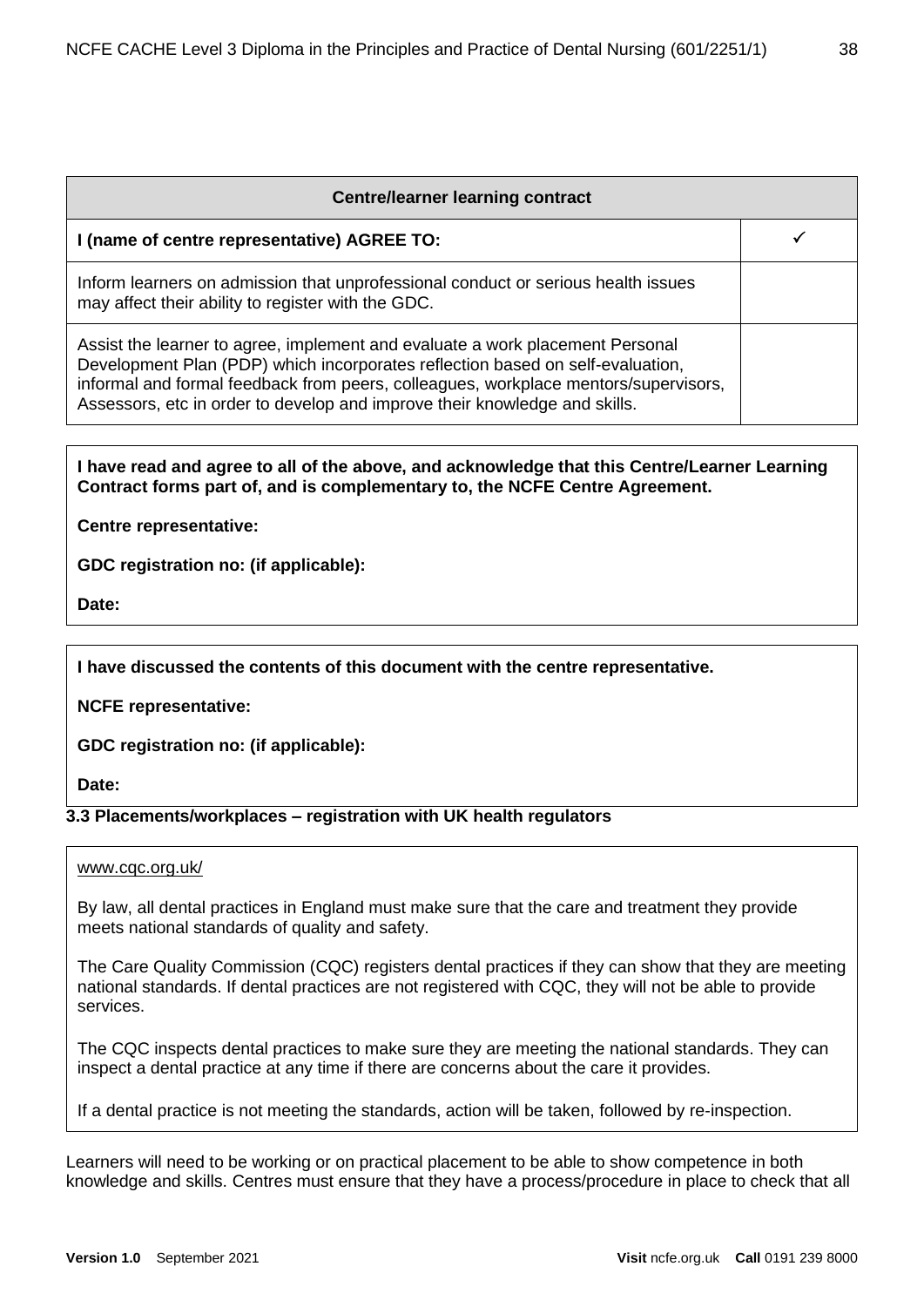learner placements and workplaces are registered with the CQC. After your EQA visit, centres will be required to provide evidence of this taking place.

Centres may wish to add this to their workplace placement procedure and use Appendix C: Initial safety check and workplace monitoring, which includes checking that the practice is registered with the CQC as well as requesting the date of the last inspection.

Centres must ensure that any additional placements are also quality checked for registration with the CQC.

Should centres have any concerns about the practice and the care it provides, it is their responsibility to find a suitable placement for the learner and notify the CQC.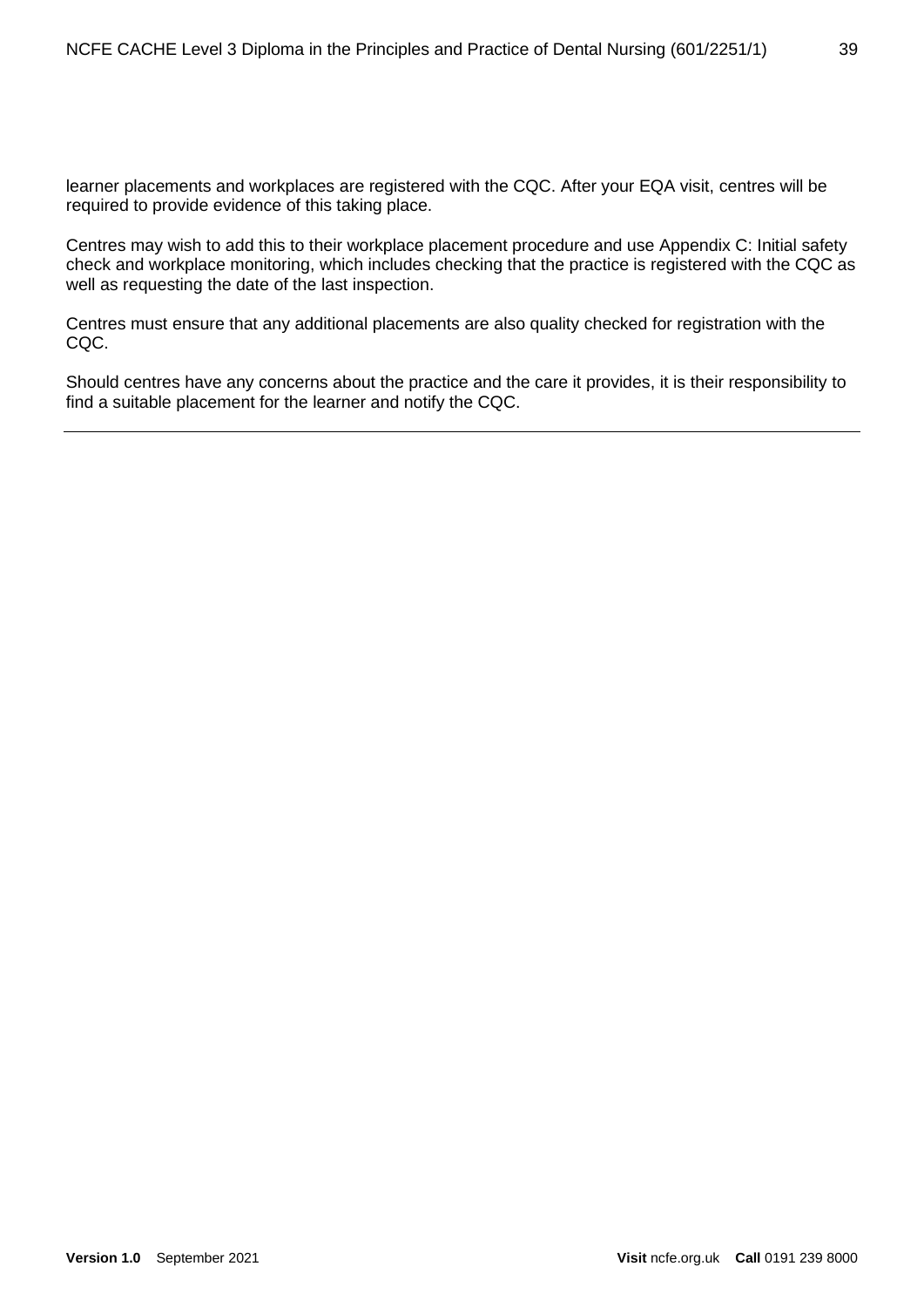## **Section 4**

### **Safety in the workplace**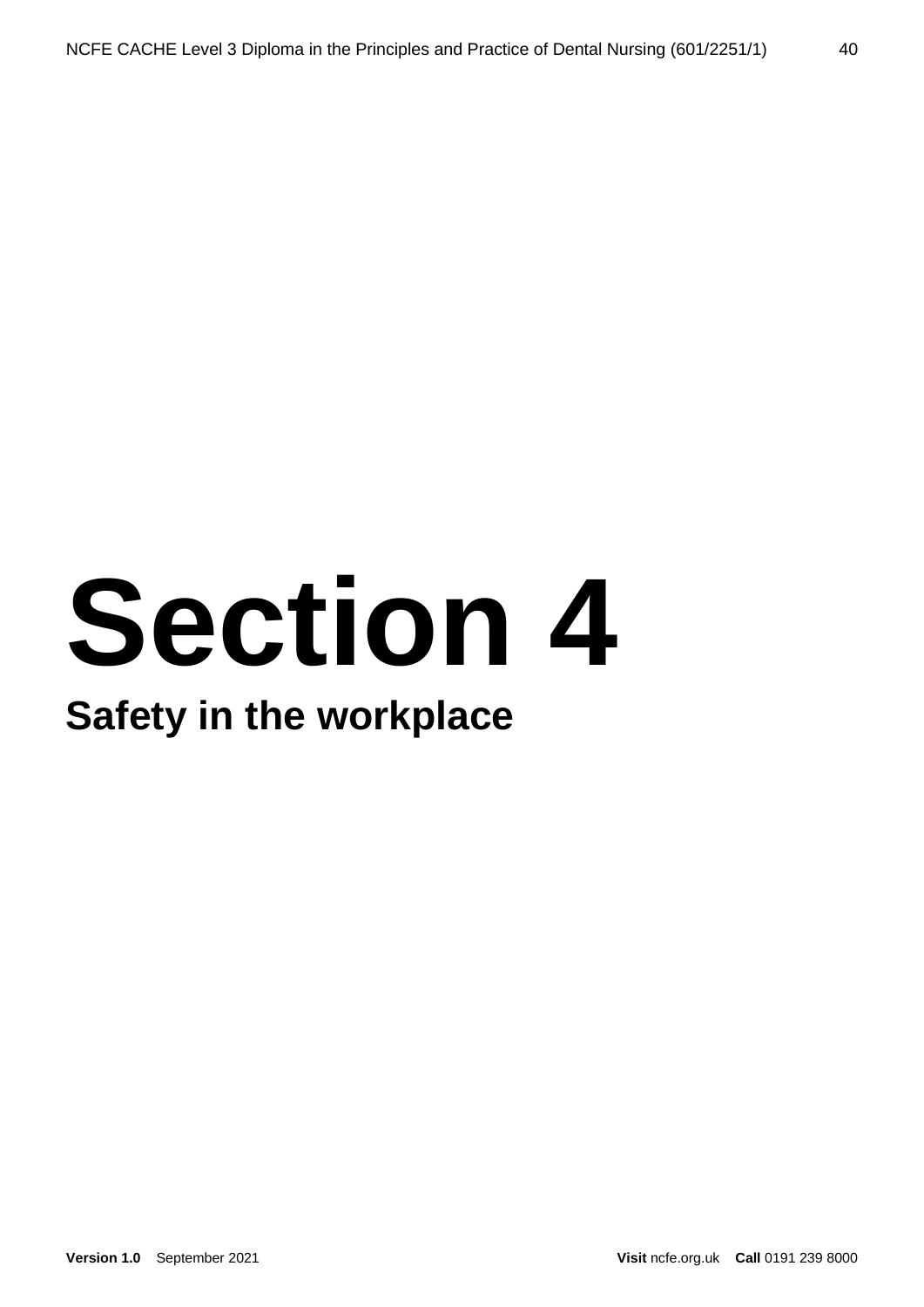#### **4.1 Initial safety check and monitoring of learners' workplace – refer to Section 2, 2.3**

#### **4.2 Raising concerns in the workplace policy and procedure – refer to Section 3, 3.2**

#### **4.3 Process in place to check the workplace is informing patients and gaining their consent regarding a trainee Dental Nurse being involved in their dental treatment.**

#### **Identification of learners in the workplace/consent**

Centres must ensure that workplaces comply with the requirement that all trainee Dental Nurses should be easily identifiable from registered Dental Nurses in the work setting. This is required so that a patient is aware that a trainee Dental Nurse may be working with one of the clinicians (Dentists, Hygienists or Dental Therapists). For example, learners should wear name badges in the workplace with the title on the badge reading 'Trainee Dental Nurse'. A poster may also be on display with this information (Appendix O: Example of a poster for the practice waiting room). Only those registered with the GDC are able to use the legally protected title Dental Nurse. Patients must also be made aware if a trainee is assisting in their treatment, the possible implications of this and give consent. Consent must also be recorded prior to treatment commencing.

Appendix O1: Patient consent form, must be signed by all necessary parties and a copy should be given to the patient. To support data protection and maintain patient confidentiality, completed consent forms must be kept in the patient's notes, not in the learner's portfolio. Assessors can review the completed forms at observation visits and signpost them in their reports. Learners should simply explain how and why it was used and signpost where it is kept.

The patient consent process is designed to ensure compliance with the GDC Standards for Education (2015), Standard 1: Protecting Patients, Requirement 2:

*"Providers must have systems in place to inform patients that they may be treated by students and the possible implications of this. Patient agreement to treatment by a student must be obtained and recorded prior to treatment commencing" (GDC 2015).*

#### **Safety**

Centres must gather evidence demonstrating that the clinical environment/workplace is safe and appropriate. Through the workplace Assessor, they must request evidence from the employer that supports this. Appendix C: Initial safety check and workplace monitoring, can be used by the Assessor as a checklist. To confirm the suitability of placements, centres must ensure that placements are quality assured by dental registrants.

Centres must provide evidence of a raising concerns policy and procedure (refer to Policy 1: Raising fitness to practise and patient safety concerns (incident reporting)). This will support centres and learners in their obligation to raise concerns should they identify any risks to patient safety. This should be included in the learner induction carried out by the Assessor.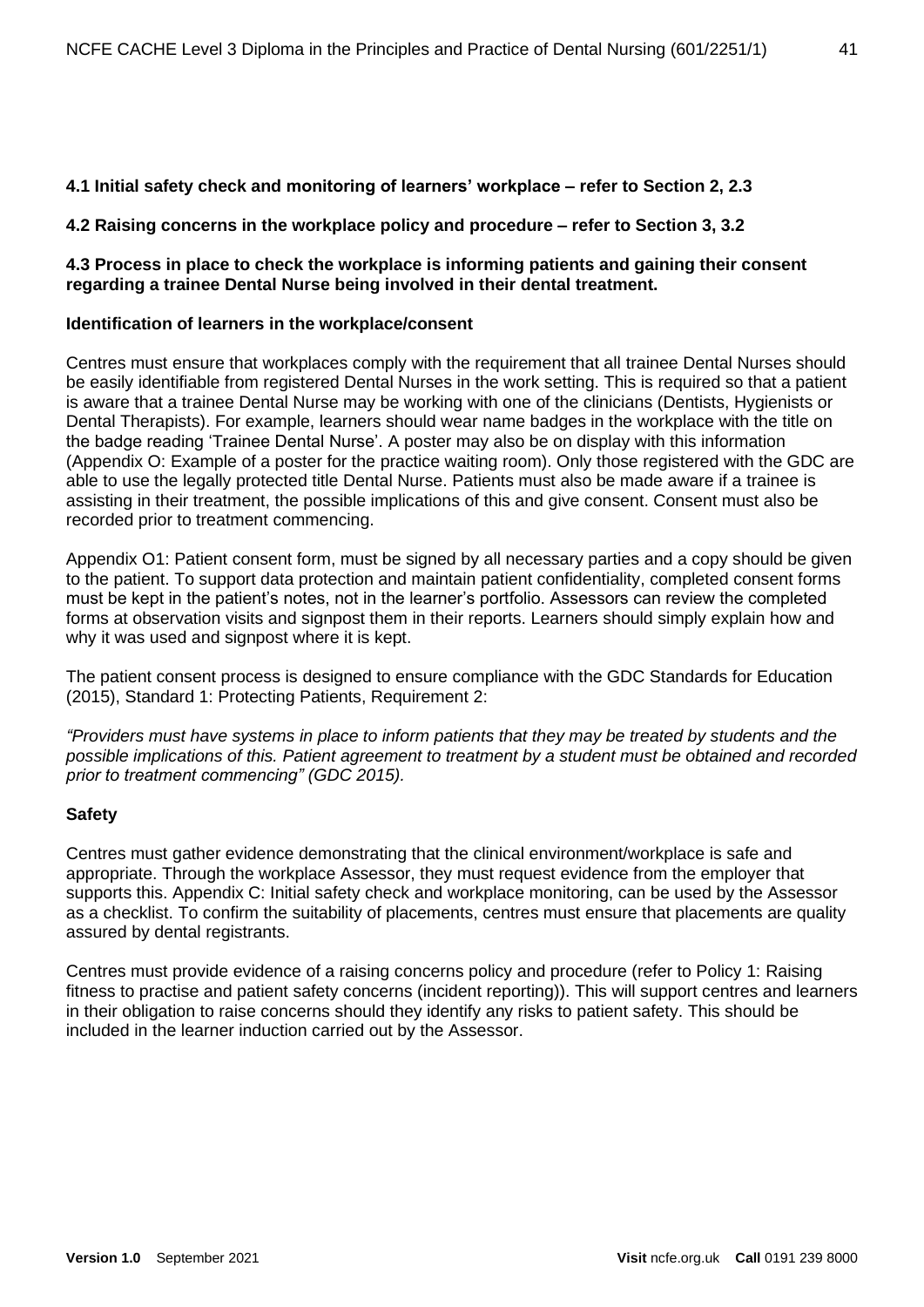#### **Appendix O: Example of a poster for the practice waiting room**

This is a training practice for Dental Nurses and we pride ourselves in making sure that our trainee Dental Nurses work to the best standards.

#### **You will recognise them as they will be wearing a badge indicating that they are a trainee**.

Our trainee Dental Nurses are expected to undertake the full clinical role of a Dental Nurse after initial induction and a period of supervised practice, and have continued mentorship throughout their training. Once they have qualified as a Dental Nurse (which takes about 2 years) they will be registered with the General Dental Council (GDC). Their supervisor within the practice is also registered with the GDC.

The trainee Dental Nurse may be working with one of our clinicians (Dentists, Hygienists or Dental Therapists) during your treatment. A member of staff will ask you if you are happy with this and will explain any possible implications before your treatment starts. You just need to let NCFE know that you are happy with this or if you wish to have a qualified Dental Nurse in the surgery. Consent will be recorded prior to treatment. If you wish to decline, this will not affect the treatment you receive at the practice.

The trainee Dental Nurse needs to have their practical clinical skills assessed to make sure that they are meeting the correct standard of work. On some occasions your treatment may be observed by an Assessor as part of the trainee's qualification. You will be advised when the session will be observed and will be given the choice of taking part in the assessment of the trainee Dental Nurse.

We may also ask you to give NCFE some feedback on the trainee, which will help them to improve their skills and play a part in the overall assessment by the Examiners.

If you have any comments or need any further information, please ask one of the practice staff.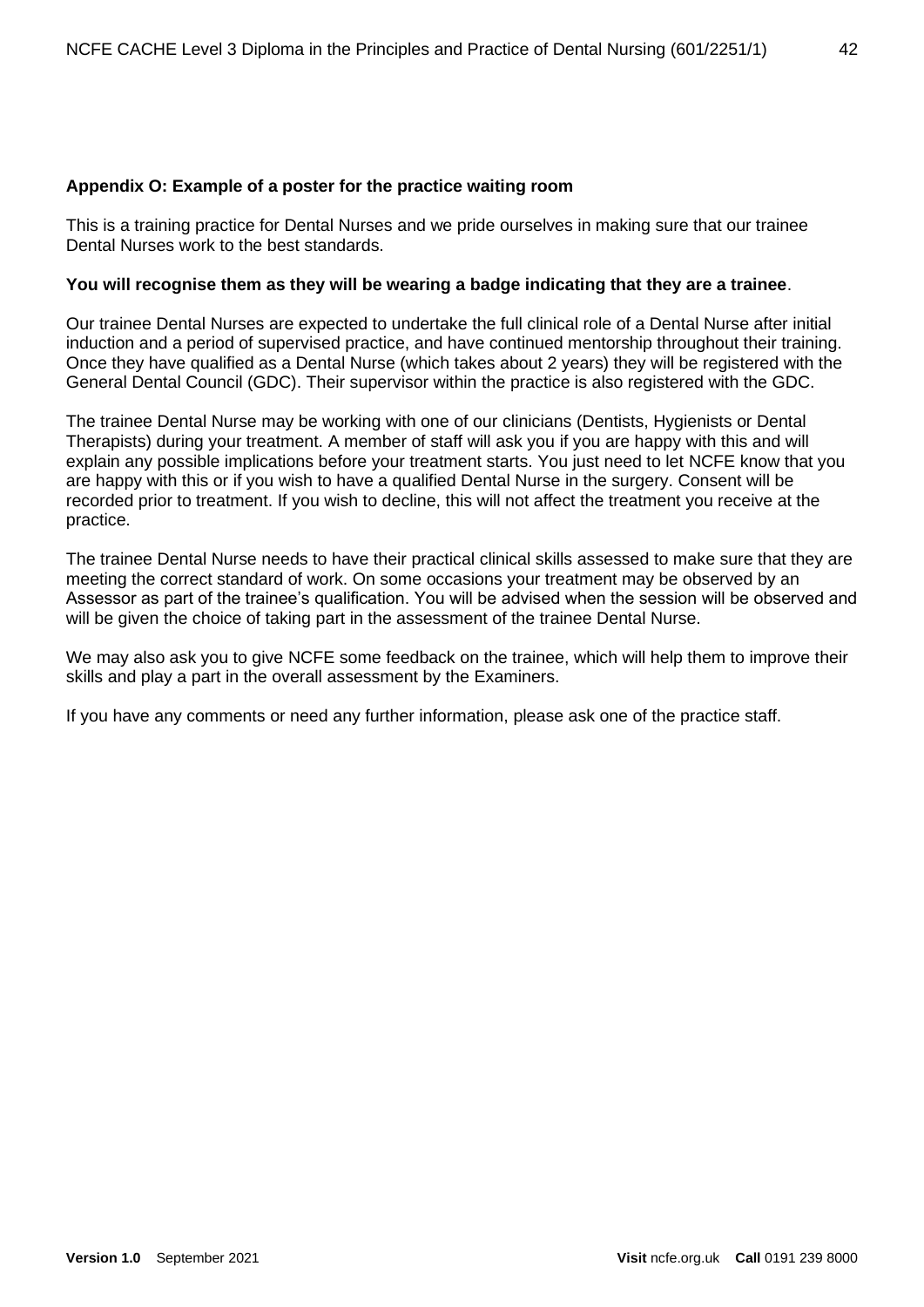#### **Appendix O1: Patient consent form**

| <b>Patient details</b> |  |
|------------------------|--|
| Name:                  |  |
| <b>Address:</b>        |  |

| <b>Learner details</b> | <b>Workplace mentor/supervisor</b> | <b>Assessor</b>             |
|------------------------|------------------------------------|-----------------------------|
| Name:                  | Name:                              | Name:                       |
| Learner number:        | <b>GDC registration no:</b>        | <b>GDC registration no:</b> |
|                        |                                    |                             |
|                        |                                    |                             |

As the patient identified above, I understand that the named *trainee Dental Nurse* is undertaking the Level 3 Diploma in the Principles and Practice of Dental Nursing qualification. All trainees are expected to undertake the full clinical role of a Dental Nurse. For the duration of their training, they remain under the continued supervision/mentorship of a GDC registrant.

I consent to the *trainee Dental Nurse* undertaking the clinical role during my dental treatment. I understand that I can decline or withdraw my consent at anytime. I am aware that I can also make the request to have a qualified Dental Nurse in the surgery.

I also consent to the possible presence of an Assesssor, who would observe the trainee during my dental treatment. I am aware that the Assessor will be GDC registrant and understands the required standards of patient care and confidentiality. I have been advised that should a treatment session be observed, I will be given the choice of taking part in the assessment of the trainee Dental Nurse. If requested, I will provide feedback on the trainee to support them in improving their skills. I am aware that this will play a part in their overall assesssment.

My consent is only in respect of the trainee Dental Nurse and the Assessor named above (where applicable) being present.

I have been given a copy of this consent form.

This document will be retained by the dental surgey and not within the learner's portfolio.

| (Parent or guardian of child below 16 years) | Date: |
|----------------------------------------------|-------|
|                                              | Date: |
|                                              |       |
|                                              |       |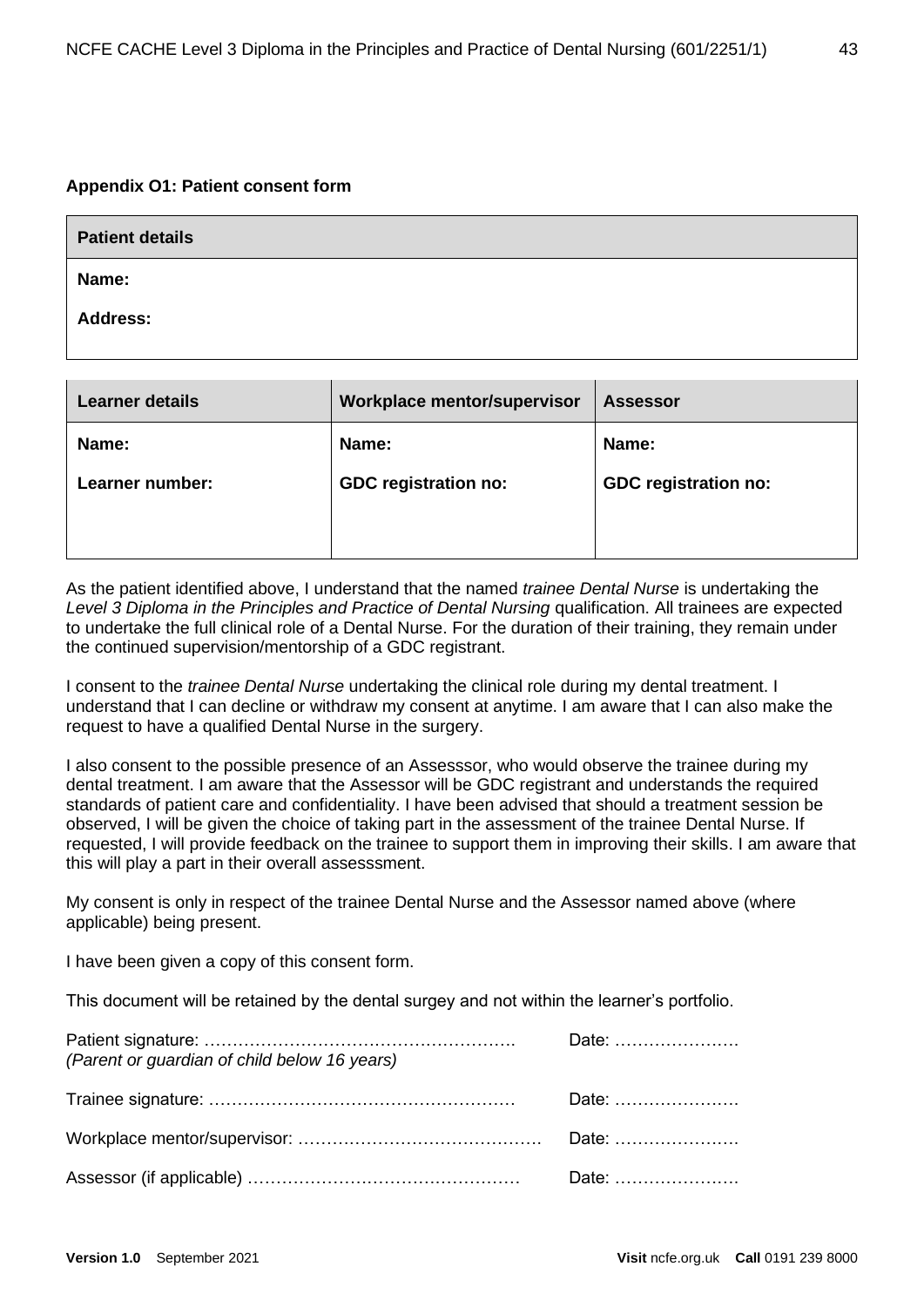#### **4.4 Process in place to check the workplace mentor/supervisor is keeping records of mentorship**

Supervision/mentorship of a trainee Dental Nurse in the workplace is a GDC requirement. Workplace mentors/supervisors are encouraged to use this document (Appendix R below) to record and formalise the supervision/mentorship undertaken.

#### **Appendix R: Workplace mentor/supervisor/trainee Dental Nurse contact record**

| The workplace mentor/supervisor should:                                                                       | <b>Signature of workplace</b><br>mentor/supervisor and |
|---------------------------------------------------------------------------------------------------------------|--------------------------------------------------------|
| record the topics discussed and guidance given to the trainee Dental<br><b>Nurse</b>                          | trainee Dental Nurse                                   |
| create an action plan to support learning.                                                                    |                                                        |
| Copies of the contact record MUST be kept by the workplace<br>mentor/supervisor and the trainee Dental Nurse. |                                                        |
| Topics discussed and advice given:                                                                            | Workplace<br>mentor/supervisor:                        |
| Action plan:                                                                                                  | <b>GDC</b> registration no:                            |
|                                                                                                               | <b>Trainee Dental Nurse:</b>                           |
| Duration of contact time (eg 30 minutes):                                                                     | Date:                                                  |
| Topics discussed and advice given:                                                                            | Workplace<br>mentor/supervisor:                        |
| Action plan:                                                                                                  | <b>GDC</b> registration no:                            |
|                                                                                                               | <b>Trainee Dental Nurse:</b>                           |
| Duration of contact time:                                                                                     | Date:                                                  |
| Topics discussed and advice given:                                                                            | Workplace<br>mentor/supervisor:                        |
| Action plan:                                                                                                  | <b>GDC registration no:</b>                            |
|                                                                                                               | <b>Trainee Dental Nurse:</b>                           |
| Duration of contact time:                                                                                     | Date:                                                  |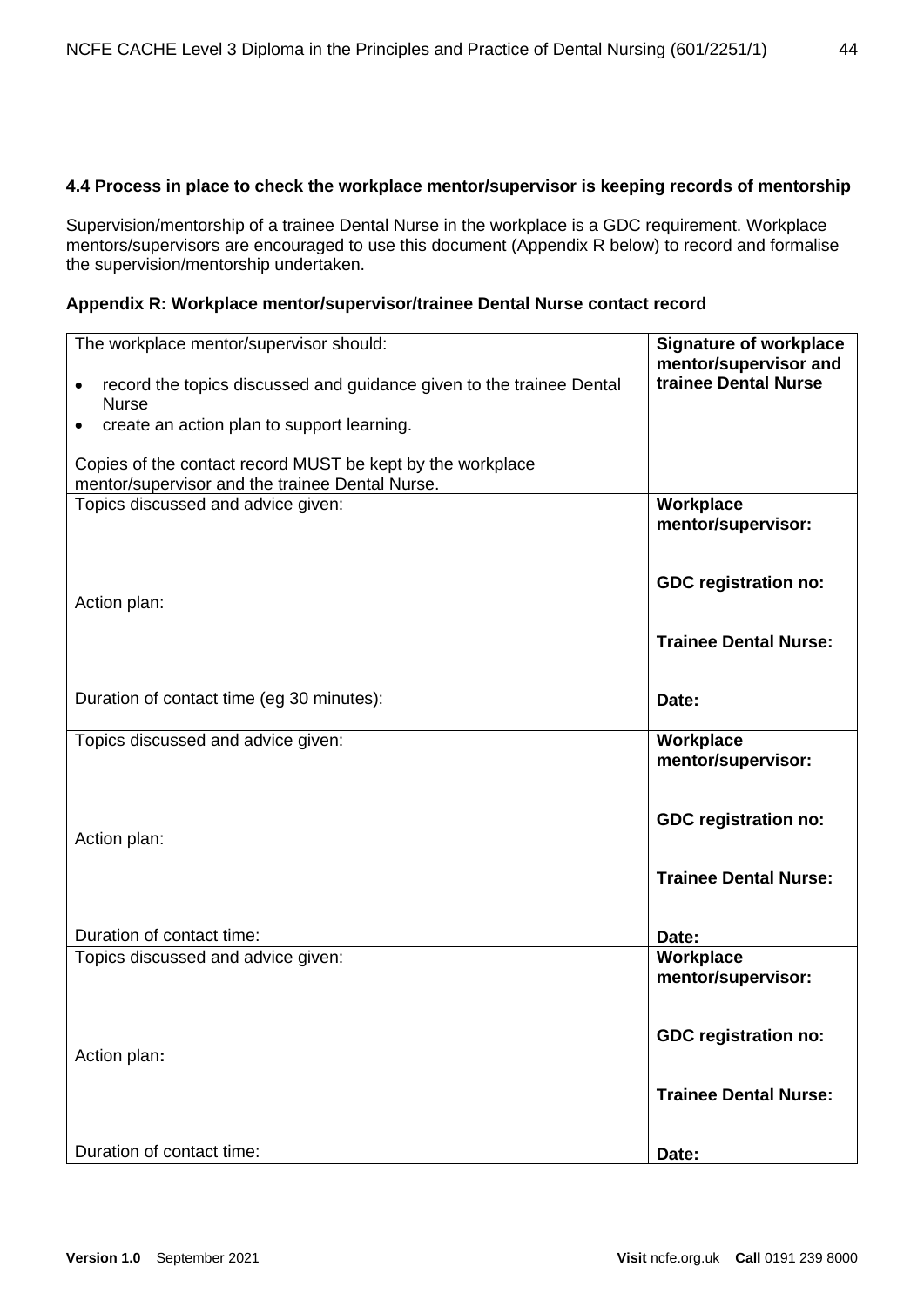#### **4.5 Process in place to support raising concerns in the workplace (incident reporting)**

Centres must provide evidence of a raising concerns policy and procedure. This will support centres and learners in their obligation to raise concerns should they identify any risks to patient safety. This should be included in the learner induction carried out by the employer/workplace Assessor.

Policy 1: Raising fitness to practise and patient safety concerns (incident reporting), can be used as a guideline of what should be included in a policy/procedure; it covers what a patient safety concern is and how they can be dealt with.

Appendix S: Incident reporting form and Appendix T: Incident reports record, are provided to support centres and work placements/employers in the process of reporting an incident and keeping auditable records for quality assurance purposes.

#### **See also section 3.2, Appendix G: Centre/learner learning contract, in which raising concerns must also be covered.**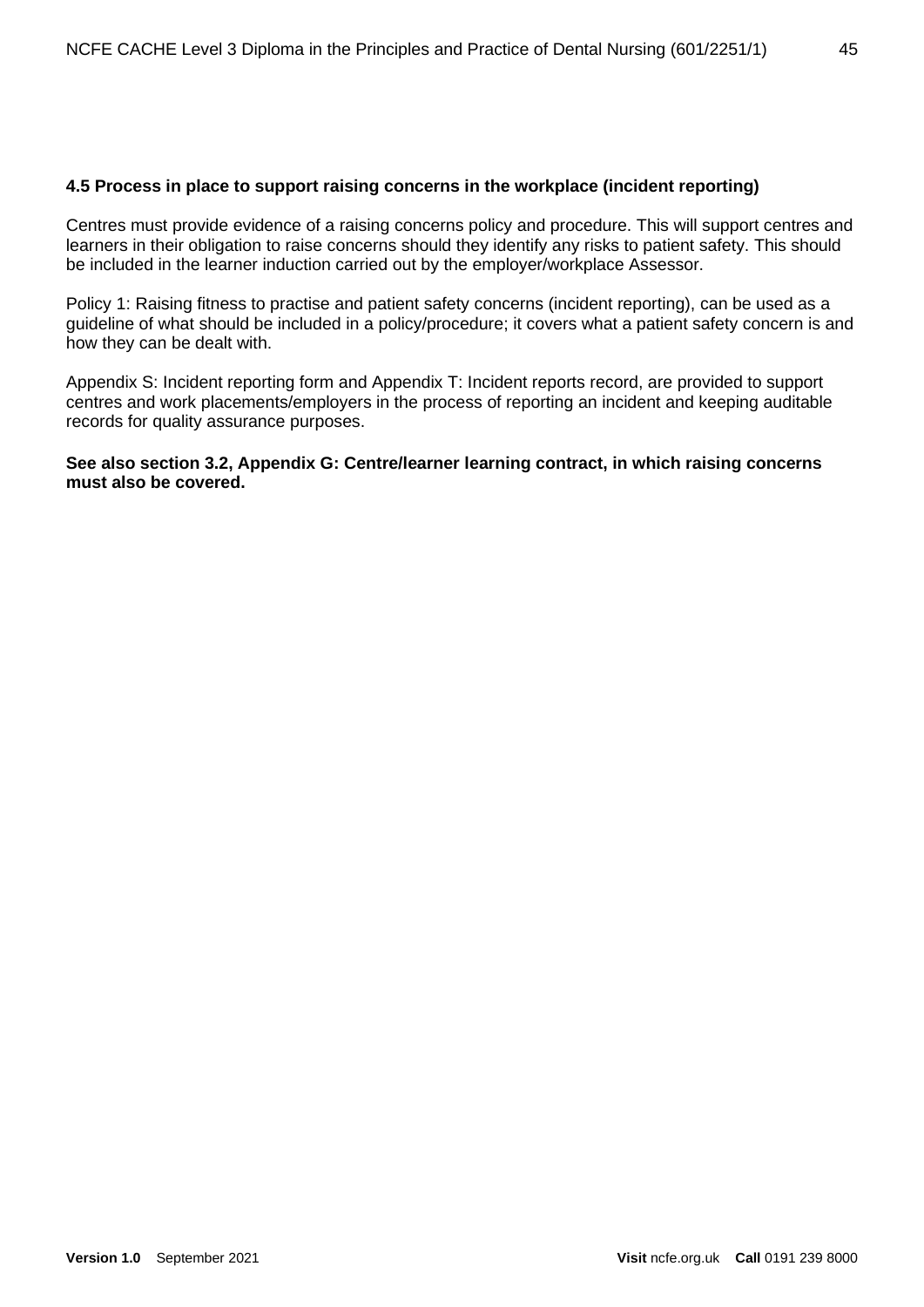#### **Appendix S: Incident reporting form**

| <b>Name: Trainee Dental Nurse</b>                   | <b>Name: Practice manager</b> |
|-----------------------------------------------------|-------------------------------|
| Name: Workplace mentor/supervisor:                  | Name: Assessor                |
| Workplace mentor/supervisor GDC<br>registration no: |                               |

| <b>Issue raised by:</b>                                                                        |  |  |  |  |
|------------------------------------------------------------------------------------------------|--|--|--|--|
| Workplace<br><b>Trainee Dental Nurse</b><br><b>Centre</b>                                      |  |  |  |  |
| Name of person raising/recording the issue:<br>Title:<br>GDC registration no: (if applicable): |  |  |  |  |
| Date raised:                                                                                   |  |  |  |  |

| <b>Nature of incident:</b>                                                         | $\boxtimes$ Yes |
|------------------------------------------------------------------------------------|-----------------|
| Health and safety/infection control (H&S)                                          |                 |
| Patient safety (clinical treatment undertaken) (CLIN)                              |                 |
| Patient safety (financial irregularity) (FIN)                                      |                 |
| Patient safety (data protection/confidentiality) (DATAP)                           |                 |
| Equality and diversity (E&D)                                                       |                 |
| Direct complaint raised against trainee Dental Nurse (DCOMP)                       |                 |
| Plagiarism (PLAG)                                                                  |                 |
| Professional behaviour/misuse of social media (PB)                                 |                 |
| Does the issue being raised link to the Student Fitness to Practise policy (SFtP)? |                 |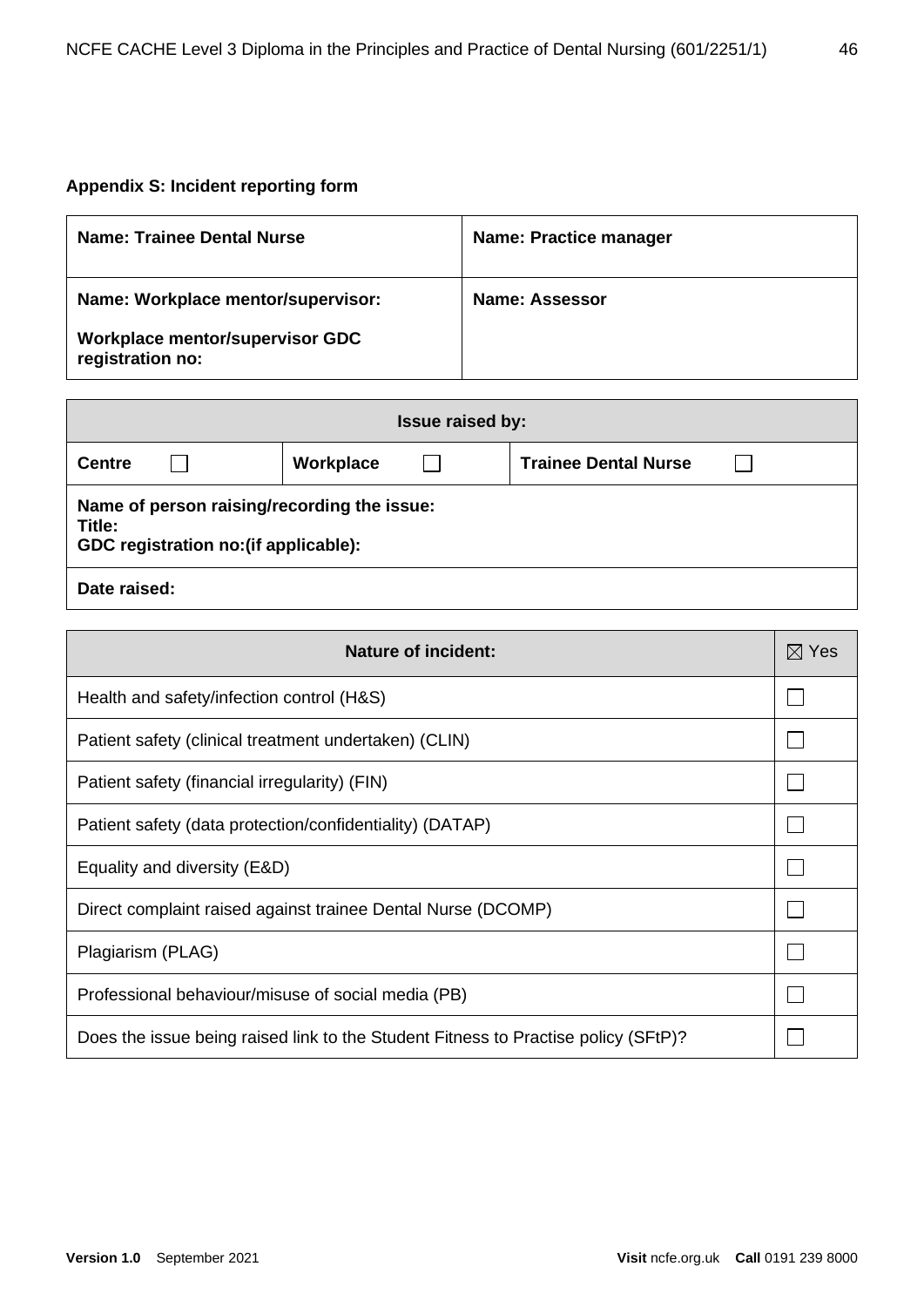#### **Please provide details of the issue being raised and refer to the appropriate centre and workplace policies it is linked to:**

(*Please provide specific incidents and dates and the support offered to the trainee Dental Nurse)*

Date of incident: Incident raised with:

#### **Action taken by centre representative**

Name of centre representative: Date: Action taken: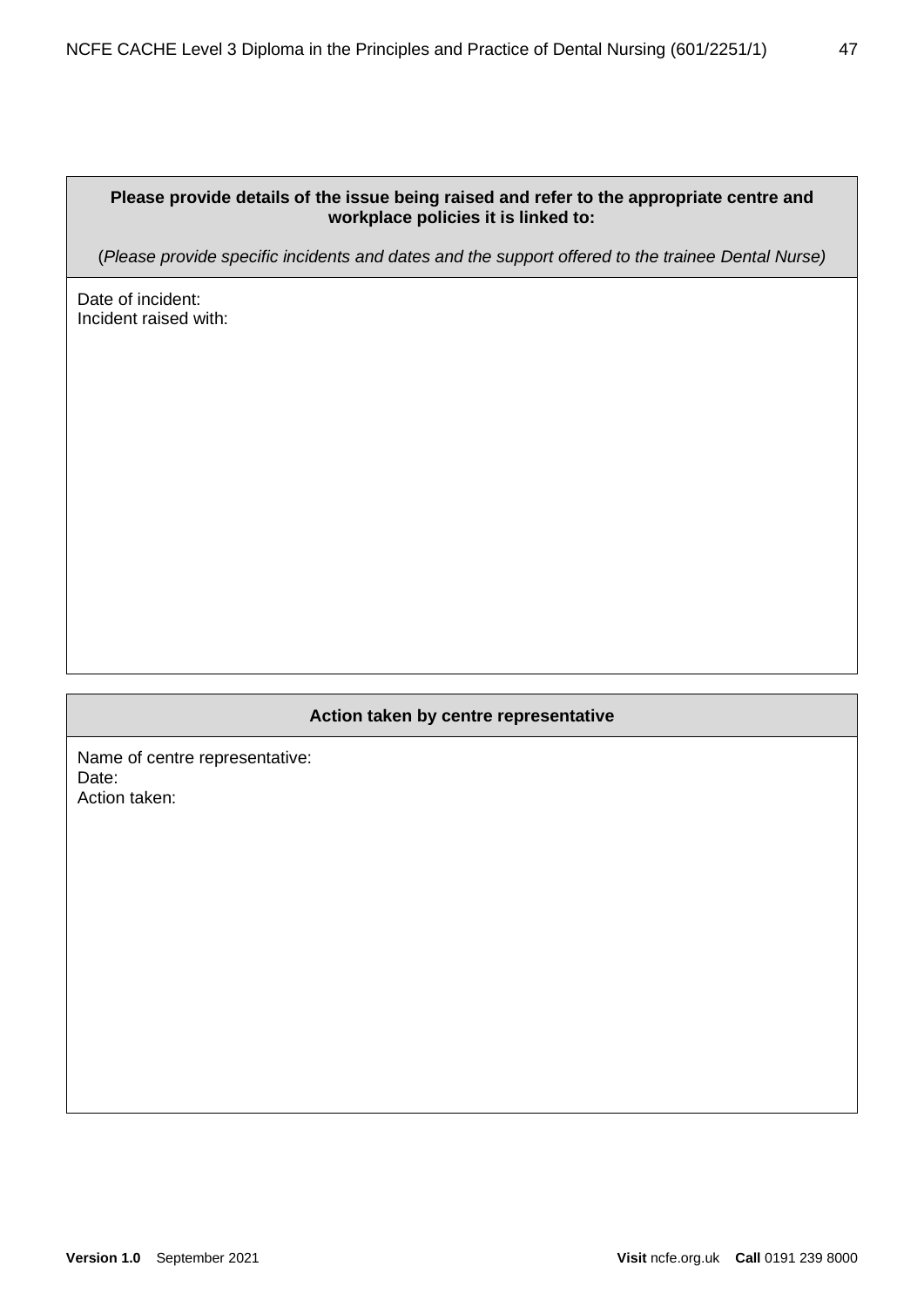|       | <b>Outcome</b> |
|-------|----------------|
| Date: |                |
|       |                |
|       |                |
|       |                |
|       |                |
|       |                |
|       |                |
|       |                |

*Please complete this form electronically, print and sign.* 

A copy of this reporting form MUST be submitted to the Lead IQA, who will record the raised/identified incident in line with GDC requirements.

| Issue raised by (name and signature):       | Date: |
|---------------------------------------------|-------|
| Centre representative (name and signature): | Date: |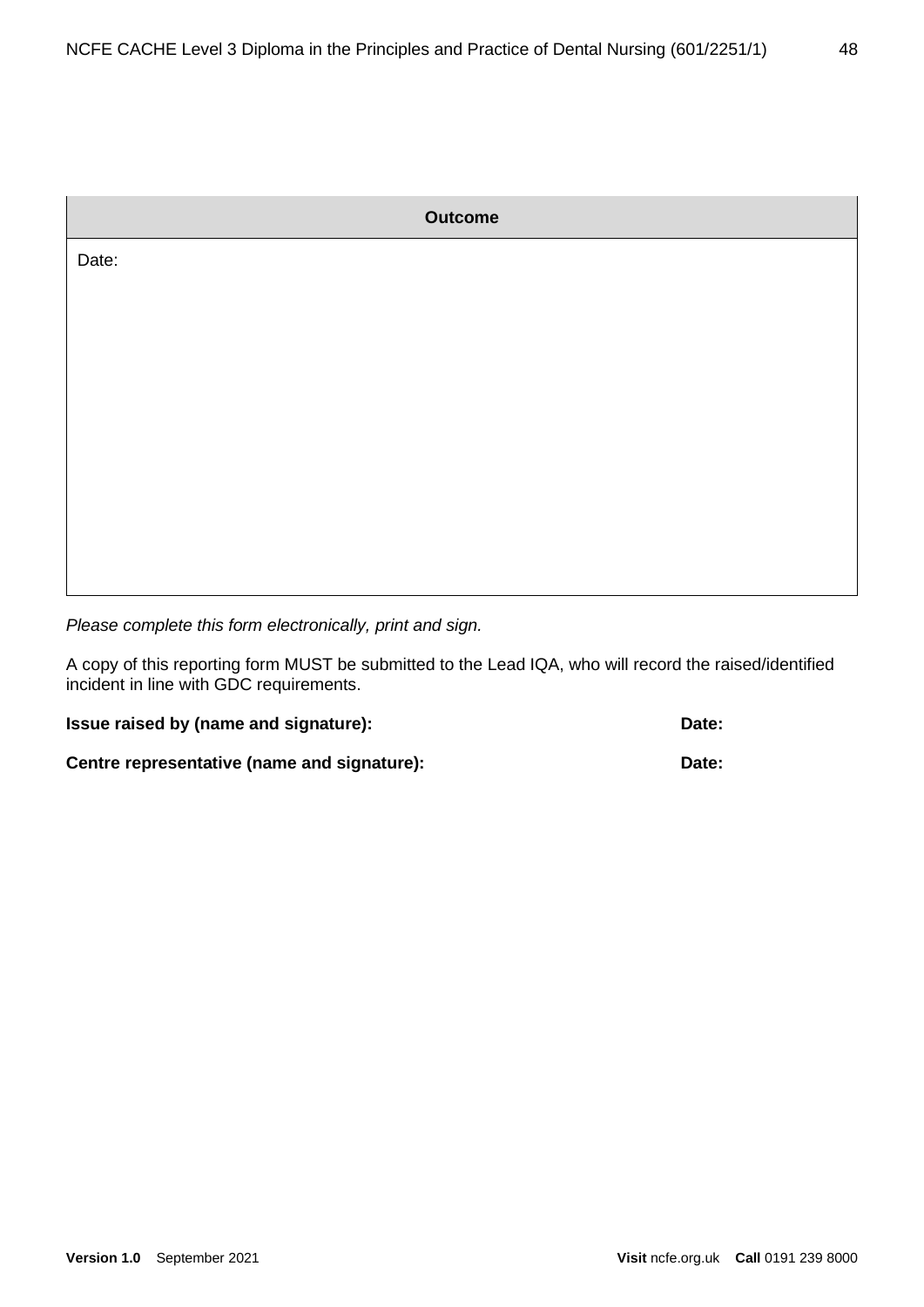#### **Appendix T: Incident reports record**

| Learner<br>name | <b>Assessor</b><br>name | <b>Nature of incident</b><br>(refer to key* below) | Date<br>of incident | <b>Incident</b><br>raised by | Action taken by centre<br>representative | <b>Outcome</b> |
|-----------------|-------------------------|----------------------------------------------------|---------------------|------------------------------|------------------------------------------|----------------|
|                 |                         |                                                    |                     |                              |                                          |                |
|                 |                         |                                                    |                     |                              |                                          |                |
|                 |                         |                                                    |                     |                              |                                          |                |
|                 |                         |                                                    |                     |                              |                                          |                |
|                 |                         |                                                    |                     |                              |                                          |                |

*\* Key:*

- **H&S** Health and safety/infection control
- **CLIN**  Patient safety (clinical treatment)
- **FIN** Patient safety (financial irregularity)
- **DATAP** Patient safety (data protection/confidentiality)
- **E&D** Equality and diversity
- **DCOMP** Direct complaint raised against trainee Dental Nurse
- **PLAG** Plagiarism
- **PB** Professional behaviour/misuse of social media
- **SFtP** Links to Student Fitness to Practise policy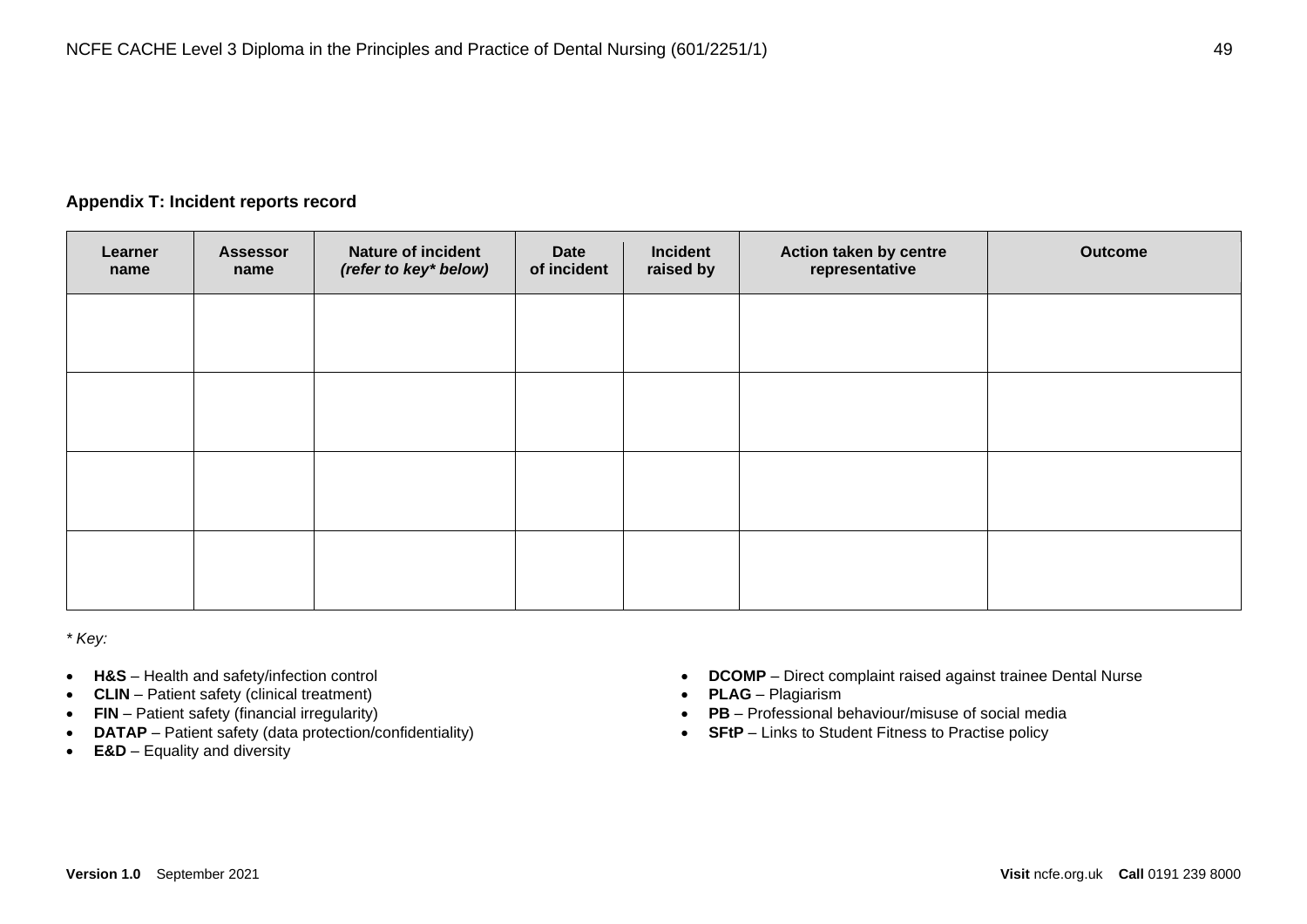# **Section 5**

### **Staff/centre records**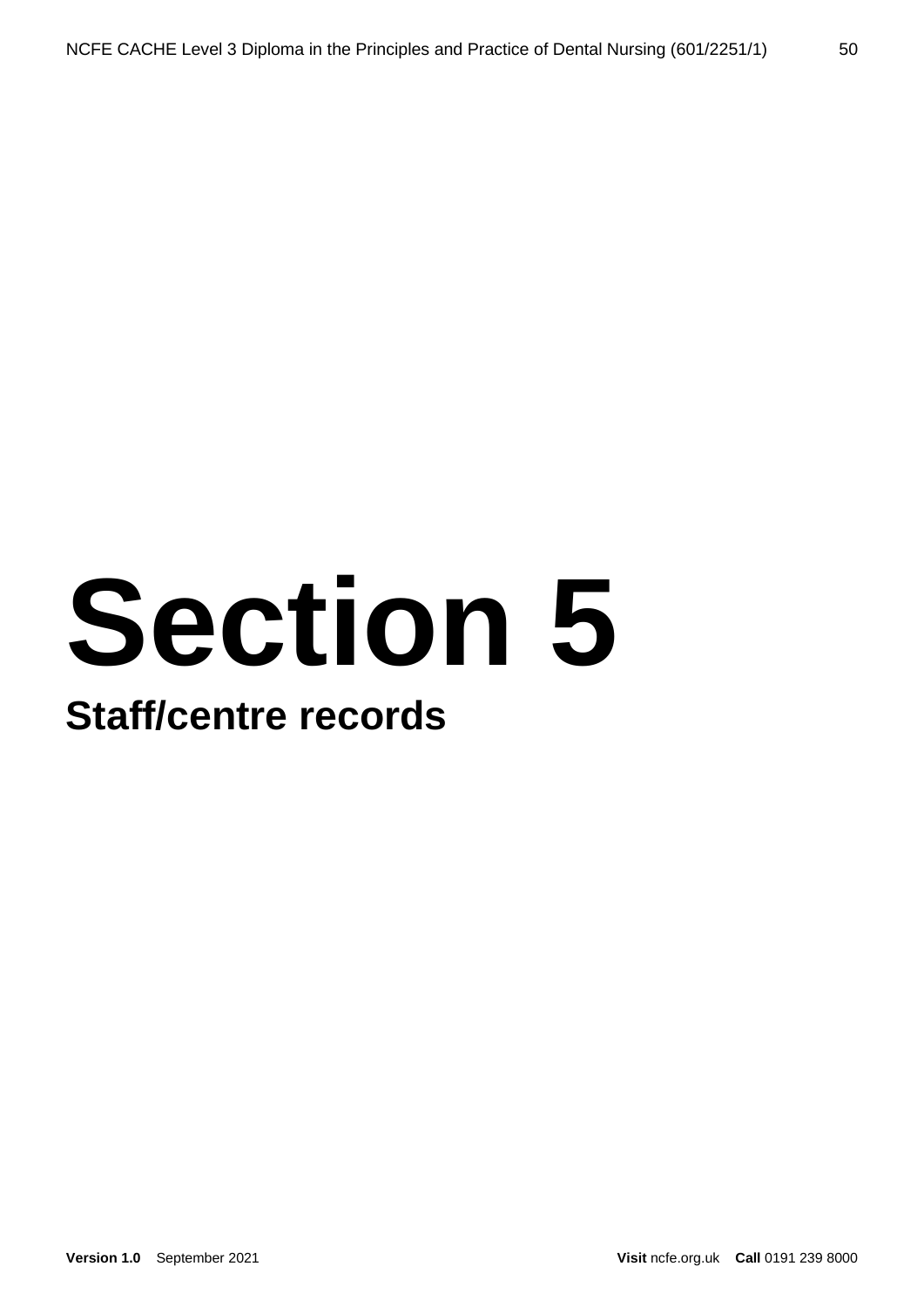#### **5.1, 5.2 and 5.3 Proof of staff records and centre organogram for the delivery of the qualification**

Centres must have records of the staff that will be responsible for the delivery of the qualification, including Tutors, Assessors and Internal Quality Assurers (IQAs).

Centres must also have an **organogram,** setting out the staffing structure for the delivery of the qualification. This must include those staff that deliver, supervise or assess parts of the qualification, details of their involvement and role, and whether they are based centrally or on placements. Any unfilled posts must also be included.

All members of the centre team involved in the supervision and assessment of the learner must be registered with the General Dental Council (GDC). This is in line with the GDC Standards for Education requirements. It is also desirable that IQAs are registered with the GDC. For IQAs who are not GDC registrants, CPD relevant to dental nursing, ie ethics and professionalism, must be undertaken and evidence of current records must be provided and maintained.

The records of individuals must include the following:

- current CV
- job description
- copy of current GDC registration
- details of current Disclosure and Barring Service (DBS) checks (copies of certificates can only be retained with the applicant's consent)
- copies of vocational qualifications:
	- o registerable qualifications, eg National Certificate in Dental Nursing
	- o post certificate qualifications, eg Certificate in Dental Radiography
- copies of educational qualifications:
	- o Assessors qualification, eg Level 3 Certificate in Assessing Vocational Achievement
	- o internal quality assurance qualification
	- o teaching certificate, eg Cert Ed
- CPD record this must include CPD that is relevant to both dental nursing and the educational role(s) undertaken by the individual. A reflective statement should support each CPD event attended.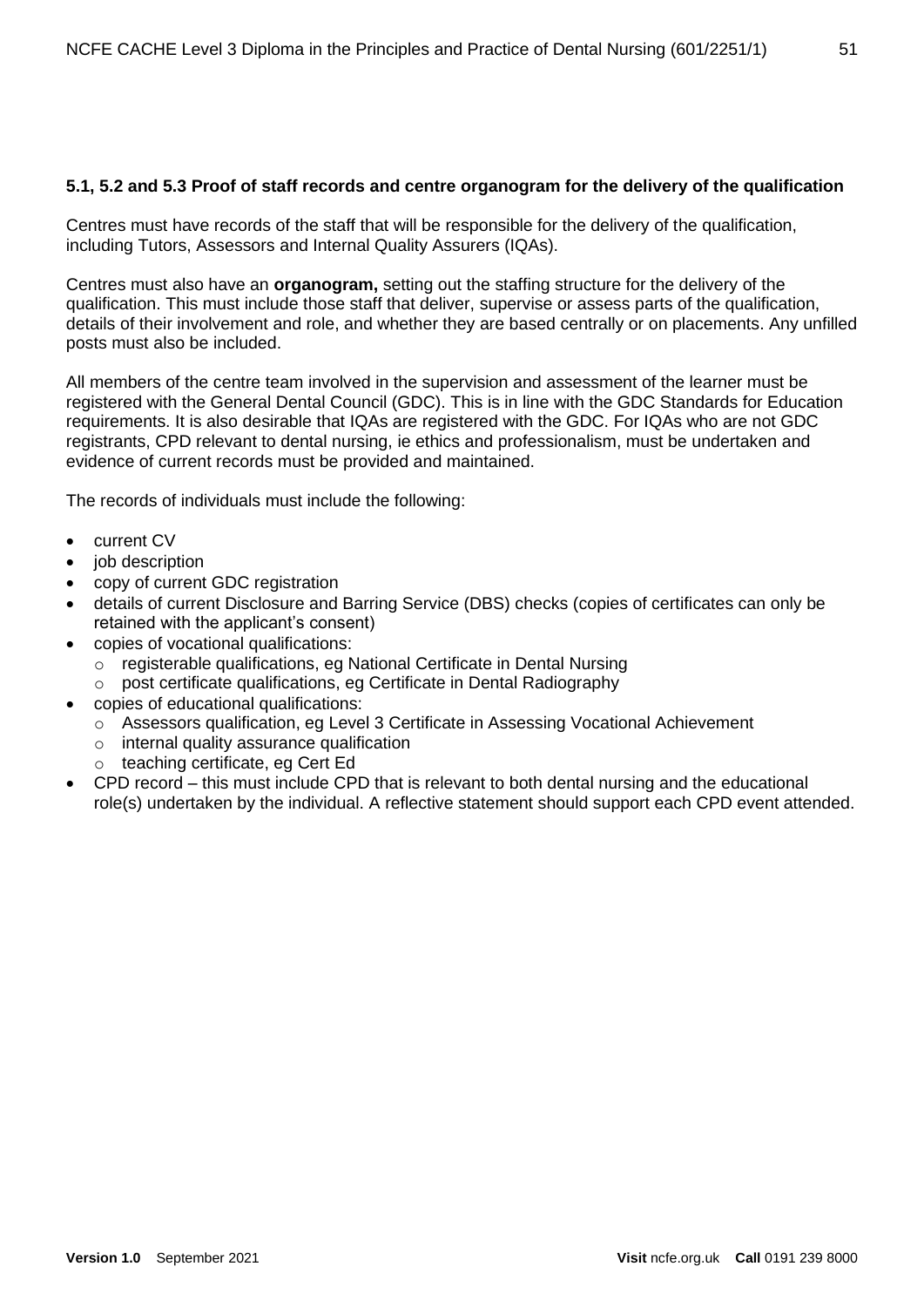#### **5.4 Centre's Professional Misconduct Panel**

Centre processes should include both informal and formal proceedings plus a robust investigatory mechanism. Each centre is expected to establish a Professional Misconduct Panel. In addition, an appeals process must be in place, and records of any proceedings and appeals must be available for external quality assurance scrutiny.

The Public Interest Disclosure Act 1998 amends the Employment Rights Act 1996 to give protection from victimisation and dismissal to individuals who make certain disclosures in the public interest.

One of the principles underlying the Act is that those who are accountable for misconduct or malpractice within the workplace should have the opportunity to investigate and deal with it. As a consequence, the Act actively encourages organisations to establish formal internal procedures for dealing with reports of malpractice.

The Public Interest Disclosure Act 1998 applies to all employed dental professionals working within the NHS or the private sector and to self-employed dental professionals contracted to provide NHS services.

The GDC's student Fitness to Practise guidance and the centre's Fitness to Practise policy and learner contract (Appendix D) all require learners to raise concerns regarding their colleagues, including other learners, with the appropriate person if patients are at risk.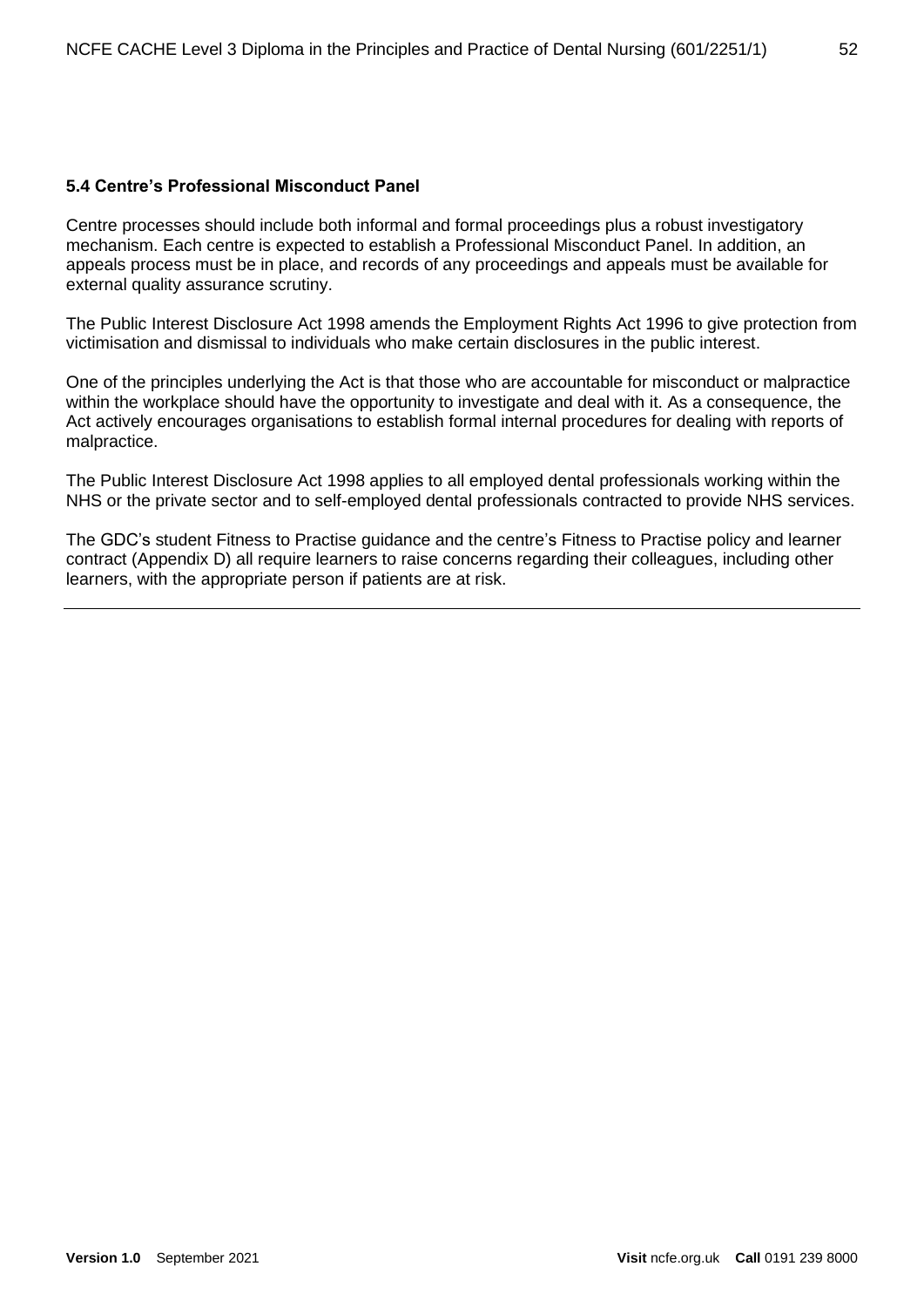# **Section 6**

### **Qualification delivery**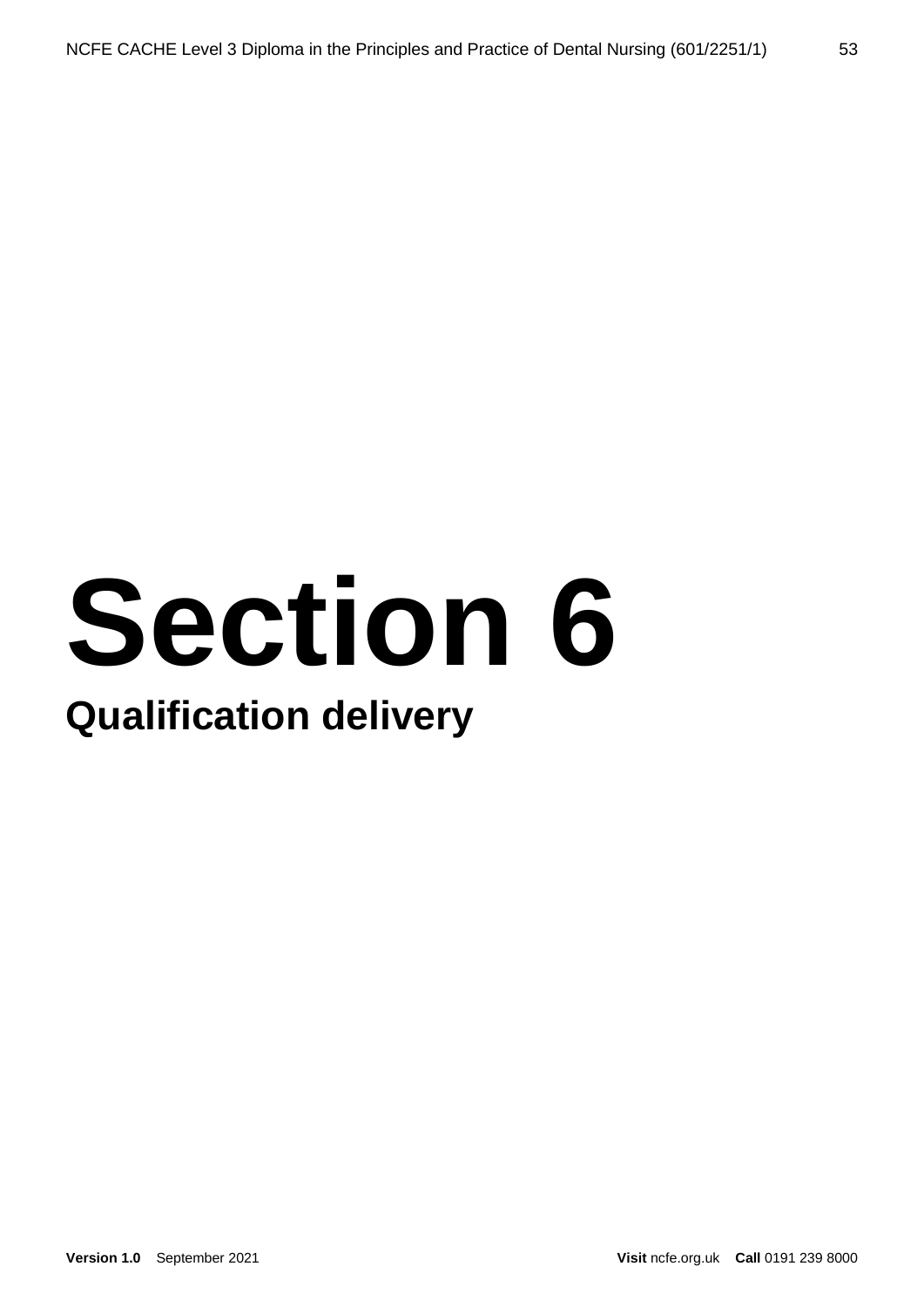#### **6.1 Course programme/scheme of work setting**

Once approved, and as part of external quality assurance visits conducted by us, centres must have in place a course programme/scheme of work setting out a schedule of delivery that meets our delivery requirements. (Please refer to the dental nursing Qualification Specification once you have gained approval.)

#### **6.2 Internal quality assurance strategy and process**

Centres must have an internal quality assurance strategy and process in place. A quality assurance framework is provided in Appendix K: Quality assurance framework and a training programme framework in Appendix L: Training programme framework for centres, which can aid the development of internal quality assurance mechanisms utilised by the centre. Centres are required to ensure that their procedures and records for the following are part of their quality assurance processes:

- staff training/qualifications with evidence of relevant CPD
- complaints management
- standardised assessment
- programme delivery
- knowledge delivery.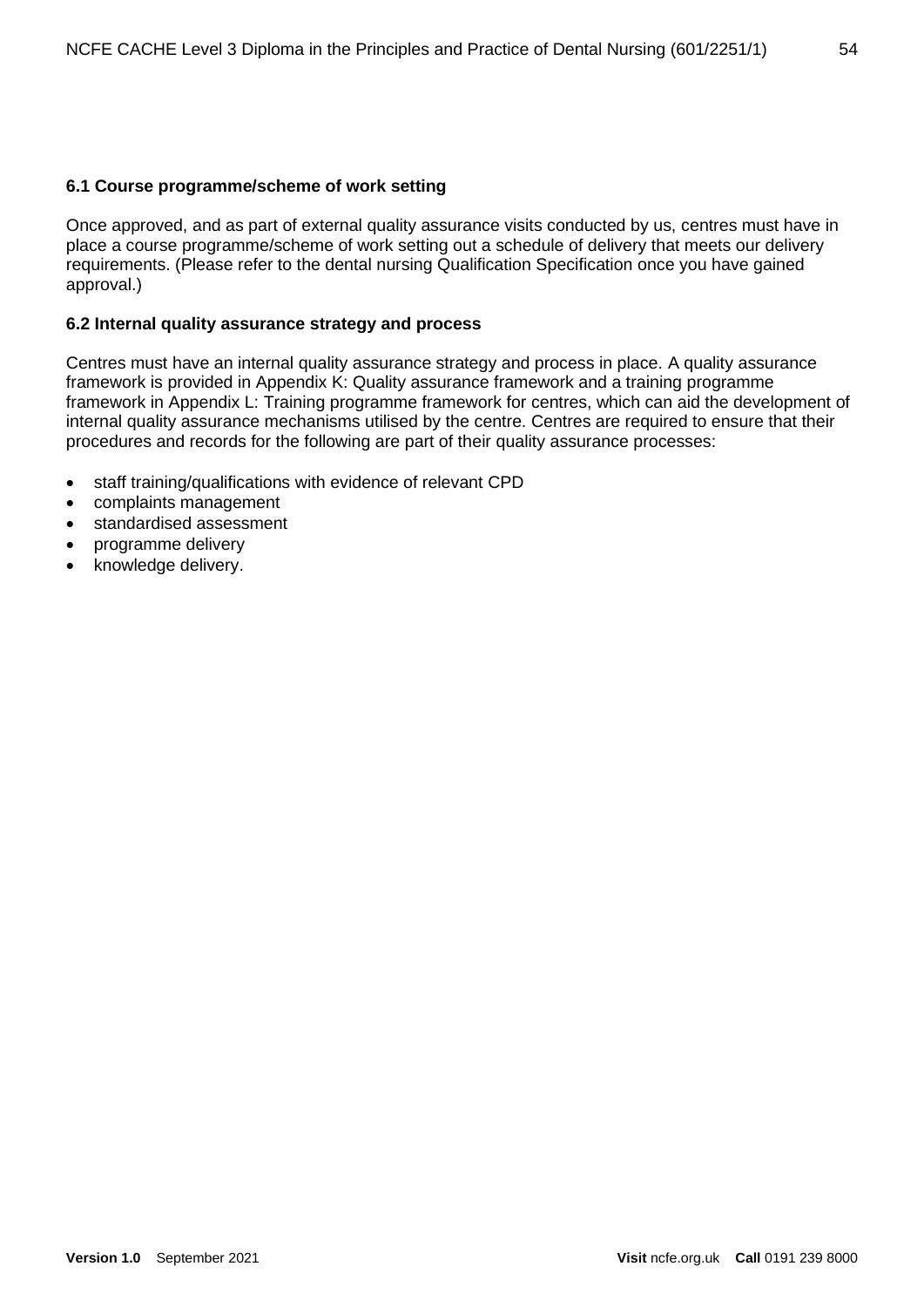#### **Appendix K: Quality assurance framework**

| <b>Quality assurance</b><br>process                                                                     | <b>Role</b>                                                                                                                                                                                | To be reviewed                                                                                                                                                                                                                                                                                                                                                                                                                                                                                                                                                                                                                                                                                                                                                             | <b>Time scale</b>                                                                  |
|---------------------------------------------------------------------------------------------------------|--------------------------------------------------------------------------------------------------------------------------------------------------------------------------------------------|----------------------------------------------------------------------------------------------------------------------------------------------------------------------------------------------------------------------------------------------------------------------------------------------------------------------------------------------------------------------------------------------------------------------------------------------------------------------------------------------------------------------------------------------------------------------------------------------------------------------------------------------------------------------------------------------------------------------------------------------------------------------------|------------------------------------------------------------------------------------|
| Ensure all NCFE<br>policies are in place.<br>Review centre<br>compliance with all<br>NCFE requirements. | Internal quality<br>assurance.<br><b>External Quality</b><br>Assurer (EQA).<br>Each centre<br>must also check<br>these documents<br>are in place<br>before beginning<br>the qualification. | Student Fitness to Practise policy and<br>$\bullet$<br>procedure<br>Admissions/enrolment procedure<br>$\bullet$<br>Equal opportunities and diversity policy and<br>$\bullet$<br>procedure<br>Learner support policy/protocol<br>$\bullet$<br>Raising concerns in the workplace policy and<br>$\bullet$<br>procedure<br>Health and safety, risk assessment of the<br>$\bullet$<br>surgery<br>Suitability of work placements, provision of<br>$\bullet$<br>patient types and workplace monitoring<br>Workplace/placement learner learning<br>$\bullet$<br>contract (Appendix F)<br>Centre/learner learning contract (Appendix<br>$\bullet$<br>G)<br>Learner contract (Appendix D)<br>$\bullet$<br>Initial safety check and workplace monitoring<br>$\bullet$<br>(Appendix C) | Before the<br>programme<br>commences.<br>Initial external<br>assessment.           |
| Ensure all centre staff<br>documentation is in<br>place.                                                | Internal quality<br>assurance.<br>EQA.<br>Each centre<br>must also check<br>these documents<br>are in place<br>before starting<br>internal quality<br>assurance.                           | Proof of GDC registration<br>$\bullet$<br>Details of current DBS check<br>$\bullet$<br>Job description, ie department<br>$\bullet$<br>supervisor/Tutor(s)/Assessor(s)/Internal<br>Quality Assurer(s) (IQA)<br><b>Current CV</b><br>$\bullet$<br>Copies of vocational qualification certificates<br>$\bullet$<br>Copies of education/training qualification<br>$\bullet$<br>CPD records<br>$\bullet$                                                                                                                                                                                                                                                                                                                                                                        | Before the<br>programme<br>commences.<br>Initial external<br>assessment.           |
| Learners' application<br>and associated<br>documents.                                                   | Initially checked<br>by centre and<br>then by the EQA.<br>Internal quality<br>assurance.                                                                                                   | A random sample of the learner's application<br>$\bullet$<br>forms<br>GDC registration numbers for the<br>$\bullet$<br>supervising Dentist/staff<br>Proof of learner's vaccination status<br>$\bullet$<br>Employer's declaration of induction<br>$\bullet$<br>Learner contract (Appendix D)<br>$\bullet$<br>Initial safety check and workplace monitoring<br>$\bullet$<br>(Appendix C)                                                                                                                                                                                                                                                                                                                                                                                     | Once at the<br>start of the<br>programme<br>and initial<br>external<br>assessment. |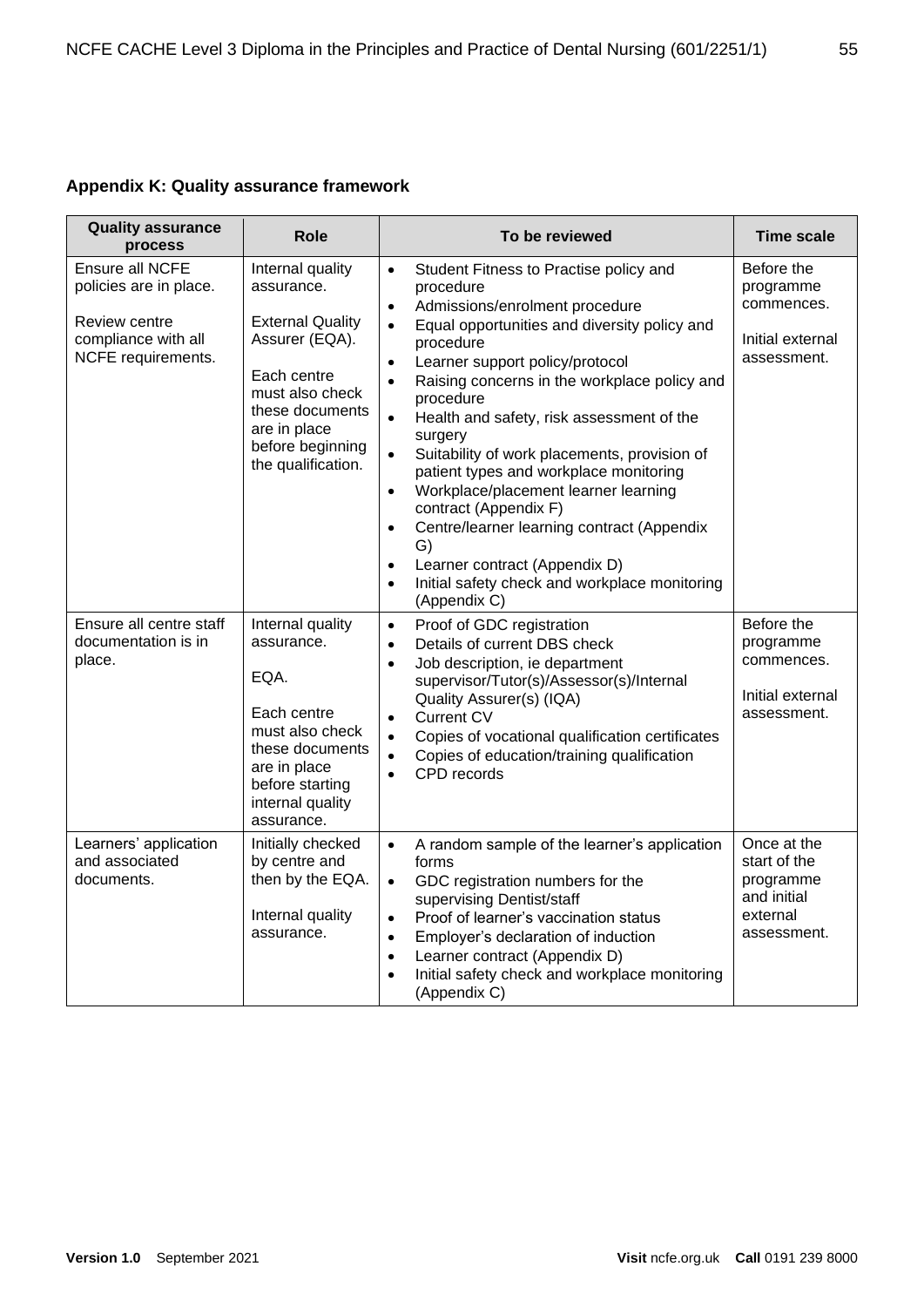| <b>Quality assurance</b><br>process | <b>Role</b>                            | To be reviewed                                                                                                                                                                                                                                                                                                                                                                                                                                                                                  | Time scale                                |
|-------------------------------------|----------------------------------------|-------------------------------------------------------------------------------------------------------------------------------------------------------------------------------------------------------------------------------------------------------------------------------------------------------------------------------------------------------------------------------------------------------------------------------------------------------------------------------------------------|-------------------------------------------|
| Learner progress.                   | Internal quality<br>assurance.<br>EQA. | Centre should arrange a minimum of 2 visits<br>$\bullet$<br>during the programme<br>Tutor's delivery in line with the Scheme of<br>$\bullet$<br>Work (SoW)<br>Schedule of learner progress reports<br>$\bullet$<br>Sample of learner's reflective diary and<br>$\bullet$<br>portfolio of evidence<br>Assessor's/workplace mentor's/supervisor's<br>$\bullet$<br>comments on the learner's development<br>Workplace mentor's/supervisor's training<br>$\bullet$<br>Patient feedback<br>$\bullet$ | 2 per year<br>during the<br>programme.    |
| Learner support.                    | Internal quality<br>assurance<br>EQA.  | Evidence for supporting learners who are not<br>$\bullet$<br>meeting agreed targets<br>Evidence of concerns being recorded and<br>$\bullet$<br>actioned where appropriate                                                                                                                                                                                                                                                                                                                       | Visit and desk<br>based.                  |
| Teaching<br>observations.           | Internal quality<br>assurance.<br>EQA. | Lesson plans and SoW to ensure that they<br>$\bullet$<br>are on target<br>Tutor's ongoing CPD<br>$\bullet$                                                                                                                                                                                                                                                                                                                                                                                      | Visit and desk<br>based.                  |
| End-of-course<br>evaluation.        | Internal quality<br>assurance.<br>EQA. | Pass rates<br>$\bullet$<br>Progress of the other learners who have not<br>$\bullet$<br>passed<br>Learner's feedback, employer feedback<br>$\bullet$                                                                                                                                                                                                                                                                                                                                             | Following<br>completion of<br>the course. |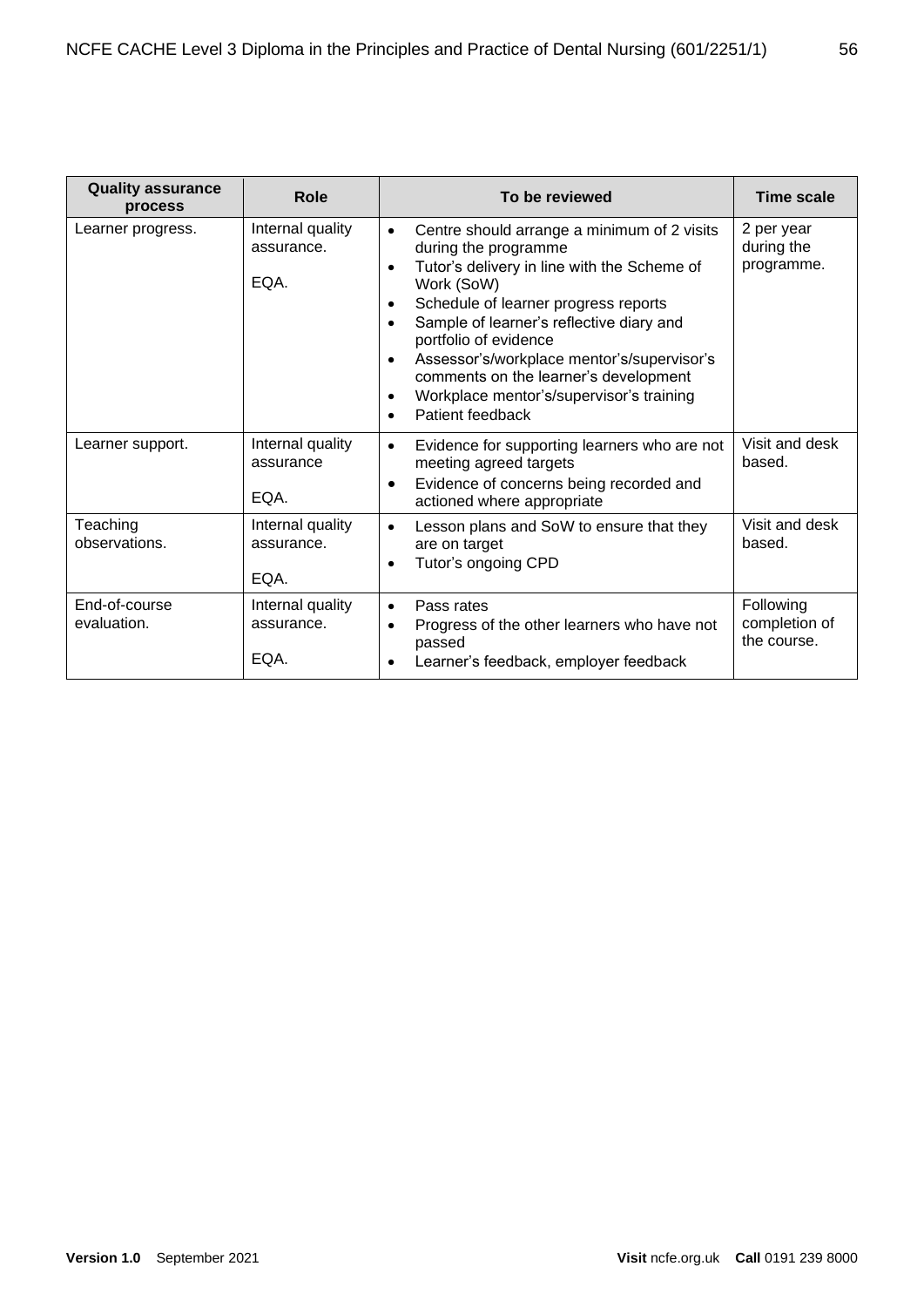#### **Appendix L: Training programme framework for centres**

This framework has been designed to guide centres when providing training programmes for those involved in the training and assessment of trainee Dental Nurses. This will include Tutors, Assessors, Internal Quality Assurers (IQAs) and supervisors. The framework will underpin the quality assurance of training delivery by providing a standard format of topics to be covered, the rationale for their inclusion and an indication of how the training could be delivered. The detail of the programme is for the centre to decide. Audit of training programmes will be part of the independent external assessment of centres undertaken by us. We will also look for evidence of standardisation meetings.

(Appendix L continues on the next page.)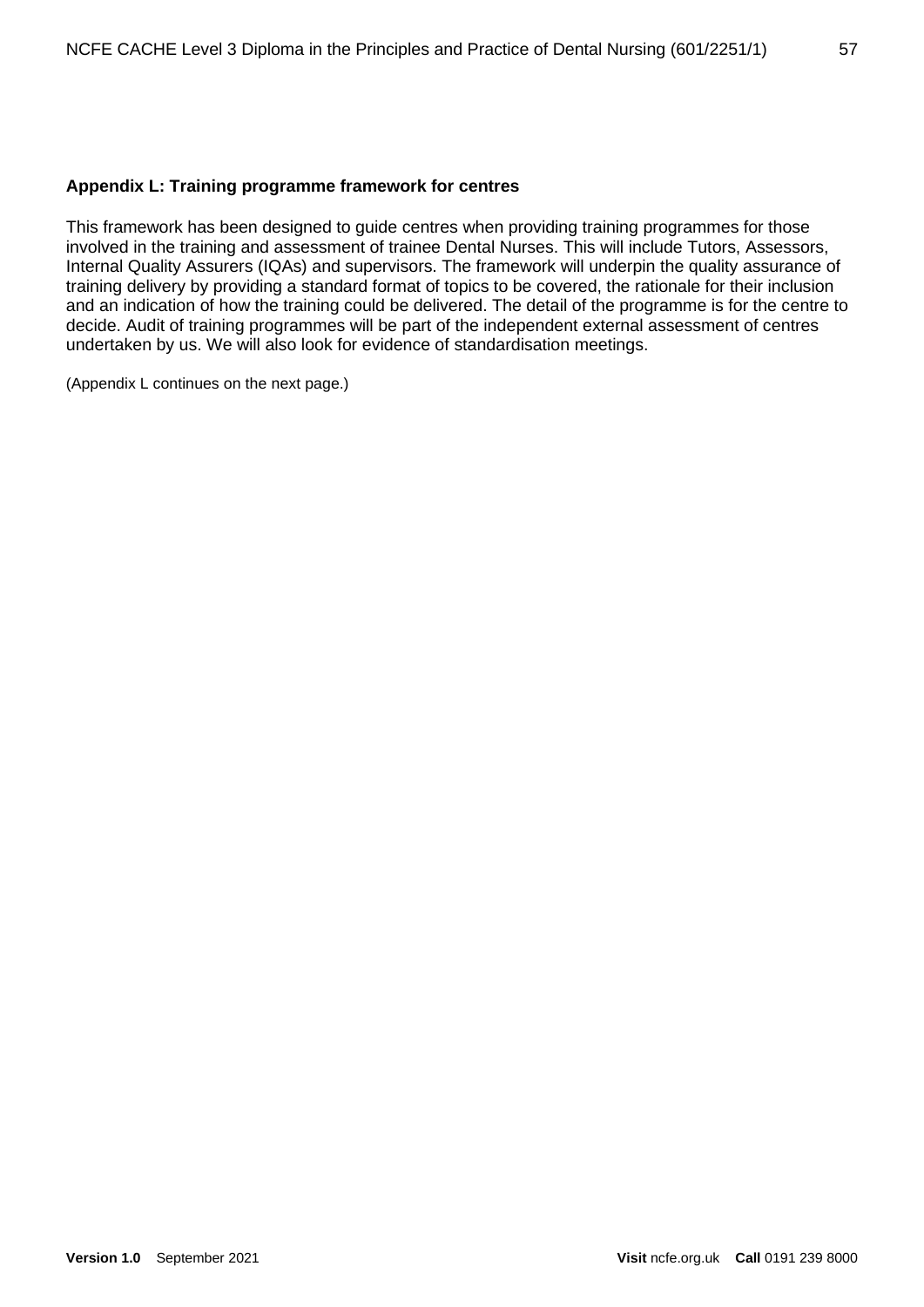| <b>Relevant to</b>                                          | Topics                 | <b>Rationale</b>                                          | <b>Training</b>                                                                                                                      |
|-------------------------------------------------------------|------------------------|-----------------------------------------------------------|--------------------------------------------------------------------------------------------------------------------------------------|
| Workplace<br>mentors/<br>supervisors<br>Assessors<br>Tutors | Equality and diversity | To ensure clarity on equality and diversity requirements. | Mode: could use online packages<br>that centres may have available.<br>Face-to-face workshop.<br>Annual, including review of policy. |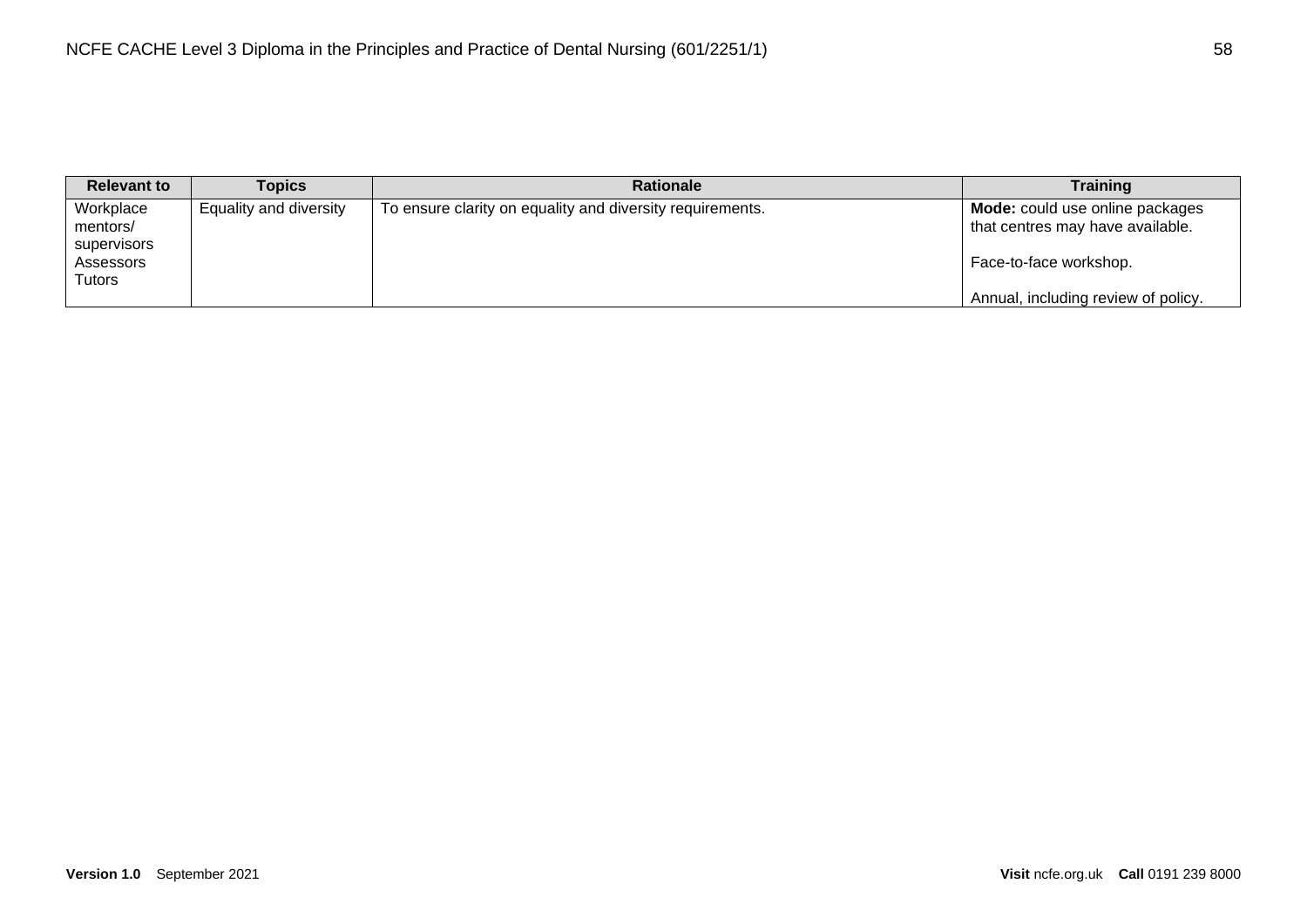| <b>Relevant to</b>                                                 | <b>Topics</b> | <b>Rationale</b>                                                                                                                                                                                                                                                                                                                                                                                                                                                                                                                                                                                                                                                                                                                                                                                                                                                                                                                                                                                                                                                                                                                                                                                                   | <b>Training</b>                                                                                                                                                                                                                                                                                                                            |
|--------------------------------------------------------------------|---------------|--------------------------------------------------------------------------------------------------------------------------------------------------------------------------------------------------------------------------------------------------------------------------------------------------------------------------------------------------------------------------------------------------------------------------------------------------------------------------------------------------------------------------------------------------------------------------------------------------------------------------------------------------------------------------------------------------------------------------------------------------------------------------------------------------------------------------------------------------------------------------------------------------------------------------------------------------------------------------------------------------------------------------------------------------------------------------------------------------------------------------------------------------------------------------------------------------------------------|--------------------------------------------------------------------------------------------------------------------------------------------------------------------------------------------------------------------------------------------------------------------------------------------------------------------------------------------|
| Workplace<br>mentors/<br>supervisors<br>Assessors<br><b>Tutors</b> | Assessment    | To gain an understanding of the process of assessment prior to learner registration<br>in relation to:<br>completion of learner handbook<br>assessment of knowledge and assessment of skills<br>planning and feedback<br>٠<br>standardisation including identification of malpractice<br>methods of assessment<br>progress records.<br>To gain a better understanding of the needs of the learners who undertake the<br>qualifications.<br>To develop consistency and standardisation between Assessors and methods to<br>ensure individual learners are assessed to the same standard. Workplace<br>mentors/supervisors need to be aware of how the assessments are carried out in<br>order to deal with concerns.<br>To develop clarity of what needs to be observed and what needs to be assessed<br>from knowledge-based tasks.<br>To clarify the standard expected of learners in each area of assessment.<br>To develop consistency and standardisation between Assessors.<br>To develop understanding of the documentation and processes that Assessors,<br>supervisors and Tutors need to undertake to ensure a standard approach is<br>maintained.<br>To support internal and external quality assurance. | Whilst it is important to do the training<br>on assessment prior to carrying it out,<br>it is equally important to have some<br>ongoing training on this topic.<br><b>Mode:</b> Standardisation meetings with<br>Assessors and IQAs held regularly<br>throughout the year.<br>NCFE training days in relation to the<br>assessment process. |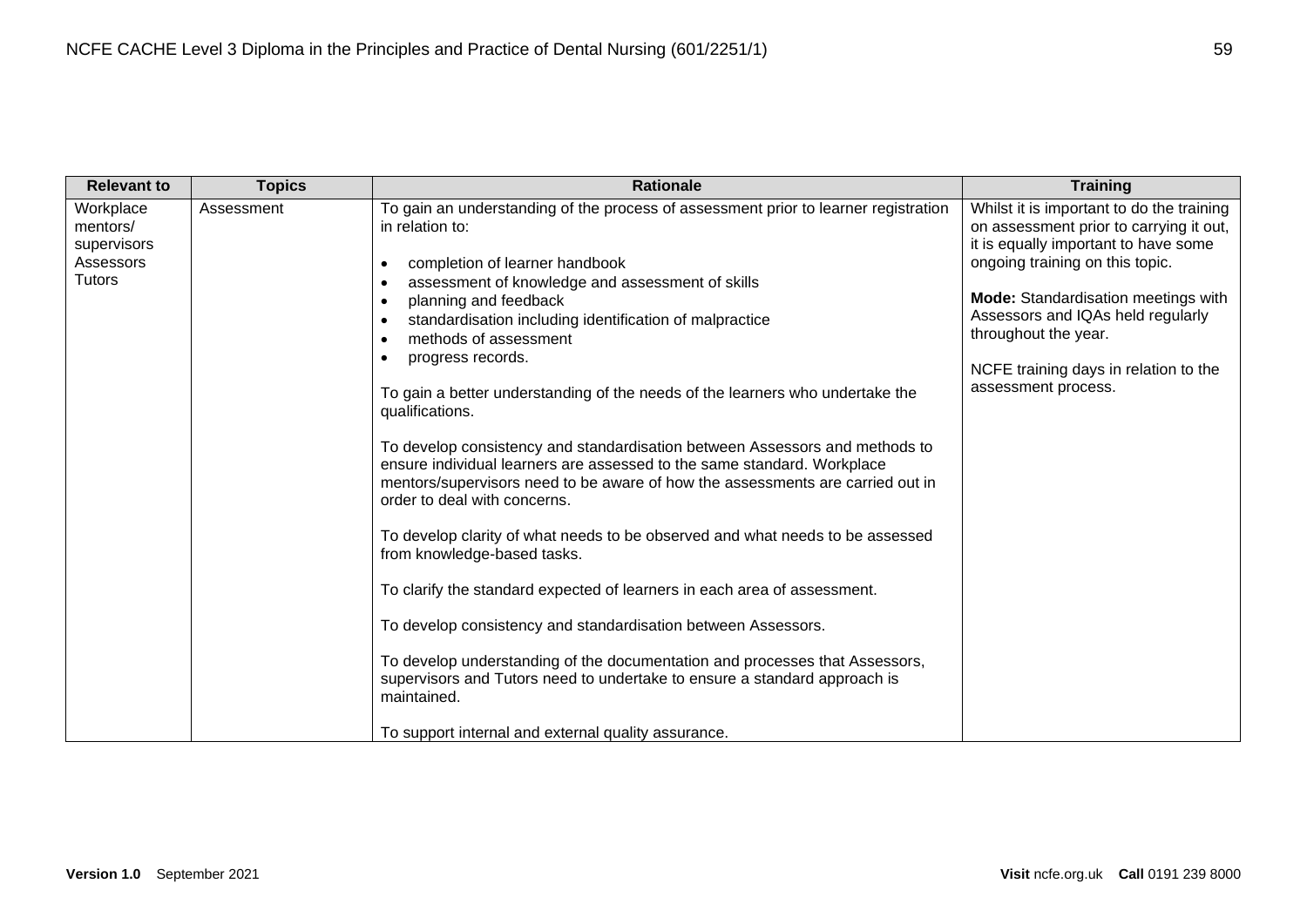| <b>Relevant to</b>                        | <b>Topics</b>                                | <b>Rationale</b>                                                                                                                                                 | <b>Training</b>                                                                                  |
|-------------------------------------------|----------------------------------------------|------------------------------------------------------------------------------------------------------------------------------------------------------------------|--------------------------------------------------------------------------------------------------|
| Workplace<br>mentors/                     | <b>Supporting learners</b>                   | How to monitor and support learners so that their learning needs are met.                                                                                        | Ongoing: at least twice per year.                                                                |
| supervisors<br>Assessors<br><b>Tutors</b> |                                              | How to appropriately discuss and record learners' progression throughout the<br>programme. Providing constructive feedback and identifying areas of development. | Mode: Standardisation meetings with<br>Assessors and IQAs held regularly<br>throughout the year. |
|                                           |                                              | Raising concerns about a learner's progress, the actions that need to be taken and<br>how to progress these concerns when necessary.                             | NCFE training days in relation to the<br>assessment process.                                     |
|                                           |                                              | Student Fitness to Practise protocol and procedures.                                                                                                             |                                                                                                  |
|                                           |                                              | To develop consistency between workplace mentors/supervisors, Assessors and<br>Tutors.                                                                           |                                                                                                  |
|                                           |                                              | All staff need to follow the same protocol and give the same weight to similar<br>concerns. There needs to be standardisation across learners and workplaces.    |                                                                                                  |
|                                           |                                              | Monitoring of progress reports.                                                                                                                                  |                                                                                                  |
|                                           |                                              | Clarity for all staff on how student Fitness to Practise is addressed and their role.                                                                            |                                                                                                  |
| Workplace<br>mentors/                     | Raising concerns<br>regarding patient safety | Identifying and escalating patients' safety concerns.                                                                                                            | Mode: In line with GDC<br>requirements:                                                          |
| supervisors                               |                                              | A clear and consistent approach for all staff members is required.                                                                                               |                                                                                                  |
| Assessors                                 |                                              |                                                                                                                                                                  | regular face-to-face meetings                                                                    |
| <b>Tutors</b>                             |                                              |                                                                                                                                                                  | standardisation activities in<br>relation to quality assurance.                                  |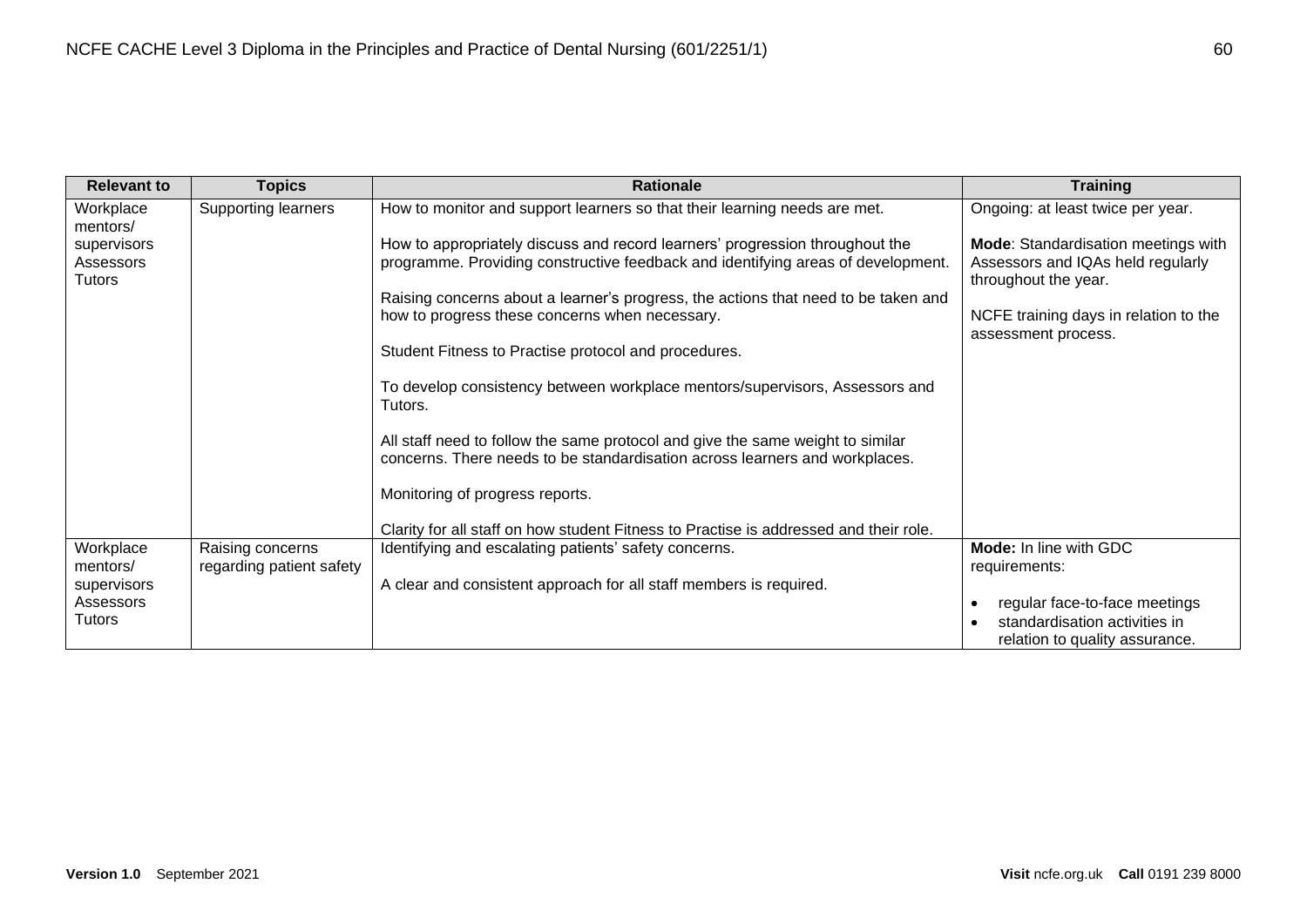| <b>Relevant to</b>                                                 | <b>Topics</b>                                                                                                                                                                                     | <b>Rationale</b>                                                                                                                                                                                                                                                                                                                                                                                                       | <b>Training</b>                                                                                                             |
|--------------------------------------------------------------------|---------------------------------------------------------------------------------------------------------------------------------------------------------------------------------------------------|------------------------------------------------------------------------------------------------------------------------------------------------------------------------------------------------------------------------------------------------------------------------------------------------------------------------------------------------------------------------------------------------------------------------|-----------------------------------------------------------------------------------------------------------------------------|
| Workplace<br>mentors/<br>supervisors<br>Assessors<br><b>Tutors</b> | Induction training<br>programme                                                                                                                                                                   | Equality and diversity and how this applies.<br>NCFE statement of values<br>$\bullet$<br>Data protection<br>$\bullet$<br>Malpractice and maladministration<br>$\bullet$<br>Complaints procedure<br>$\bullet$<br>Appeals process<br>$\bullet$<br>Raising patient safety concerns<br>٠<br>Complaints – managing complaints and appeals.<br>Student Fitness to Practise process.                                          | Mode: Ongoing review of induction<br>process for learners.                                                                  |
|                                                                    |                                                                                                                                                                                                   | All staff need to be aware of the relevant legislation and how to deal with any<br>issues that may arise.<br>Baseline knowledge and understanding established.<br>Consistency of approach.                                                                                                                                                                                                                             |                                                                                                                             |
| Workplace<br>mentors/<br>supervisors<br>Assessors<br><b>Tutors</b> | Staff development/<br>core CPD<br>Medical<br>$\bullet$<br>emergencies<br>Disinfection and<br>decontamination<br>Radiography and<br>$\bullet$<br>radiation protection<br>Complaints<br>Oral cancer | To anonymise data from complaints and incidents and use these to improve<br>training.<br>Promoting and sharing good practice among colleagues.<br>To maintain standards in assessment and teaching. To standardise what is being<br>taught and the assessment process. To ensure that all staff are up to date.<br>To foster a continuous learning culture. To gain from the experience of colleagues<br>and learners. | Annual rolling programme.<br>Mode: In line with organisational and<br>GDC CPD requirements to meet the<br>5-year GDC cycle. |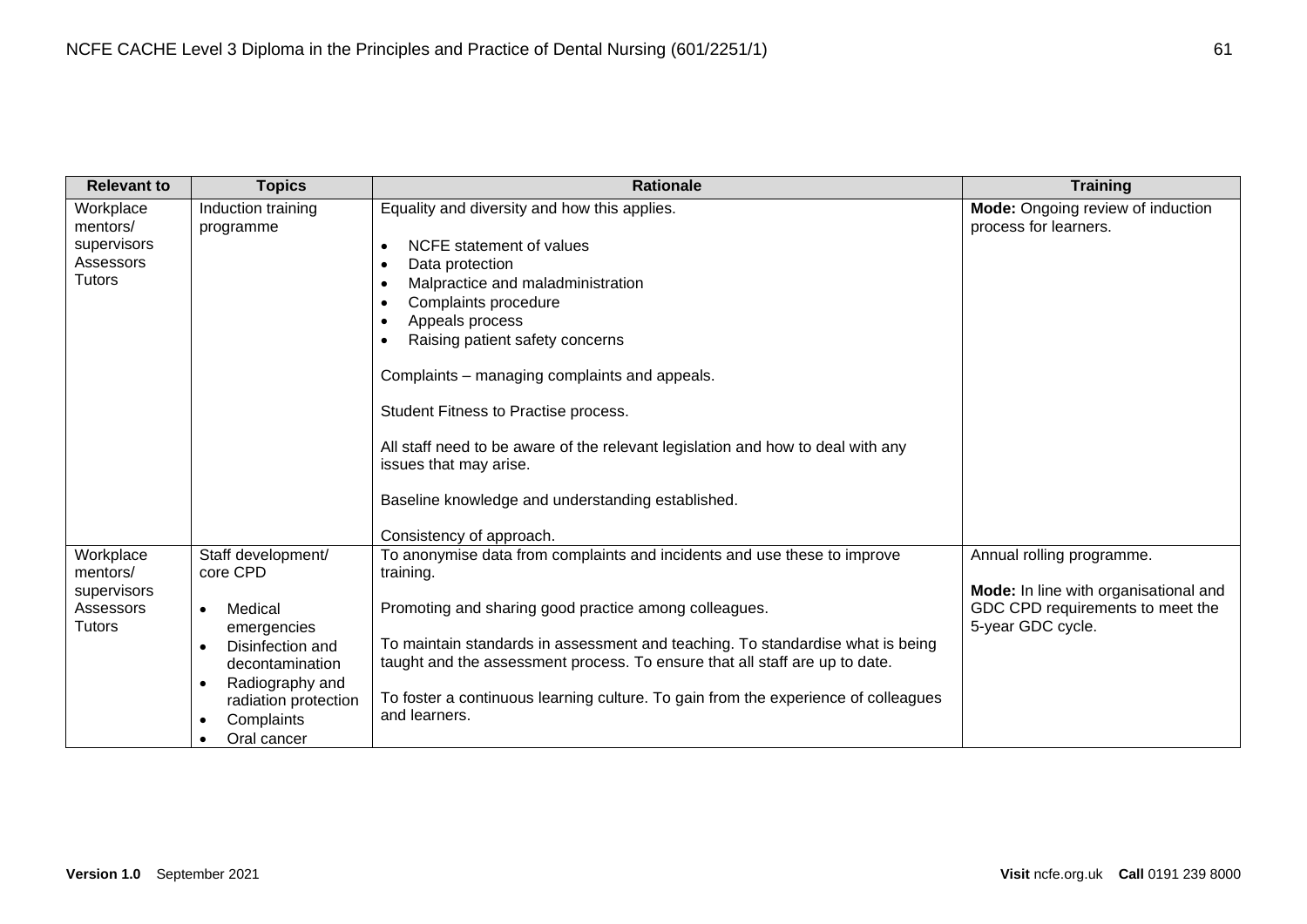| <b>Relevant to</b>                                           | <b>Topics</b>                              | <b>Rationale</b>                                                                                                                                                                                                                                                                                                                                                                                                                                                                                                                                                                                                                                                       | <b>Training</b>                                                                                                                   |
|--------------------------------------------------------------|--------------------------------------------|------------------------------------------------------------------------------------------------------------------------------------------------------------------------------------------------------------------------------------------------------------------------------------------------------------------------------------------------------------------------------------------------------------------------------------------------------------------------------------------------------------------------------------------------------------------------------------------------------------------------------------------------------------------------|-----------------------------------------------------------------------------------------------------------------------------------|
| Workplace<br>mentors/<br>supervisors<br>Centre<br>management | Monitoring the<br>overarching<br>programme | To ensure sufficient competent and qualified staff, resources and systems are in<br>place to support assessment of units.<br>To ensure all requirements are met by Assessors, knowledge Tutors and external<br>Assessors.<br>Workplace mentors/supervisors and Assessors need to monitor if all the necessary<br>procedures and guidelines are being followed. This needs to be discussed and<br>areas of improvement identified referring to the relevant policies.<br>Issues identified can be used to develop policies and procedures.<br>Quality assurance of the programme.<br>Meeting NCFE external quality assurance requirements.<br>Meeting GDC requirements. | Ongoing.<br>To include:<br>standardisation minutes<br>quality assurance preparation<br>external quality assurance<br>preparation. |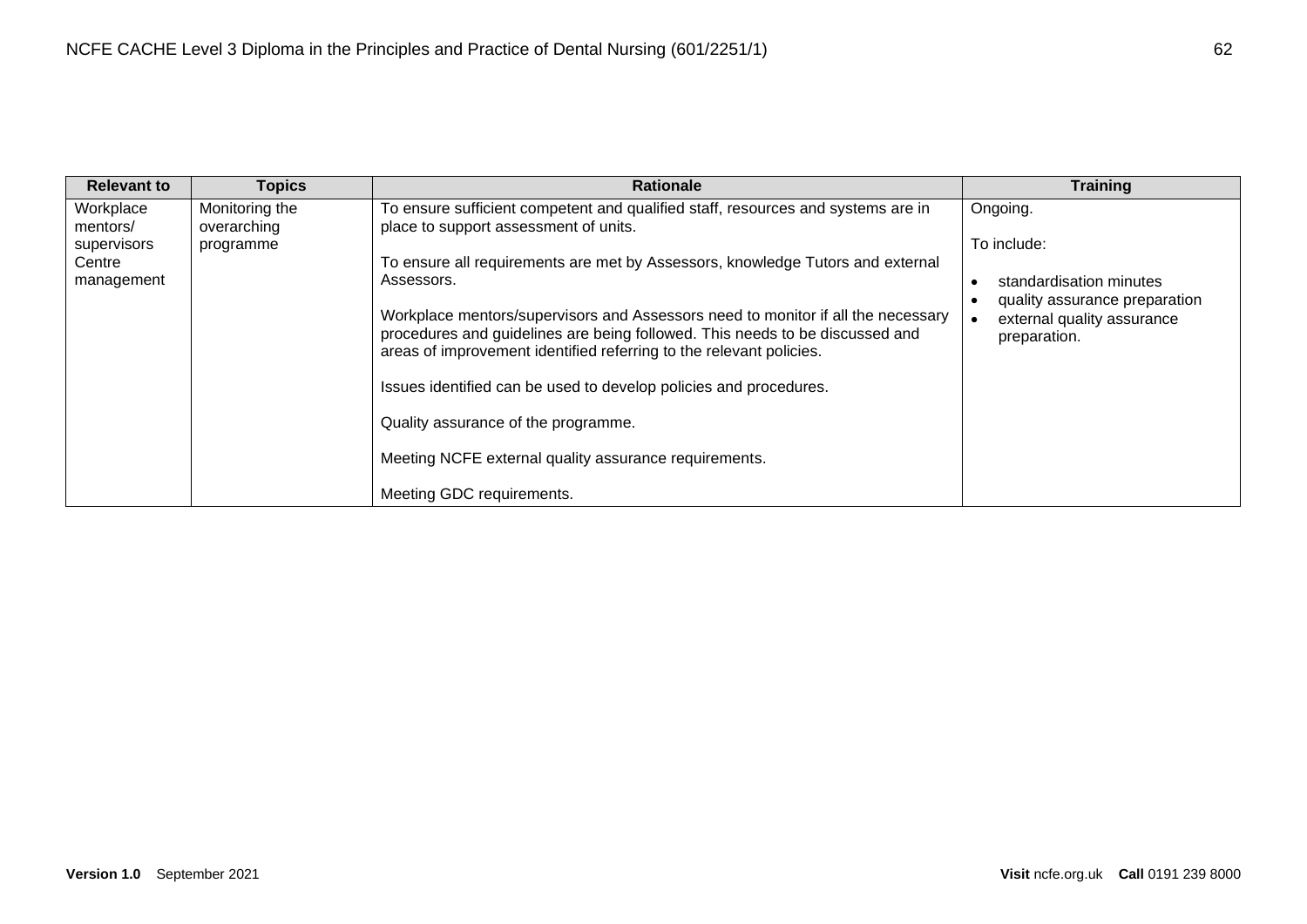## **Section 7 Quality assurance**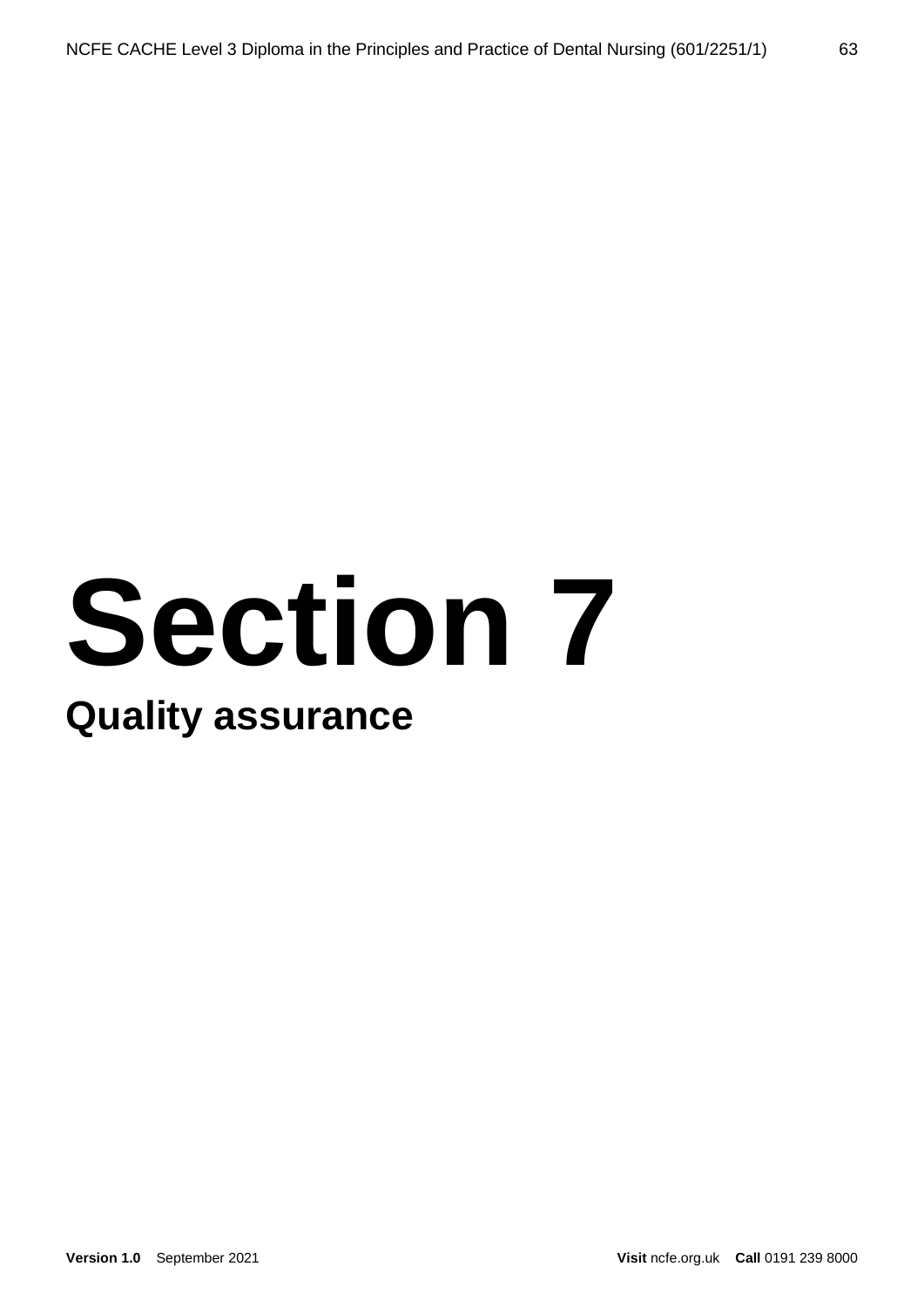#### **External quality assurance**

The role of external quality assurance is to reassure NCFE that the correct processes and procedures are being undertaken by centres and that learners are getting the right experiences, and above all that patient safety is maintained.

The External Quality Assurer (EQA) from NCFE will monitor the internal quality assurance process.

Each centre will be required to produce evidence for the EQA within agreed timescales. Examples of the types of evidence that centres may be able to provide to demonstrate compliance are listed below:

- management systems including policies, procedures, induction, communication, complaints
- learner/trainee support induction, ongoing feedback and guidance
- internal quality assurance sampling plans, tracking, audit, support to Assessors, Tutors, supervisors, professional development for staff
- resources equipment, staffing
- records internal quality assurance/Assessor records, standardisation minutes, records of Fitness to Practise, sampling plans, audits, records of learner achievement
- action plans to improve and any sanctions if concerns are detected.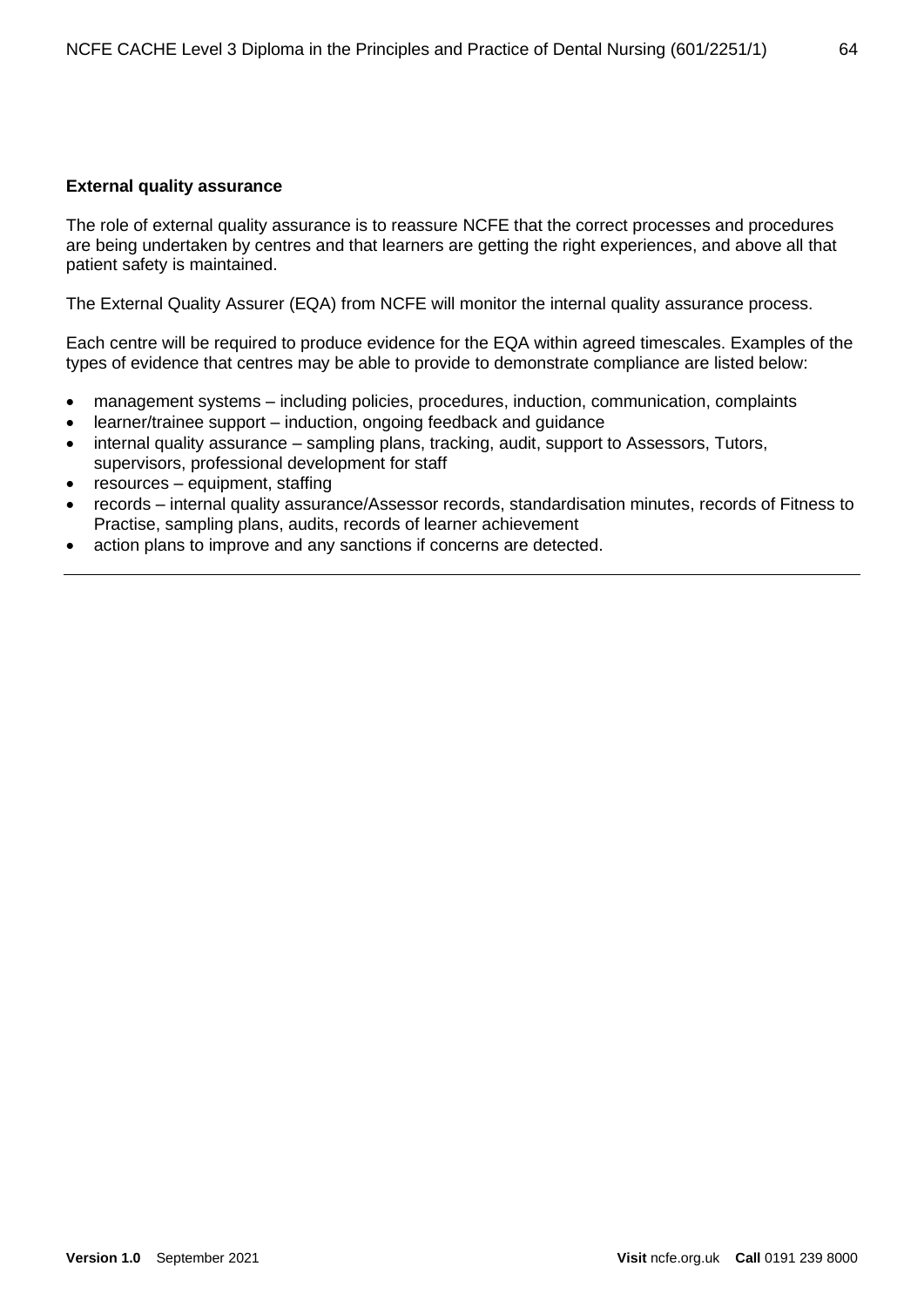#### **General Dental Council (GDC) Standards for Education and Ofqual General Conditions of Recognition**

The GDC has published a set of Standards for Education, which is used as a regulatory framework to ensure that a programme is fit for purpose. The Standards cover 3 areas that education programmes are expected to meet and these are central to the GDC's quality assurance process.

- Standard 1 Protecting patients
- Standard 2 Quality evaluation and review of the programme
- Standard 3 Student assessment

The GDC format will be used as the basis for approvals and external quality assurance, as well as the requirements within Ofqual's General Conditions of Recognition (as stated in the Centre Agreement). These will sit alongside our requirements and all 3 areas must be adhered to by centres in order for centres to continue delivering the dental nursing qualification.

#### **GDC inspections**

Centres should be aware that as part of the **GDC inspection process**, the GDC may request at any time to inspect and quality assure **any** aspect of the delivery and assessment of the qualification undertaken by the centre. At an inspection, the GDC inspection team will meet with staff delivering the qualification, including work placement clinical supervisors, and with learners registered on it. The GDC will review documents presented before (if appropriate) and at the inspection. All inspections will be line with guidance which can be found at [www.gdc-uk.org.](http://www.gdc-uk.org/)

All qualification supporting materials have been produced in line with GDC requirements to ensure continued compliance. Centres will be notified in a timely manner prior to any GDC inspections that are due to take place and will also be provided with supporting preparatory packs ahead of scheduled inspections.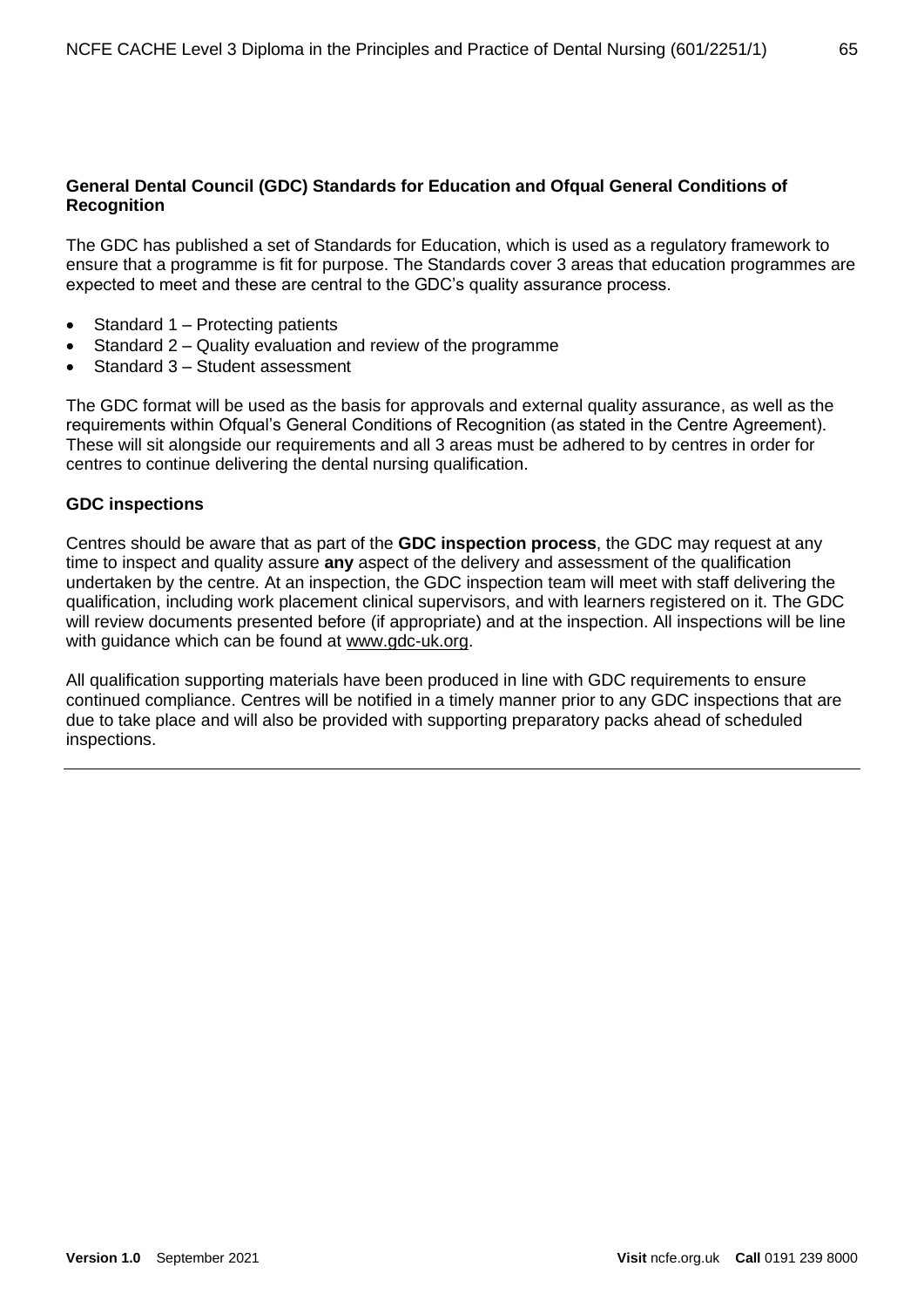#### **The approval and external quality assurance process**

- 1. The centre completes our qualification approval form on our website. Within 5 working days, an arrangement for an NCFE EQA to visit the centre will be made. Prior to this visit, the centre (if new to us) will have received access to the secure site to upload necessary evidence/documentation to demonstrate the approval requirements. Evidence/documentation will need to be uploaded a minimum of 10 working days prior to the visit to allow the EQA to review. Failure to supply appropriate documentary evidence prior to visits may result in visits being delayed or cancelled.
- 2. During the centre visit, the EQA will confirm with the centre if the approval requirements have been met and whether delivery of the qualification can commence. Should any criteria not be met, and approval not be granted, an action plan will be put in place with the centre and the EQA until approval status is achieved.
- 3. The external quality assurance visits will be initiated by the registration of learners and the EQA will schedule a visit within 3 months' time from learner registrations. All subsequent visits for the initial 12 months will then be scheduled.
- 4. The EQA will email the centre 5 weeks before the first visit to confirm the date. A letter will be sent to the centre listing preparatory documents that will need to be uploaded for review prior to the visit.
- 5. Registrations, induction of learners (including sign-off of mandatory procedures required to be signed by the learner and employer), policies, procedures, internal quality assurance planning and plans for initial screening of learner evidence will be audited, and any queries will be answered. The EQA will examine evidence for each of the GDC standards for education and ensure that processes are robust and being implemented appropriately.
- 6. The EQA will complete the visit report and upload to the centre account on the secure website.
- 7. In addition, the EQA, in agreement with the centre, will schedule in all the remaining visits for the next 12 months (total of 3) at 3-month intervals. Once visits are scheduled, these must be honoured; failure to do so will result in visit fees being applied.
- 8. The EQA will perform a full visit, 6 months from approval, to focus on assessment and the internal quality assurance process, including sampling learner evidence, reviewing staff CPD and the implementation of requirements to retain approval, including follow-up of actions from 3-month audit. The EQA will want to speak to centre staff, Assessors and Internal Quality Assurers (IQA) and meet some learners to ensure that the standards for the qualification are clear to all those involved. The EQA will complete the centre visit report and upload to the centre account on the secure website.
- 9. If the centre has had no actions or if actions are completed, delivery is sound and the centre has met all external quality assurance requirements as stated within the Ofqual General Conditions of Recognition (NCFE Centre Agreement) and GDC Standards for Education at this visit, centres will be monitored remotely 6 months later (18 months since approval).
- 10. If the centre is not meeting GDC or General Conditions of Recognition requirements, a visit will occur 6 months later with full assurance processes. At this point a review may take place to ascertain whether the centre can retain approval for the dental nursing qualification. Where withdrawal of the approval for dental nursing is recommended, the NCFE Subject Specialist team will support the centre through this.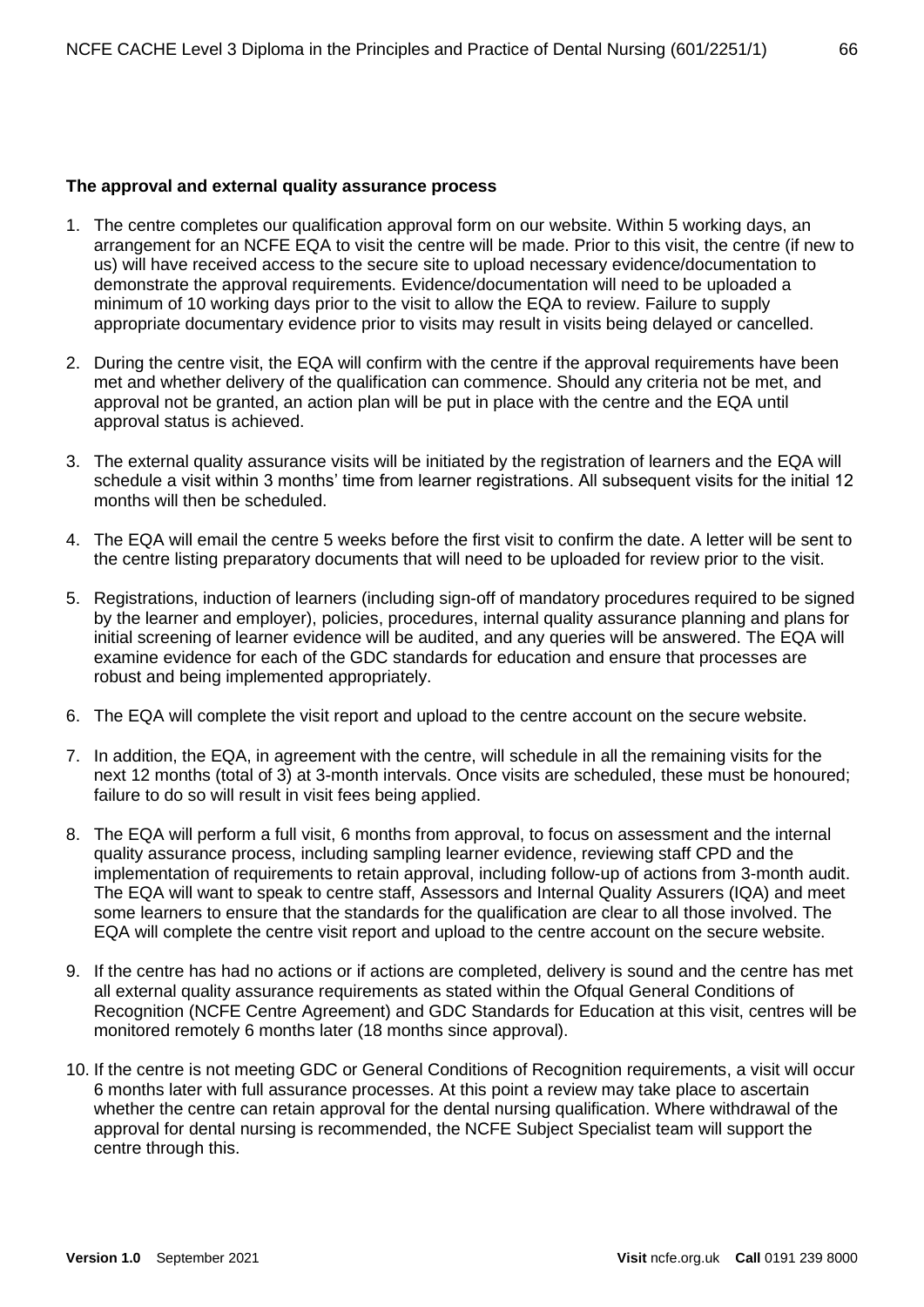- 11. Learners will only be certificated once the full programme of visits is successfully completed (between 12 and 18 months depending on mode of delivery and where centres have demonstrated full compliance with GDC and General Conditions of Recognition (NCFE Centre Agreement) requirements).
- 12. A full audit will take place at the **2nd year** post registration of initial learners, providing that learners continue to be registered and where centres are complying with NCFE, Ofqual and GDC requirements. An annual quality assurance visit will be implemented with a remote audit at 6 months to quality-check the administration of the dental nursing qualification.

Note: Centres are required to retain all learner evidence as well as centre records and make these available for our external quality audit visits. Centre records must be retained for a minimum of 3 years post learner completion as stated in our Centre Agreement.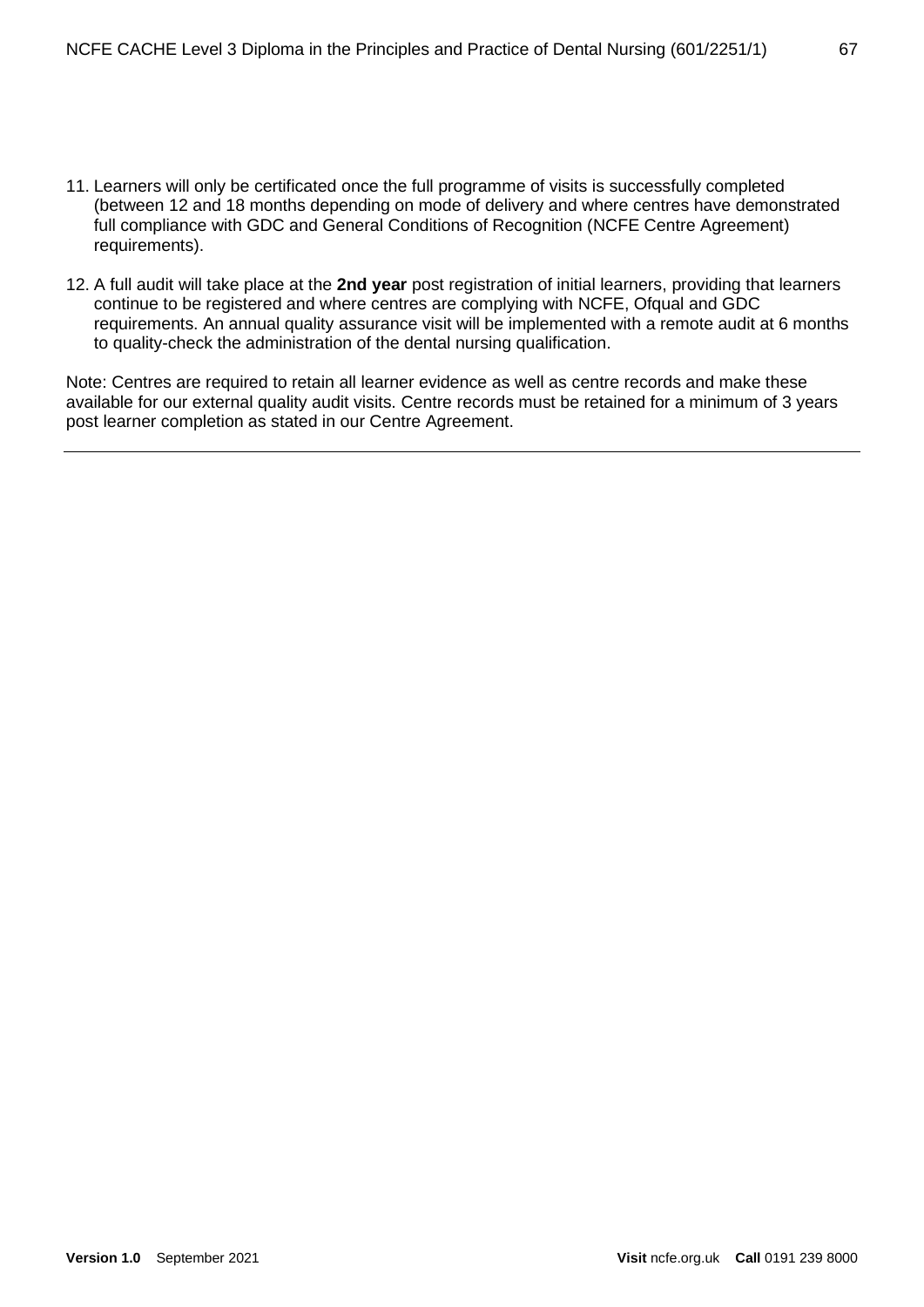## **Section 8**

## **Additional information**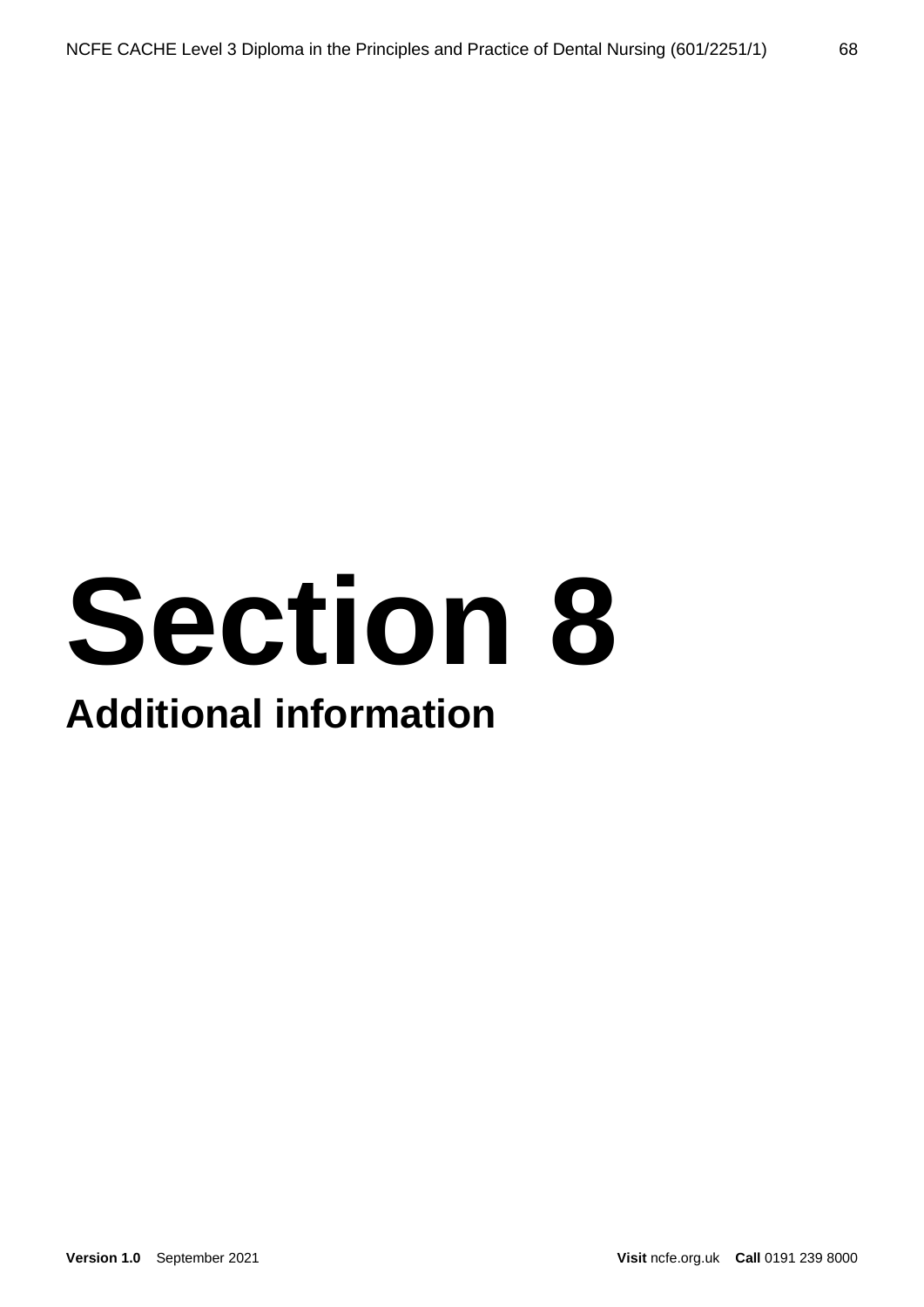#### **Reference/reading list**

We recommend that centres have a copy of the following documents for reference. These should be made available to all learners and members of the delivery team.

#### [www.gdc-uk.org/](http://www.gdc-uk.org/)

- GDC Preparing for Practice: Dental Team Learning Outcomes for Registration
- GDC Standards for the Dental Team
- GDC Student Professionalism and Fitness to Practise
- GDC Continuing Professional Development for Dental Professionals
- GDC Scope of Practice
- COPDEND Standards for Dental Educators

Levison's Textbook for Dental Nurses (Carole Hollins) Oxford: Wiley-Blackwell 12<sup>th</sup> edition ISBN: 978-1-119-40134-6

Mosby's Textbook of Dental Nursing (Mary Miller/Crispian Scully) Elsevier ISBN 978-0-7234-3506-8

Questions and Answers for Dental Nurses (Carole Hollins) Oxford: Wiley-Blackwell ISBN 978-0-470-67090-3

Trends in Oral Health Care (Richard White) Quay Books ISBN 1-85642-226-7

Basic Guide to Anatomy and Physiology for Dental Care Professionals (Carole Hollins) Oxford: Wiley-Blackwell ISBN 978-0-470-65611-2

Handbook for Dental Nurses (Jane Bonehill, Clare Roberts, Diana Wincott) (2007) Oxford: Wiley-Blackwell ISBN 978-1405128032

Basic Guide to Dental Instruments (Carmen Scheller-Sheriden) 2011 Oxford: Wiley-Blackwell ISBN 978-1444335323

Basic Guide to Dental Materials (Carmen Scheller-Sheriden) 2010, Oxford: Wiley-Blackwell ISBN 978-1405167468

Department of Health – Health Technical Memorandum 01-05: decontamination in primary care dental practices 2013 edition